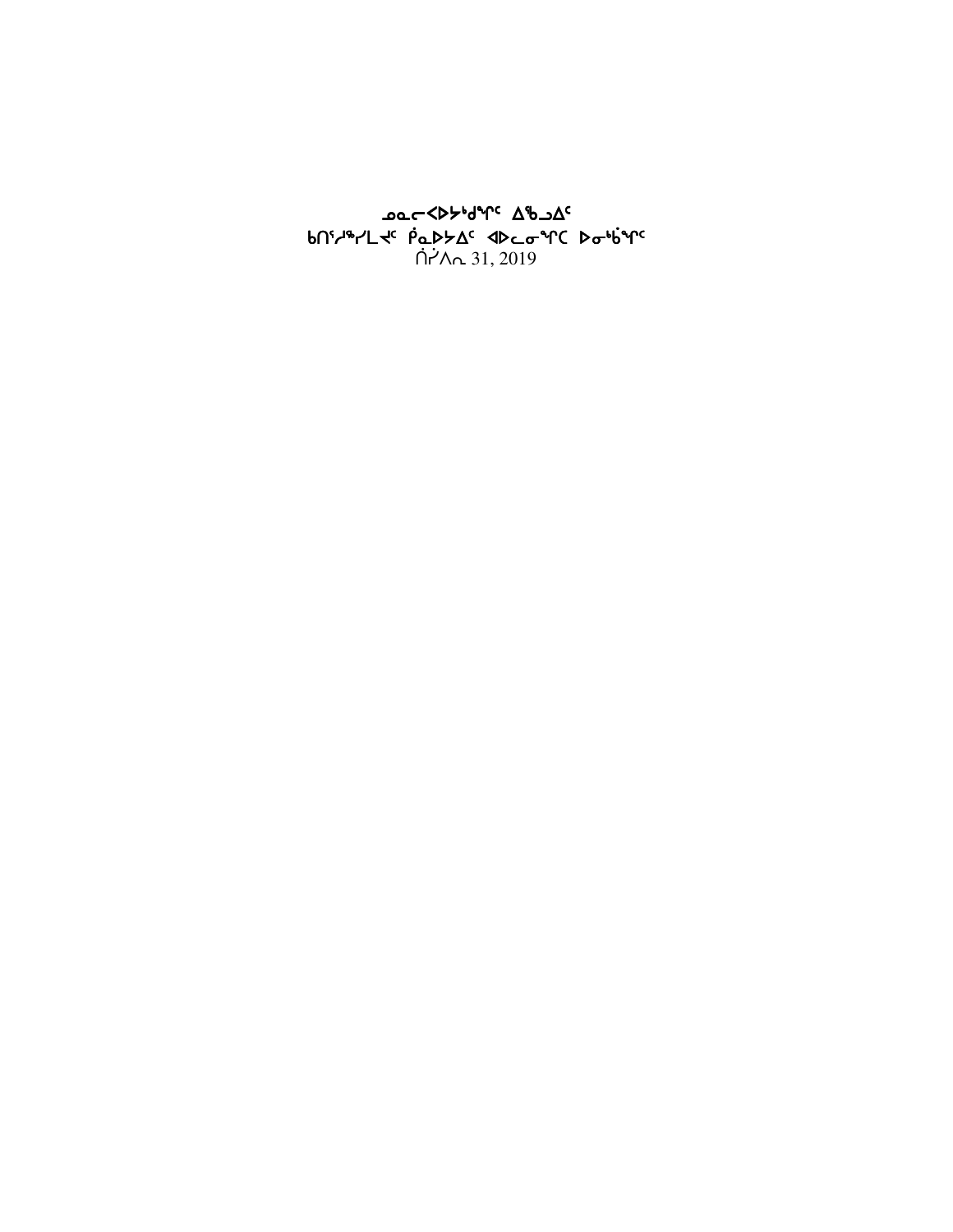A-JAA 31, 2019<br>A-JAA 31, JAA 31, 2019<br>A-A-31, 2019

|                |                                                                                                                | L <sup></sup> 'ለ <sub>'</sub> ል*ሁ |
|----------------|----------------------------------------------------------------------------------------------------------------|-----------------------------------|
|                | <b>ზ</b> DAS AG Dobre Acd to di                                                                                | $2 - 4$                           |
|                | bny PL te PappAc Dobine                                                                                        |                                   |
|                | bn', Arl de bobine papperope bode to the                                                                       | 5                                 |
|                | bn Andry Dabine dectno                                                                                         | 6                                 |
|                | bn < developments advents in the developments of the control of the books of the books of the control of the b | $\overline{7}$                    |
|                | bn Arl de Dobine PappAe Announce                                                                               | 8                                 |
|                | DBDCHAC bnechtle PaDSAC Dobinac                                                                                | $9 - 25$                          |
|                | DabOJC 42ªCD TL'2C                                                                                             |                                   |
| 1              | bNidarLts DapUls dripians BULLTOs baddays dLyans                                                               | 26                                |
|                | <b>PUINALE DOPUL ADACDELADE ADEFUTE</b>                                                                        |                                   |
| $\overline{2}$ | ماحلّ <sup>ه</sup> ۳۴ د <sup>ه ک</sup> ام <sup>د</sup> ۱۹۶ میلاد                                               | 27                                |
| $\overline{3}$ | ٬ A−۱۴ مـ∩?4ت'۲ دـا+4 بــا∆ ۲۰                                                                                 | 28                                |
| $\overline{4}$ | hulard of Candho Papto                                                                                         | 29                                |
| 5              | ᠊ᢁᡏ᠆ᠮ᠖᠈ᡏ᠆᠙ᡒᢄ᠆ᡧᢂ᠕᠀᠂ᠾ᠉᠊ᢆᢁᠴᠫ                                                                                      | 30                                |
| 6              | aDODLYDY PaDYAC                                                                                                | 31                                |
|                | ماحلَّة Abc المراجل فهالملا - المالمجرجة                                                                       |                                   |
| $\tau$         | <u>) አልነገል የአልነገል የተለያ የተለያ አ</u> ን                                                                            | 32                                |
| $\tau$         | LELd" or <dc<mla incd<fc<="" td=""><td>32</td></dc<mla>                                                        | 32                                |
| $\tau$         | ᡏᢈᢪᡵ᠖ᢆ᠖ᡗᢣᢄᡕᡏ᠂ᡏ᠆ᢐ᠉ᠾ                                                                                             | 32                                |
|                | a Jel * JDC +JU OC PaDSAC - JADSYL JC ABaASSAC                                                                 |                                   |
| 8              | a Jal <sup>is</sup> lelanoi <sup>e</sup>                                                                       | 33                                |
| 9              | <b>CAN'a'Jong's APMPO</b>                                                                                      | 34                                |
| 10             | Lelfeo SYDLNMo'                                                                                                | 35                                |
| 11             |                                                                                                                | 36                                |
| 12             | ᠕ᢆ᠆ᡨᡃᢦ᠗᠆᠘ᡉᡑᡌ᠂᠂ᡏᡛᢇ᠑ᡁ᠆ᡁ᠘᠂ᢕ᠆ᠾᢂ                                                                                    | 37                                |
| 13             | <b>SPHL to a Sto Arais</b>                                                                                     | 38                                |
| 14             | ∖לר ללרת סי⊥י                                                                                                  | 39                                |
| 15             | <b>P</b> Jdc                                                                                                   | 40                                |
| 16             | 34<                                                                                                            | 41                                |
|                | CAL <sup>C</sup> C VAUC 46J4c                                                                                  |                                   |
| 17             | CAL GOS ARIO CALLAS AGPS CALL ANG                                                                              | 42                                |
| 18             |                                                                                                                | $43 - 44$                         |
| 19             |                                                                                                                | 45                                |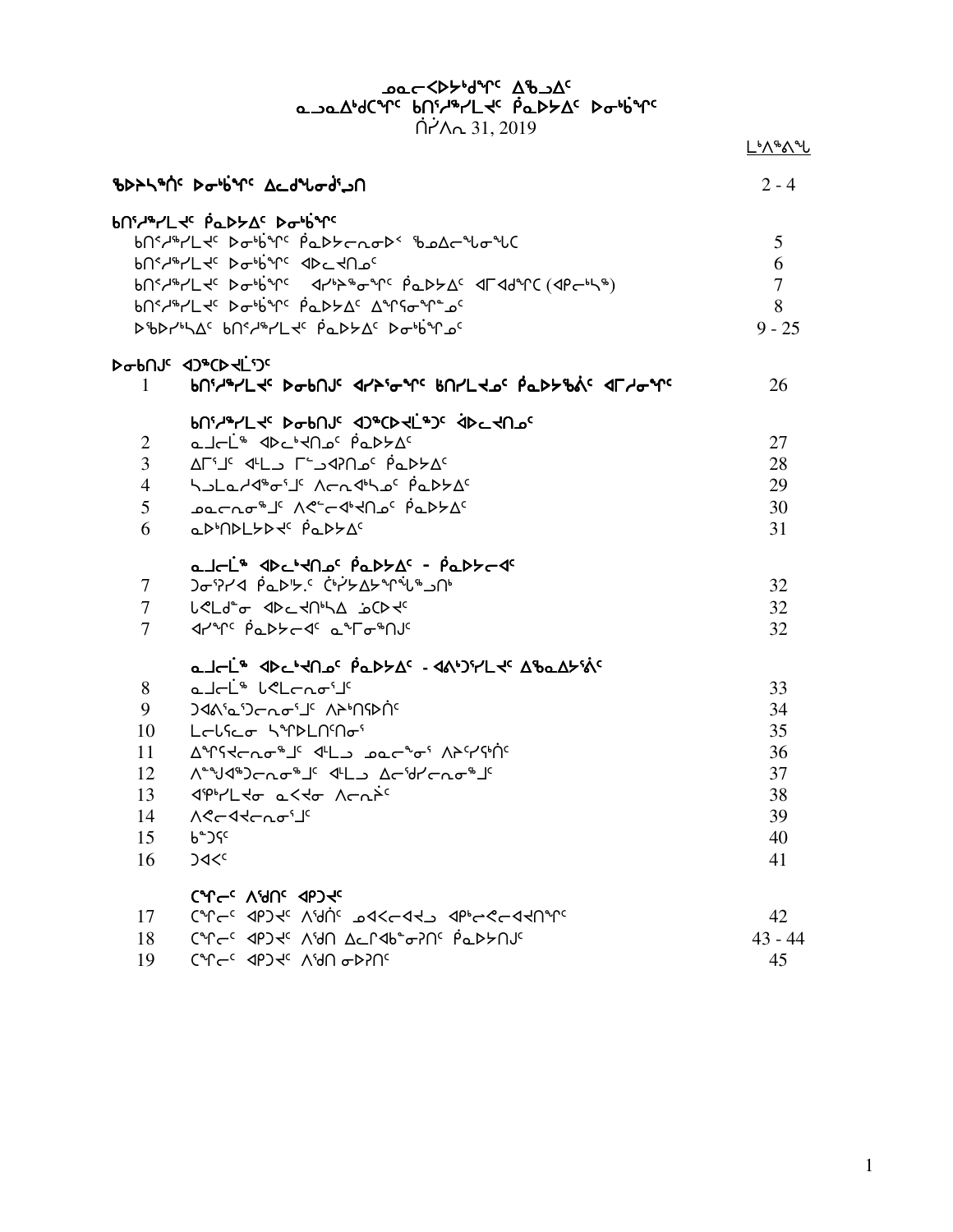#### Rankin Inlet

LESTER LANDAU Chartered Professional Accountants

**Iqaluit** PO Box 20, Iqaluit, NU, X0A 0H0 Tel: 867.979.6603 Fax: 867.979.6493

PO Box 147, Rankin Inlet, NU, X0C 0G0 Tel: 867.645.2817 Fax: 867.645.2483

ᑎᑎᖃᒃᑯᕕᒃ 147, ᑲᖏᕐᒃᖠᓂᕐᒃ, ᓄᓇᕗᑦ, X0C 0G0 ᐅᖃᓘᑎ: 867.645.2817 ᓱᑲᔪᒃᑯᑦ: 867.645.2483

ᑲᖏᕐᒃᖠᓂᕐᒃ

ᓚᔅᑐ ᓛᓐᑕᐅ Particle ᐃᖃᓗᐃᑦ

ᑎᑎᖃᒃᑯᕕᒃ 20, ᐃᖃᓗᐃᑦ, ᓄᓇᕗᑦ, X0A 0H0 ᐅᖃᓘᑎ: 867.979.6603 ᓱᑲᔪᒃᑯᑦ: 867.979.6493

# cspn6`t5 si4`vq5 wMfzi`f3Lt

 $L\Delta 5^{\circ}$ مد  $\Delta^{6}$  kn $L\Delta 7^{\circ}$  مصر $\Delta 8^{\circ}$   $\Delta 8^{\circ}$   $\Delta 9^{\circ}$ 

## si`4v5 `rNs/w5 cspn3bsJtq8k5 `bfkz vt3h6ymJ5 si`4v5 `rNs/w5 cspn3bsJtq8k5 `bfkz vt3h6ymJ5vt3h6ymJ5`rNs/W5 sivq8k5 `rNs/W5 sivq8k5

#### AdLC<sub>b35</sub>

cspn6ymobK5 sfx WcystymJ5 vt3h6ymJ5 si`vq5 `rNs/oEi3jzJ5 kNoXs/fqk5 wclw5 (دود<15), Ldo4ل AJNC+ bNزا<sup>ه</sup>الح<sup>ر</sup> Abb<sup>i</sup>f( Pobscarijalis bead and opportunity to the 31,  $2019$ ,  $4^L$ ه المشهدلي لابعا والله والمستعمل الله عن المستعمل المستعمر المستعمر المستعمر المستعمر السابق المستعمر المستعمر PODYA' ADCOMC A'SJI'AH-DI', ALD A'LADK' PODYTAO'I' AJALA' AH'YD JHDLKN'HA.

AALLCOS, Cuda bNiAlLts Perbys pounding alls and aller and the simular sites of the proper signal control of th  $\Delta \Delta$ كلاك الحكمك معر<45xكام الحمل المكار 11, 2019 4-15 مكاركة من المكاركة في المكاركة A40x4 بالكار XT-3 ASPXA الكمكان A3^Gita X3^C للمحاسبة التي تكلم المكتب المكتب المكاسمة المكتبة بما كان المكتب الم  $L$ c $L^{\alpha}$ r $\sigma$ .

#### J.MYDAU. VYL-DY-T

ለ૮ሊσზωኦՙ>J٬ የፌኦ৮σ ჼႦኦትኣჼσՙJ٬ LϲϞጔር ႦႭር୮ ჼႦጔΔՐ৮ϷႱՎჼՐϽՙ የፌϷ৮σ ჼႦϷትኣჼσჼ LϲႱჼՐ՟σ ........<br>ለchd\*\><sup>c</sup>c Lc\*JՐ՟ Lcl՟ በበና\*CÞNdb\*o\*YL>՟ ∢)J՟ *PdÞ5o\* %DA5MD ለch√\*\\*Y\*o `PdÞ5o\**  $\beta$ b $\lambda$ 5  $\gamma$ is b $\alpha$ <sub>5</sub>  $\gamma$ <sub>5</sub>  $\gamma$ <sub>5</sub>  $\lambda$ <sub>5</sub>  $\gamma$ <sub>5</sub>  $\gamma$ <sub>5</sub>  $\gamma$ <sub>5</sub>  $\gamma$ <sub>5</sub>  $\gamma$ <sub>5</sub>  $\gamma$ <sub>5</sub>  $\gamma$ <sub>5</sub>  $\gamma$ <sub>5</sub>  $\gamma$ <sub>5</sub>  $\gamma$ <sub>5</sub>  $\gamma$ <sub>5</sub>  $\gamma$ <sub>5</sub>  $\gamma$ <sub>5</sub>  $\gamma$ <sub>5</sub>  $\gamma$ <sub>5</sub>  $\gamma$ <sub>5</sub>  $\gamma$ 5  $\gamma$ 5  $\gamma$ 5  $\gamma$ 5  $\gamma$ 5  $\gamma$ 5  $\gamma$ 5 Lc+كار 4007كرU441-15 17 كات المكافي المكافية المكافية المكافية المكافية المكافية المكافية والمكافية المكافئة ا sivate validation of the solution of the solution of the solution of the solution of the solution of the solut  $\Delta$ ad-bed/symDt+SA50. cl+Dc alt+Dc alt+Dc alt+Dc del alt+ded+ddt40. alt+ded+ddt  $2f^2 + 2f^2 + 2f^2 + 2f^2 + 2f^2 + 2f^2 + 2f^2 + 2f^2 + 2f^2 + 2f^2 + 2f^2 + 2f^2 + 2f^2 + 2f^2 + 2f^2 + 2f^2 + 2f^2 + 2f^2 + 2f^2 + 2f^2 + 2f^2 + 2f^2 + 2f^2 + 2f^2 + 2f^2 + 2f^2 + 2f^2 + 2f^2 + 2f^2 + 2f^2 + 2f^2 + 2f^2 + 2f^2 + 2f^2 + 2f^2 + 2f^2 + 2f^2$ 

## XbcUtpf blftrdc yn de CUtbf de Catho foddtrdbo yn Cldoy  $\theta$

**√**2−3Aجمير ملاحم الكمام الحكامل كلاكملك كالكبير ملك ملك ملك من المحاسب المسابق المحاسب المجموعي الم  $PaDbA^c$   $D\sigma^b$  $C4^m$  $\sigma$   $L\sigma^cD^c$   $baCD$   $C1$   $C2$   $C1$   $C2$   $C3$   $C4$   $C5$   $C1$   $C2$   $C1$   $C3$   $C1$   $C2$   $C1$   $C2$   $C1$   $C2$   $C1$   $C2$   $C1$   $C2$   $C1$   $C2$   $C1$   $C2$   $C1$   $C2$   $C1$   $C2$   $C1$   $C2$   $C1$   $C2$   $C1$   $C2$   $\Delta$ ْلاَمْ لِمَا الْكَلْمِي بِهِي الْمَسْتَقْبِينِ بِهِي الْمَسْتَقْبِينِ بِهِي الْمَسْتَقْبِينِ بِهِي الْمَسْتَقْبِين tttpC4v7L9Cach7bs. WittCh2U V2Jqqiqi, YCAatCha2hJqqiCLiYLtdqh2qi

X3Nw?oxlQ5 vt3h6ymJ5 `rNs/w5 sivq8, xsM5tpf5 vmQ/ExchaQK5 cspnCh4if5 kNoXs/f5 bRרס־ზ∆\*ฉን\*ฉነL°ՆC ראס+קר, קירובראי, אליב״רנא", CLdo avA-) میں اسلام کے اسلام کی اسلام کے اسلام کی اسلام کی مقابض کی مقابض کی اسلام کے اسلام کی اسلام کی اسلام کی ا كالكك باسكان المائية بالكرام المسابق الكلمة الكلمة المحامر المسابق المحاكم المحاكم المجافة المحاكم المجافة الم .1/LOP2-63XDP - 3XBP+4Ab+4D+Ab+

 $\mathsf{C}\mathsf{L}\mathsf{d}\mathsf{d}$  abc $\mathsf{D}\mathsf{d}\mathsf{R}\mathsf{d}$ tsa  $\mathsf{C}\mathsf{P}\mathsf{d}\mathsf{d}$ Padtrado Dobilo.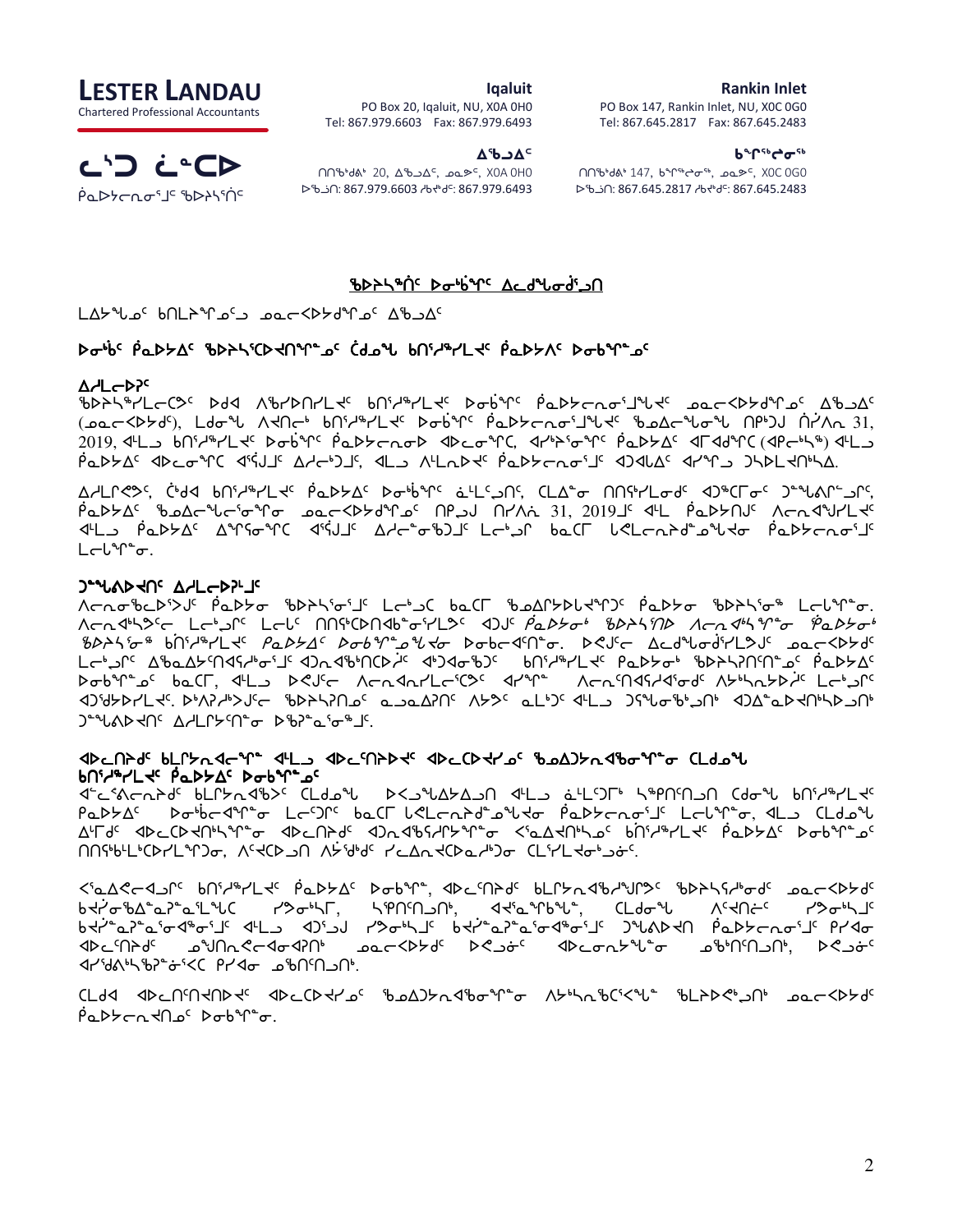### <u>የልÞኦσ፥ ზÞኦኣነበÞ ለታኳንና ርLdoህ የልÞኦσ፥ ზÞኦኣንበσና bበነሥት/LKና የልÞኦΔና Þσbንናኤና</u>

**MAºCDbLLYLºՐbJ<ILºLC, CLºCDYLoGJN** D<joc /cr/LºՐSJc A5Gdc <LD hipJC PaD> <u>በበየዮLኦርÞኣLΚ / አኤሪኔዎ አርአርኤኒኤሪያ / አንያዓህምሪ አፍዱምሪ ርΓ‹ርÞኣΓΚምሪ ፈተΓግ ለኣΓιλεγελε</u> MA. JOHL ANGE ANGE ALANDING ANG ALANG ALANG ARANG ARA ANG ALANG ALANG ARA ANG A **IDUBSADOS JUANSPONE CIA BNIARYLES PODSAS DOBINE.** 

PaD>o" "bD>\'o'J' ^bYD>D<'o'd')' Lc'p'' baCl 'boAl>DLX'Y')' PaD>o 'bD>\'o" LcL'Y"o, ᡃ᠑᠋᠍᠍᠍᠍᠖ᢄᢣ᠑ᡕ᠂ᡌᠵᠲ᠘ᡔᡌᢠ᠖᠂ᡗᢣᡌᡵ᠀᠂ᡗᡰᡅ᠌᠉᠂᠐ᡔ᠘ᡱ᠑ᡗᡆ᠈ᡱᠾ᠂᠀ᢝ᠓ᢣᡗᢣ᠅ᡗᢠᢗᢣ᠅ᡗᢠ᠗᠅ᡗᢓ BDAS'ocL'Mo. AL"aABCn3J':

- ᠍᠘ᡕ᠆ᢣ᠄ᡃᡒᢁ᠂᠗᠀ᡄᢂ᠖᠂᠐ᡊ᠅᠐᠗᠅᠐ᡫ᠅᠘ᢣᡆ᠗᠓ᡤ᠓ᠾ᠅ᠰ᠘ᢞ᠂᠐ᢆᢧᠾ᠉᠘ᡕ Ldo Ud+a' Jo KLAnt(Da/") o' (L'(DYL to Jo', JP"/AJ( Arn J( ) PaD>o 'bDA\'o' J' **ᡕ᠐ᠾ᠌ᢥᡏ**᠂᠀ᢓᡀᠣᡃ᠖ᡃᢔ᠑ᠣ᠂ᢗ᠘ᡆ᠔ᠰ᠂ᡏᢗᡆ᠌᠌᠌᠒ᢉ᠘ᢓᢣ᠑ᢐ᠂ᡕᡌᡌᠴ᠅ᠾ᠂᠑ᡁᢂ᠘ᢓ᠖᠘ᡫ᠑ᠣ᠂᠑ᡥᡃᡁᠣᡃᡑ᠈ᡉᢞ᠀ ᡃᢐᢂᢣᡃ᠀᠌ᠳᠾ᠂ᢦ᠆᠈ᡋᡳᢧ᠕᠕ᡒ᠉ᡁᠬᢂ᠘ᠾᢄᠰ᠗᠘᠓ᢠ᠅ᠾ᠅ᡗ᠅ᡗ᠅᠖ᢢ᠈ᡁᢂ᠘᠈᠀ᢢ᠈ᢣ ᠓ᡤᢗᢂᡰᡶᡃ᠇᠘ᡕᡆ᠂ᢗ᠌᠘᠊ᡆᡱᡃᡁ᠂᠕ᢣ᠄ďᡃᢦᢥᢇ᠘ᡕᢦ᠂ᢗ᠌᠘᠍ᡧᡅ᠆᠂ᢗ᠌᠌᠘ᡗᢗᢂᠣᡏᠦ᠂ᢗ᠘ᠯᡏ᠂᠕ᢣ᠕ᡃᢥᠰ᠘ᡕ᠅᠂᠘ᠡᢃ
- ᠪ᠙ᢣ᠍ᢃᡉ᠑ᠻᢣ᠑ᡉ᠂᠗᠑ᢀ᠑᠖᠂᠂᠑ᢂᡉ᠑ᡋ᠅᠗ᡔ<br>ᡗᡁᢣ᠑ᡛᠷ᠖ᡁᠾᢄ᠂᠗᠕ᡆ᠉᠐ᡫᢄ᠕ᢣ᠓ᢣᢄᡫᠾ᠉᠑ᡌᠾ᠆᠈ᡌ᠒ᡄ᠈᠊᠑ᡖ ᢆᡆᢂᢣᡉ᠂᠂ᢐᢂᢣᠲᠷ᠗ ᠊ᡏ᠋᠙ᢣ᠘ᢣ᠓ᠰᠾᢣ᠑ᢍᠾ᠂ᠾᡄ᠋ᢦ᠓᠘᠀᠂᠂᠑ᠺ᠓ᡳ᠖᠂᠑ᠷ᠓ᡐ᠘ᡪᠰᡏ᠙ᡰ᠂᠕ᠸ᠓ᡪ᠘ᢣᡁᢣᡉᡵ ᡕ᠑ᡍ᠐ᢂᡔᡶ᠙ᡆ᠂᠘ᢣᡁᠾᢣᠻᡁᡱ᠖᠂ᡗᢀᡁ᠅ᡆᢢ᠉᠂ᡚ᠓ᢞ᠕ᡁᠾᠾᡙᠢ᠘᠂ᢆᠣᡄ᠆᠀ᡕᡇ᠙᠂*ᢗ*ᢣ᠑ᡁ᠂ᡘᢂ᠆ᠰ᠕
- 
- <u>ለ</u>ታሌነረርት በህዝ ለተለፈው፣ በበናተናጋር ፈቅጠፈነረድአፈትነት አልተማል አንርሌት አንርሌት በጋርኤ ᢧ᠍᠀᠌᠆᠀ᡒ᠅᠋᠂᠂ᡘᢓ᠉ᠾ᠘᠀᠅᠃ᡁᢂᢣᠾ᠅ᠴ᠓᠉ᢣ᠅ᠴ᠓᠉ᢣᢄ᠂᠆᠀ᡊ᠆᠀ᢣᡗ᠅᠗ᢞ᠘᠅᠕᠅᠕᠅᠕᠅᠕᠅᠕᠅᠕᠅᠕᠅᠕᠅ ΔL<sup></sup>°αΔ)גוי 6לרס *6'מ<sup>2</sup>°ם ו<sup>2</sup> מילים לא יור מלאיר. 14ס מילר Πחוליני כל היא לא ליכד מלא לא ליכד מאל ליכד מאל ליכד* **BDABARTHER ACTES CONTROLLED** paddys dobinings designed the device of the disposition of the cost. Δ/LՐ৮Ώ՟σ ϷჼϧϿͲϞʹͼʹϹ<u>ʹ</u>ϾͺϓϧϓͿͿͲͼͺϓϢϤͿϤͳͰϡͻͼϓϤϒϐϒͼͺϸͼϦ϶ϓϣͼͺϓϷ϶ͰϒͿͿͲͽ<sub>ϲ</sub> <u>᠊</u>ᡏ᠗ᡕ᠘ᢣ᠀ᡕ᠂᠌ᡋ᠀᠂᠗ᢣᢋᠰ᠖᠗ᢣᢋ᠖ᡙ᠓ᢋ᠉᠐ᠸ᠅᠗᠘ᡔᢁᡏ᠆᠀ᡋ᠅᠂᠉ᠪᡔ᠆᠘ᢆ᠂᠀᠆ᡁ
- ϽየϲϷϭϿͿϲͺͺϘϿϭͲͺͺϹϥϝϟϧͿͿϹϷ*Ϟ*ͿϧϯʹͺϥϧͼϦϞͿϝϥͿϧϯͺͺϘϿϤϧͿ·ͺϸͿ;ϞϧϚͿϝʹͺϸϭϷϡϔͺϦϤϷ;Ϳͺ ΛჼbՐϷႶℶՐϚͺͺϚჼϨϹϷϓϹϞϚͺͺͺͺϥϞϹͺͻͺͺͺͺͺϸϢϒ<sub>ʹ</sub>ϧϚͿϲϯϲϲͺͺͺͺϸʹͼϷϟϪϲͺͺͺϷϭϧϧͿͺͺͺͺͺϸϾ;ϽϔϤͳͷϓϹͺϹϹϥϘϧϒ <u>በበናትርኮተL לי CD לולדור של העליקור החלים להתורשות החליכות המינוחות החליכות החליכות החליכות החליכות החליכות החלי</u>

Ͻ**ᢣ**ϷĿჼͶͿʹჼͶჼϧϤʹͻͿʹϹϪႻͽϞͿͺϸϹͱϷϨͼͿϿʹͺϥϷϲϹϷϤϒϿ*ʹͺͺ*ϸϿϔϽϞϓϥϼ;ͽͺͳͺͺϾϥͽ*ϧ*ʹϓϧͺϲϤϧͺϫͿͺ ᠆<br>ᡘᡪ᠋ᡕ᠓᠐ᢣᢁ᠂ᡆᠾᢆ᠐ᡰᡲ᠂᠂ᡘᡑ᠖᠂᠂᠂ᡘᠰ᠓᠋*ᢐᢦ*᠗ᡧᢞᡁ᠅᠐ᢂᢣ᠅ᢗᠣᠢᢂᠰ᠉᠂ᡁ᠉ᡫ᠕ᠣ᠉ᢠᢂᢑᠾ᠅᠐ᢣᠲ᠓ᢞᢐᡏᠾᠾᢆᠬ᠇ ᠰᡌ᠇᠘ᢣᢞ᠂ᠹᡉᢧ᠍ᢣᠲ᠂᠂ᢔᢧᢣᠰ᠅ᠳ᠈ᡁ᠂᠗ᢣᢣᢣᢧᡳ᠘ᢞ᠂ᢉ᠕᠕᠕᠕᠕᠂ᡕᡌ᠅᠕᠕᠘ᡰ᠘᠂᠕ᢗ ჼbÞᡝ*ᡄ*ᢂ᠋ᡤᢕ᠄*ᡥᡈ*ᡅᢣᠥᡃ᠂ჼbÞᡝᡪᡝᡉᡃᡃᠦ᠋᠒᠘

ৰ)∆<sub>໊</sub>ѻϷႶΏぐჼፆᡷা ඁᢗ᠔ᢖᢀᡕ᠄᠀ᡫᢣᢂᢠᢀᢆ᠖᠂᠗ᢄᢗᢂᢣᠽ᠖᠂ᡀᢀᡚ᠔ᢣ*ᡳ*ᢋᢔᡑᡆᠰ᠆ᢧᡉ᠗ᡙ᠂᠊᠘ᡄᡃᠠ᠘ᡁᢗᢗᢗ᠘ᠯᠣ᠊ᠰ ᠘ᢞᠣ᠌᠘᠋ᢣᡗ᠇᠒ᡴᢣᢂ᠂᠂᠂ᡗᠦ᠘ᢐ᠅᠂᠂ᡗᡫ᠕ᡱ᠀᠂ᡗᡄ᠕ᢣ᠀᠘᠅ᠴ᠘ᢣ᠈ᠰᠬ᠓ᢣ᠖᠂᠂ᢗᢥᠾᢂ᠘ᠾ᠈ᢞᡗᡊ᠓ᢣ<br>ᡆ᠉ᡆᡉᢥ᠐ᡊᡰᢂ᠂᠂ᡁ᠐ᡁᢂᢣ᠀᠂᠂ᡕᠽ᠗ᢣ᠑ᢣ᠅᠂᠂ᡗᡳᢂᢣ᠑᠂᠂ᡗᢣ᠓ᢣ᠈᠕᠂ᡄ᠂ᢐ<sup>ᠴ</sup>᠓ᢣ᠈ᠬ᠂ᢣᡭᡲᢉ᠓ᢣ᠀᠂᠈ᡭᡲ᠓ᢉᢋᡅ᠘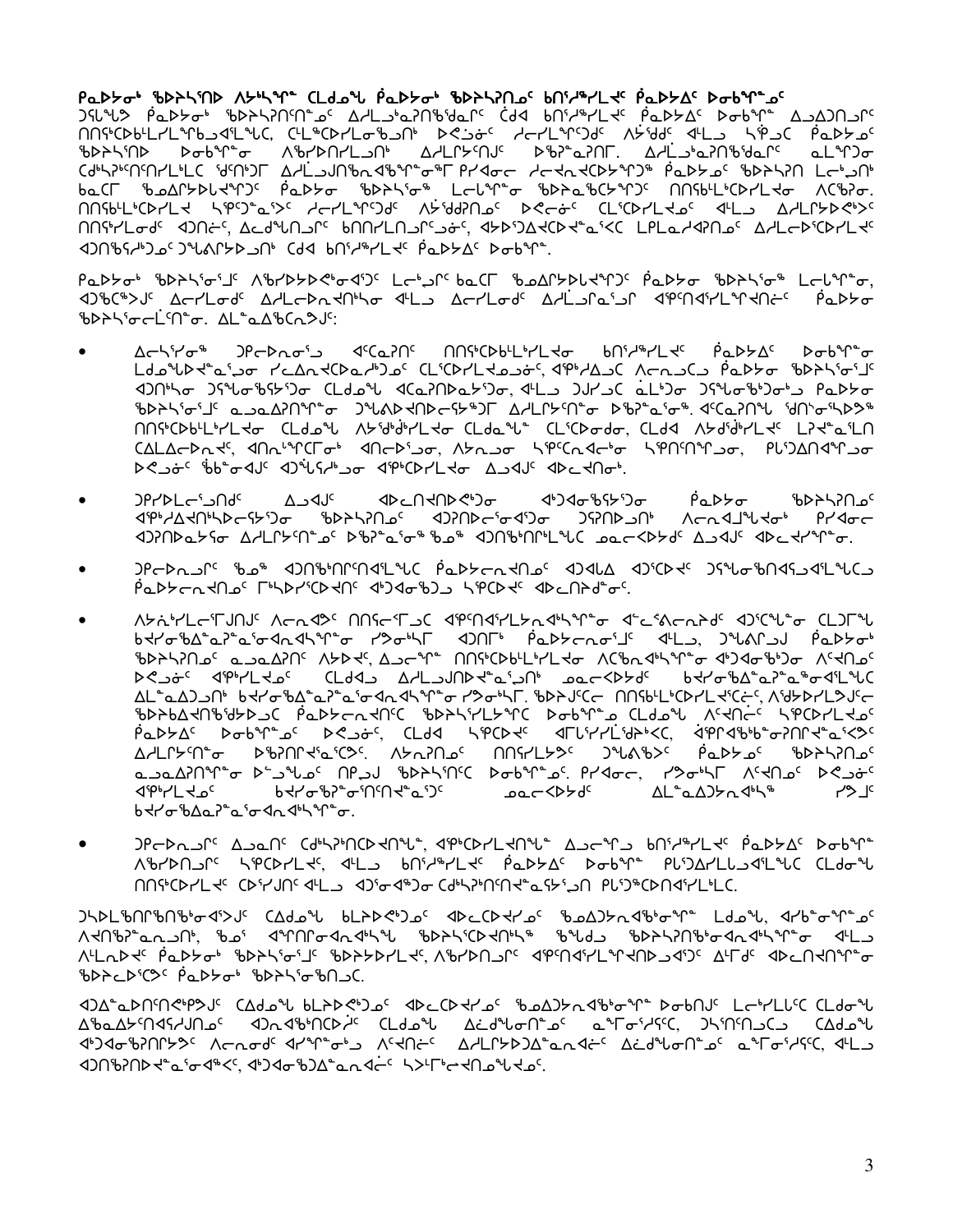## Dobno' Ldo' 4/m LelnJ' LelfenJs 42n4bnC'

Dσbn ε" α'>J' ΔL" α , ΔΗLΓ b' ΠJ', L τι α b Δ' (DI FL" b αλστις (1' το b ε b') Π)".

)hn d\*nnb-or>J Let In A>L+n packb>FDo; packi Vo ho dl mack Lel Y pas <u>CALALLS Α</u>ΗΓΡΑΠΙΣ ΑΣ ΤΟ ΠΟΙΡΑΔΑΣ ΑΡΕΦΑΙΡΟ ΑΡΕΓΡΑΠΤΑΣΑ ΑΣ ΤΟ ΠΑΤΑΣ ΑΠΑΙΑ ΑΣ ΤΗ ΤΗ ΤΗ ΤΗ ΤΗ ΤΗ ΤΗ ΤΗ ΤΗ ΤΗ ΤΗ ΤΗ PODYAC Dobinc LairLDC aaibntDto ArLtDto paatDydes dLs CDirJCDibCisloic PadtAJC CLdao D'Anr'Llem prelic A- לוכלי ArLlyDS LelnJc ליר הוא בת כללים.

 $\Delta^{6}$ ۹۵.  $\Delta^{c}$ ده $\Delta^{c}$  $\dot{L}$ <sup>c</sup> d<sup>-</sup> 13, 2020

PaDYCRO<sup>\$</sup>J' BDALSMLAS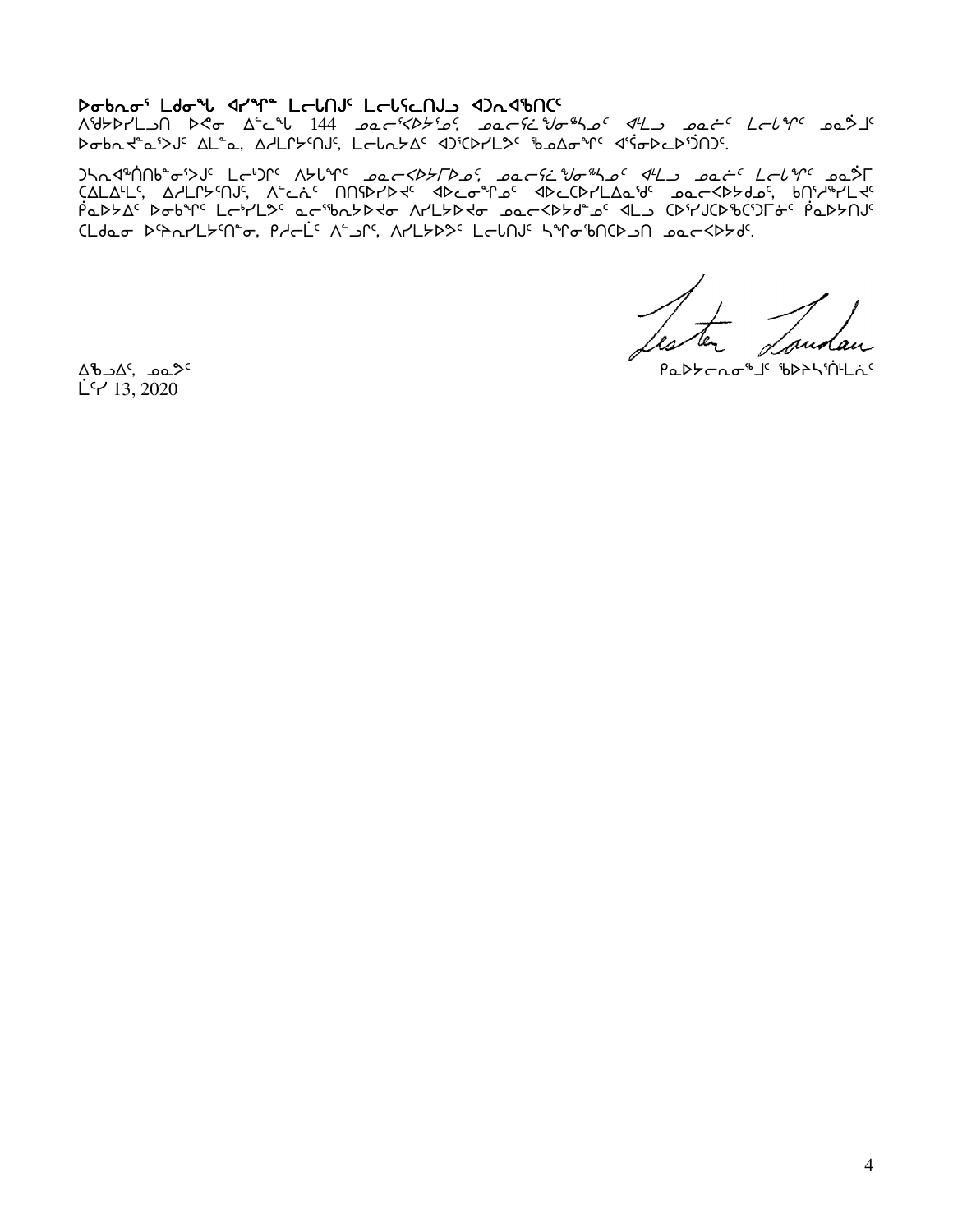| دے | . .<br>лп<br>$\overline{\phantom{a}}$<br>. .<br>- |
|----|---------------------------------------------------|

vJytbsJ5 rZ6g6bslt4 kNoXs/fq5 wclw5:

 $A$ c $A$  $A$  $B$  $B$ <sup> $C$ </sup> ( $B$  $B$  $B$  $C$  $B$  $C$  $13)$ 

moZtA5 xro4nsgw8NEx~o5 (scsy4nu 12)

|                                                                                                            | 2019        | 2018                          |
|------------------------------------------------------------------------------------------------------------|-------------|-------------------------------|
| <b>PaDYMAPS</b>                                                                                            |             |                               |
| $\mathbb{S}^-$<br>⊲P←ᡃᡃᡪᡄ <sup>ᡈ</sup> ᠥ <sup>ᡕ</sup> ᠂ σჀϷՐ৮∆ <sup>ᡕ</sup><br>(•ነን ነበ ጋራንነሪ (•ነን እንግግብ ነበ |             | 45,990,974 \$ 49,898,354      |
| $(D^6D^{\prime\prime}K\Gamma_3)$                                                                           | 3,346,003   | 2,923,871                     |
| had <sup>c</sup> 4r <sup>2</sup> n (DBDr <sup>6</sup> LF 3)                                                |             | 15,467,357 13,419,072         |
|                                                                                                            |             | 2.312,719                     |
| ᠴ᠋ᢆᢆᢆ᠘ᡗᡑ᠑ᢦᡗᡤ᠂᠂ᡒ᠘ᢂᡗ᠅᠂ᡆ᠘ᢄᡤ᠐                                                                                  | 4,034,349   | 3,116,556                     |
| <b>PUP, GODA, AULA</b> c                                                                                   | 69,057,997  | 71,670,572                    |
| $4P - bL$                                                                                                  |             |                               |
| PCNAC bnidarld apconde                                                                                     | 11,901,523  | 11,428,420                    |
| >&CD'-L4c                                                                                                  | 133,599     | 139,724                       |
| Δ <sup>&amp;</sup> baΔ۶Γ' Λςα'Π<1' <ΦςΡΩ'ι<                                                                | 554,520     | 93,270                        |
| ΔbaΔb7 <sup>e</sup> σ <sup>6</sup> 10 Δbtrdh (4Pcndic                                                      |             | 1,571,165 1,597,891           |
| LJKC(L)7Lc'NJJ <pch(d'bd7'h5 12)<="" td=""><td></td><td>4,562,085 5,630,886</td></pch(d'bd7'h5>            |             | 4,562,085 5,630,886           |
| $D^4U^6C\Lambda d^6VLd^c \dot{p}\Delta Db-d^c (D^6DV^6T^6)$                                                | 7,216,592   | 19,718,081                    |
|                                                                                                            | 31,375,306  | 34, 184, 613                  |
| PCN 4t-C 4CJC 4PJ 20C 4J5J 4PMC (DSDNSTER)                                                                 | 383,885     | 479,148                       |
| <b>bnorged Speaks</b>                                                                                      | 57,698,675  | 73,272,033                    |
| PaDYCRONS AFAdVIC (APCNA)                                                                                  | 11,359,322  | (1,601,461)                   |
| βαιλευγιας ναυ.                                                                                            |             |                               |
| PCN <sup>8</sup> 7L + PCULA                                                                                | 284,944     | 227,511                       |
|                                                                                                            | 1,300,347   | 1,111,662                     |
| C+P-C AGAC <p>4C (AC+L 17)</p>                                                                             |             | 159,864,447 143,479,922       |
| <b>PUPL</b> PUPPUADE VAUL                                                                                  | 161,449,738 | 144,819,095                   |
| <b>ArL+ Padda APMLoto</b> (Actul)                                                                          |             | $$172,809,060$ $$143,217,634$ |

שפ⊂<44 <sub>א</sub>לאר 50<sup>0</sup> bnider bebur popperade poperade to  $nP$ <sub>b</sub>J  $\Lambda$  $\sim$  31, 2019 $\bot$ s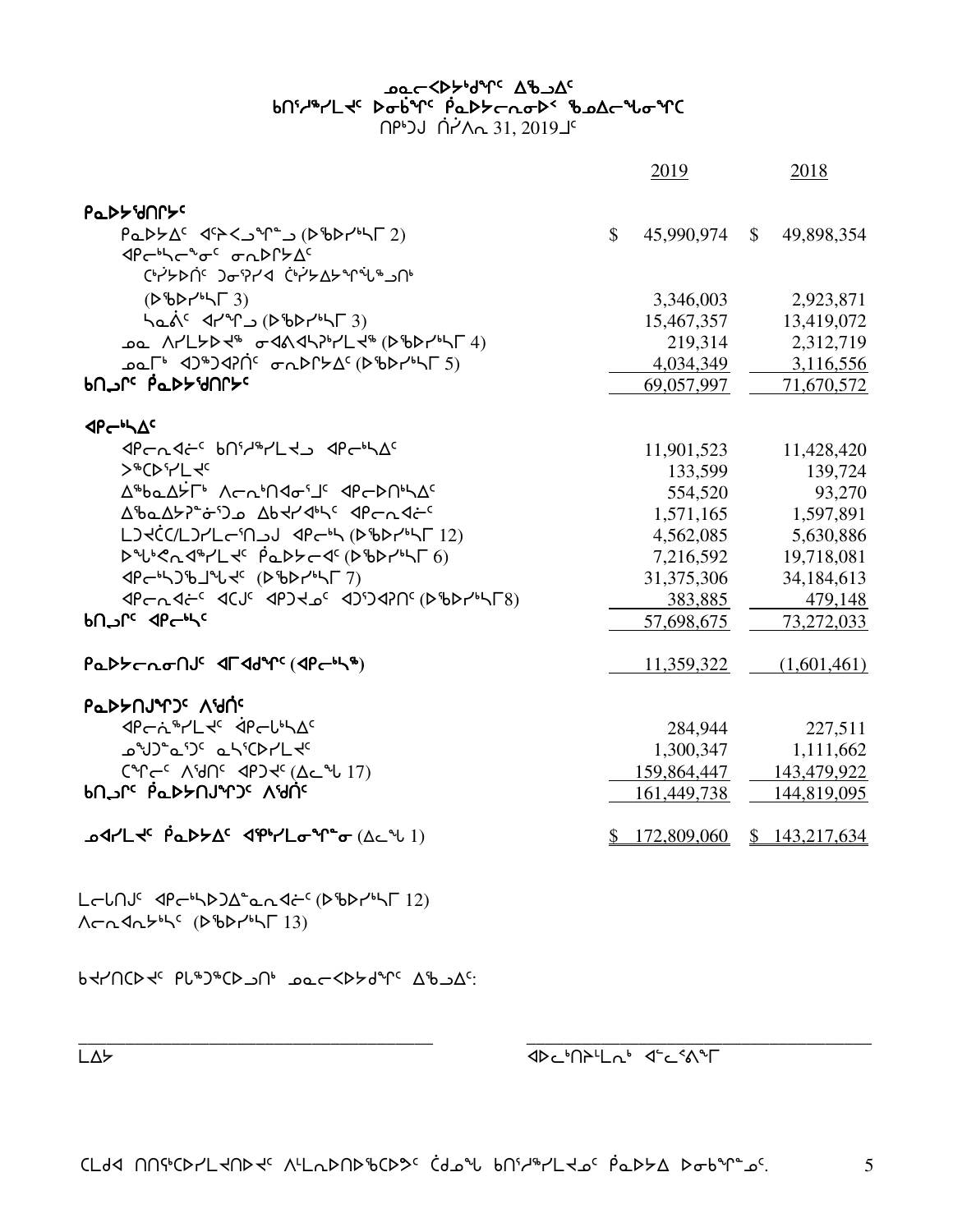## ye Bart Abad version of the single signal set  $\overline{31}$  9109 إ $\overline{6}$  1.2019 أ $\overline{1}$   $\overline{2019}$

|                                                                                                                                                                                                                                                                                                                                                                                                                                                                                    | 2019<br>42535C<br>(%DAK(CDr'L"M)") | 2019<br><u>&lt;1) Cc</u>                     | 2018       |
|------------------------------------------------------------------------------------------------------------------------------------------------------------------------------------------------------------------------------------------------------------------------------------------------------------------------------------------------------------------------------------------------------------------------------------------------------------------------------------|------------------------------------|----------------------------------------------|------------|
| PaDY-4                                                                                                                                                                                                                                                                                                                                                                                                                                                                             |                                    |                                              |            |
| ChiLAG CONSTROOM APCHAG                                                                                                                                                                                                                                                                                                                                                                                                                                                            |                                    |                                              |            |
| C <sup>6</sup> r75DN <sup>c</sup> Jo974 C6r7545 M (10-462)                                                                                                                                                                                                                                                                                                                                                                                                                         | $\mathbb{S}$<br>20,956,478         | 21,145,594 \$<br>\$                          | 19,905,138 |
| $\Delta \Gamma^{\epsilon} \Gamma^{\epsilon}$ د הח? (3 د $\Delta$ 1 $\Delta$                                                                                                                                                                                                                                                                                                                                                                                                        | 9,395,600                          | 8,536,646                                    | 7,284,458  |
| ᡃᡪ᠊᠌᠘᠖ᢣᡏ᠕ᡒ᠗ᡕ᠈ᠾ᠈ᡒ᠉ᢑ᠘ᡄᡫ                                                                                                                                                                                                                                                                                                                                                                                                                                                              | 3,949,983                          | 4,697,872                                    | 3,643,903  |
| $\text{perb} \left( \text{perb} \right)$ כולה שינושים (1 כלי 15                                                                                                                                                                                                                                                                                                                                                                                                                    | 2,062,000                          | 4,078,312                                    | 2,802,998  |
| J۳۹٬۲ <sup>۰</sup> P = المحر هـ <sup>م</sup> ـ Γ <del>مـ "</del> Π (Δدـ مل 7)                                                                                                                                                                                                                                                                                                                                                                                                      | 905,400                            | 1,467,509                                    | 1,339,938  |
| $340.9$ ( $0.420$ ) $70.4014$ ( $0.4014$ )                                                                                                                                                                                                                                                                                                                                                                                                                                         | 1,912,600                          | 2,153,816                                    | 2,552,949  |
| LCLSCOC STPLNMOR \$ (ACLU)                                                                                                                                                                                                                                                                                                                                                                                                                                                         | 81,500                             | 86,615                                       | 113,327    |
| Λ <sup>αα</sup> ν 12) - Λα <sup>α</sup> λος Δείθησης (Δελί                                                                                                                                                                                                                                                                                                                                                                                                                         | 1,460,300                          | 1,527,260                                    | 1,375,754  |
| <b>L<ld< b=""><sup>+</sup>o b<k< td=""><td></td><td></td><td></td></k<></ld<></b>                                                                                                                                                                                                                                                                                                                                                                                                  |                                    |                                              |            |
|                                                                                                                                                                                                                                                                                                                                                                                                                                                                                    | 2,067,200                          | 2,067,177                                    | 2,058,178  |
| $\Delta\Gamma^{\mathfrak{c}}\Gamma^{\mathfrak{c}}$ ה $\Delta\Gamma^{\mathfrak{c}}\Gamma^{\mathfrak{c}}\Gamma^{\mathfrak{c}}\Gamma^{\mathfrak{c}}\Gamma^{\mathfrak{c}}\Gamma^{\mathfrak{c}}\Gamma^{\mathfrak{c}}\Gamma^{\mathfrak{c}}\Gamma^{\mathfrak{c}}\Gamma^{\mathfrak{c}}\Gamma^{\mathfrak{c}}\Gamma^{\mathfrak{c}}\Gamma^{\mathfrak{c}}\Gamma^{\mathfrak{c}}\Gamma^{\mathfrak{c}}\Gamma^{\mathfrak{c}}\Gamma^{\mathfrak{c}}\Gamma^{\mathfrak{c}}\Gamma^{\mathfrak{c}}\$      | 1,257,900                          | 1,257,913                                    | 1,252,084  |
| $\Delta\Gamma^{\mathfrak{c}}\Gamma^{\mathfrak{c}}\Gamma^{\mathfrak{c}}\Gamma^{\mathfrak{c}}\Gamma^{\mathfrak{c}}\Gamma^{\mathfrak{c}}\Gamma^{\mathfrak{c}}\Gamma^{\mathfrak{c}}\Gamma^{\mathfrak{c}}\Gamma^{\mathfrak{c}}\Gamma^{\mathfrak{c}}\Gamma^{\mathfrak{c}}\Gamma^{\mathfrak{c}}\Gamma^{\mathfrak{c}}\Gamma^{\mathfrak{c}}\Gamma^{\mathfrak{c}}\Gamma^{\mathfrak{c}}\Gamma^{\mathfrak{c}}\Gamma^{\mathfrak{c}}\Gamma^{\mathfrak{c}}\Gamma^{\mathfrak{c}}\Gamma^{\mathfrak$ | $\mathbf{0}$                       | 5,198,373                                    | 1,746,916  |
| 5 JLa 1971 م Acn 14 (4 - 4)                                                                                                                                                                                                                                                                                                                                                                                                                                                        | $\theta$                           | 1,390,324                                    | 400,692    |
| בפרתס <sup>י</sup> ב <sup>י</sup> ס <sup>י</sup> סי'ל (Δכ"ל 5)                                                                                                                                                                                                                                                                                                                                                                                                                     | 84,500                             | 88,083                                       | 86,074     |
| In the CCL of a CD II (Δc U 7)                                                                                                                                                                                                                                                                                                                                                                                                                                                     | 30,000                             | 451,861                                      | 407,934    |
| AND (12 A-br) - 12                                                                                                                                                                                                                                                                                                                                                                                                                                                                 | 75,000                             | 163,198                                      | 129,034    |
| ACCARCAOS Abrac (AC ºl 14)                                                                                                                                                                                                                                                                                                                                                                                                                                                         | 190,000                            | 76,620                                       | 146,386    |
| 5(1 تا∿ے∆) <sup>ء</sup> مہ 5(*ہ                                                                                                                                                                                                                                                                                                                                                                                                                                                    | 1,615,500                          | 1,717,938                                    | 1,502,531  |
|                                                                                                                                                                                                                                                                                                                                                                                                                                                                                    | 46,043,961                         | 56, 105, 111                                 | 46,748,294 |
| <b>PaDY*)*)</b>                                                                                                                                                                                                                                                                                                                                                                                                                                                                    |                                    |                                              |            |
| $\Delta \Gamma^* \bot^c$ $\Delta^L \bot$ $\Gamma^c \rightarrow \Delta$ PN $\Gamma^c (\Delta c^4 \cup 3)$                                                                                                                                                                                                                                                                                                                                                                           | 7,418,900                          | 13,044,679                                   | 8,369,983  |
| $\lambda$ ے $\lambda$ ے $\lambda^{4}$ $\sigma^{4}$ $\sigma^{4}$ $\lambda$ $\Delta$ $\mu$ $\Delta$ $\mu$                                                                                                                                                                                                                                                                                                                                                                            | 2,847,700                          | 2,538,497                                    | 2,556,261  |
|                                                                                                                                                                                                                                                                                                                                                                                                                                                                                    | 1,276,200                          | 3,579,594                                    | 992,493    |
| $a$ J $\subset$ L <sup>4</sup> $b$ <ld<sup>c <math>(\Delta \subset \mathcal{A}</math> 8)</ld<sup>                                                                                                                                                                                                                                                                                                                                                                                  | 5,440,582                          | 4,339,429                                    | 4,612,198  |
| $340.9$ ( $0.420$ ) $-0.67$                                                                                                                                                                                                                                                                                                                                                                                                                                                        | 4,391,200                          | 3,776,012                                    | 4,037,997  |
| LCLSCOC STALMMOR \$ (ACLU)                                                                                                                                                                                                                                                                                                                                                                                                                                                         | 1,024,300                          | 930,314                                      | 951,444    |
| $\Delta^4$ רארתס " בתרים $\Delta^2$ וליום ( $\Delta$ כ $\Delta^4$ $\Delta^4$                                                                                                                                                                                                                                                                                                                                                                                                       | 4,947,396                          | 4,172,739                                    | 4,232,055  |
| Λ <sup>≞</sup> °⊍ଏ®)⊂∩σ®」⊂ ଏଂL⊃ Δ⊂'dr′⊂∩σ®」⊂(Δ⊆°ს 12)                                                                                                                                                                                                                                                                                                                                                                                                                              | 6,302,600                          | 6,304,623                                    | 6,201,970  |
| $\langle \langle \psi \rangle^2 L^2 \sigma \propto \langle \psi \rangle^2$ Arn $\gamma^2$ ( $\Delta \sim \psi$ 13)                                                                                                                                                                                                                                                                                                                                                                 | 787,600                            | 580,890                                      | 621,791    |
| LPL <n's (ac"l="" 14)<="" <<="" a="" b="" ddcno'="" sdd'o'j'="" td=""><td>152,700</td><td>76,620</td><td>150,285</td></n's>                                                                                                                                                                                                                                                                                                                                                        | 152,700                            | 76,620                                       | 150,285    |
| 5(1 با∿ے∆) <sup>6</sup> مـ5(*b                                                                                                                                                                                                                                                                                                                                                                                                                                                     | 1,637,100                          | 1,717,938                                    | 1,575,988  |
| $34<^{\circ}$ ( $\Delta\subset^{\circ}$ ل 16)                                                                                                                                                                                                                                                                                                                                                                                                                                      | $\boldsymbol{0}$                   | (56,779)                                     | (11,950)   |
|                                                                                                                                                                                                                                                                                                                                                                                                                                                                                    | 5,929,900                          | 6,492,038                                    | 5,866,367  |
|                                                                                                                                                                                                                                                                                                                                                                                                                                                                                    | 42, 156, 178                       | 47,496,594                                   | 40,156,882 |
| <u>ზንበአበሩ Pubbede የአውብቡ ብሩኤሌ</u><br><b>Jrung</b>                                                                                                                                                                                                                                                                                                                                                                                                                                   | 3,887,783                          | 8,608,517                                    | 6,591,412  |
| L <ld- (ac+l="" 18)<br="" 20="" 24="" 4p3+no="" 5="" ac+c=""><b>BYDAS PaDSCSS</b></ld->                                                                                                                                                                                                                                                                                                                                                                                            | $\overline{0}$                     | 20,982,909                                   | 16,853,701 |
|                                                                                                                                                                                                                                                                                                                                                                                                                                                                                    |                                    | <u>3,887,783 \$ 29,591,426 \$ 23,445,113</u> |            |

 $\epsilon$  CLdd nnstpylltndts vtLadndbcdds  $\epsilon$ ddt bnilitings padd $\epsilon$ ddt d $\epsilon$ . 6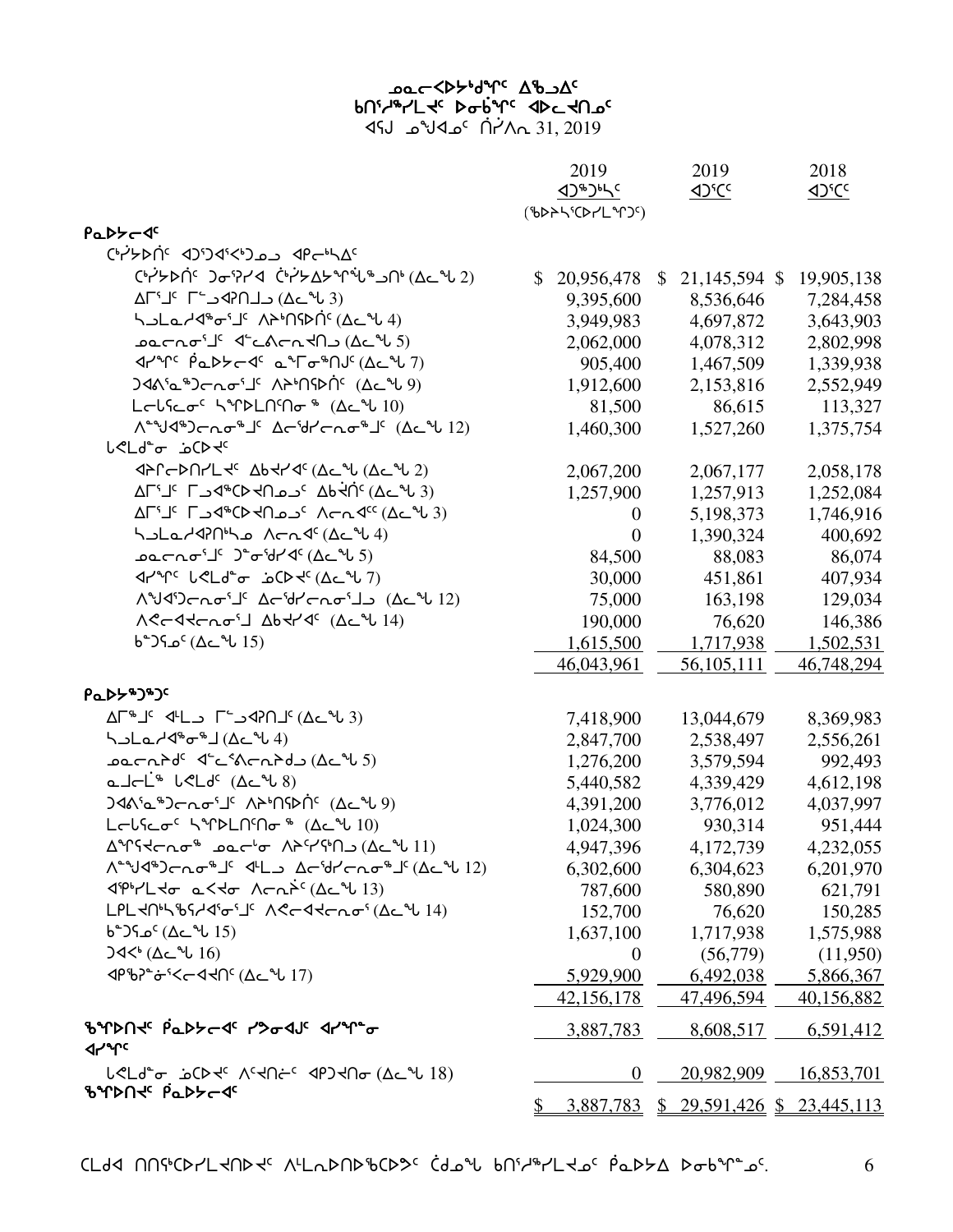# <sup>2</sup> ^^\* አይታልታል የአማሪ vt3h6ymJ5si4`vq5 xy4p6iq5 `rNs/w5 xuxfqb si4`vq5 xy4p6iq5  **(**xro4n6**)**

 $\Delta$ SU  $\Delta$   $\Delta$ CA  $\Delta$  1, 2019

|                                                  | 2019<br>$(1)^n$ |              |              | 2019<br>$42^{\circ}C^{\circ}$ |              | 2018<br>$42^{\circ}C^{\circ}$ |
|--------------------------------------------------|-----------------|--------------|--------------|-------------------------------|--------------|-------------------------------|
|                                                  |                 | (%DAK(CDrLM) |              |                               |              |                               |
| BYDJS PaDYCSS                                    | \$              | 3,887,783    | $\mathbb{S}$ | 29,591,426                    | $\mathbb{S}$ | 23,445,113                    |
| CMGC APJPC VAUC ODVICC                           |                 | $\theta$     |              | (23, 227, 604)                |              | (18,093,783)                  |
| <b><dp"cn4"<cd<cd></dp"cn4"<cd<cd></b>           |                 | 5,929,900    |              | 6,492,038                     |              | 5,866,367                     |
| <b><i>SPP-LSLICAL-c SPJ-G VAUc</i></b>           |                 | $\theta$     |              | 351,041                       |              | $\theta$                      |
|                                                  |                 | 9,817,683    |              | 13,206,901                    |              | 11,217,697                    |
| JYA')' JPGJo'YL SI'D' JPGAJG'D'                  |                 | $\Omega$     |              | (57, 433)                     |              | 3,809                         |
| סלאראיני בילינט יריביגר Ar                       |                 | $\Omega$     |              | (188, 685)                    |              | (152, 159)                    |
| <b>ኦሚኒኒኒ<sub>ባቃ</sub>ን: 4L49U1c የሚንትሀገር VAUc</b> |                 | 9,817,683    |              | 12,960,783                    |              | 11,069,347                    |
| <b>ALAAULE APENS, LIVIC</b>                      |                 | (1,601,461)  |              | (1,601,461)                   |              | (12,670,808)                  |
| <b>ALAQUIC POPAUR VAUC (AbCPLA) LIAC</b>         |                 | 8,216,222    |              | \$11,359,322                  | $\mathbb{S}$ | (1,601,461)                   |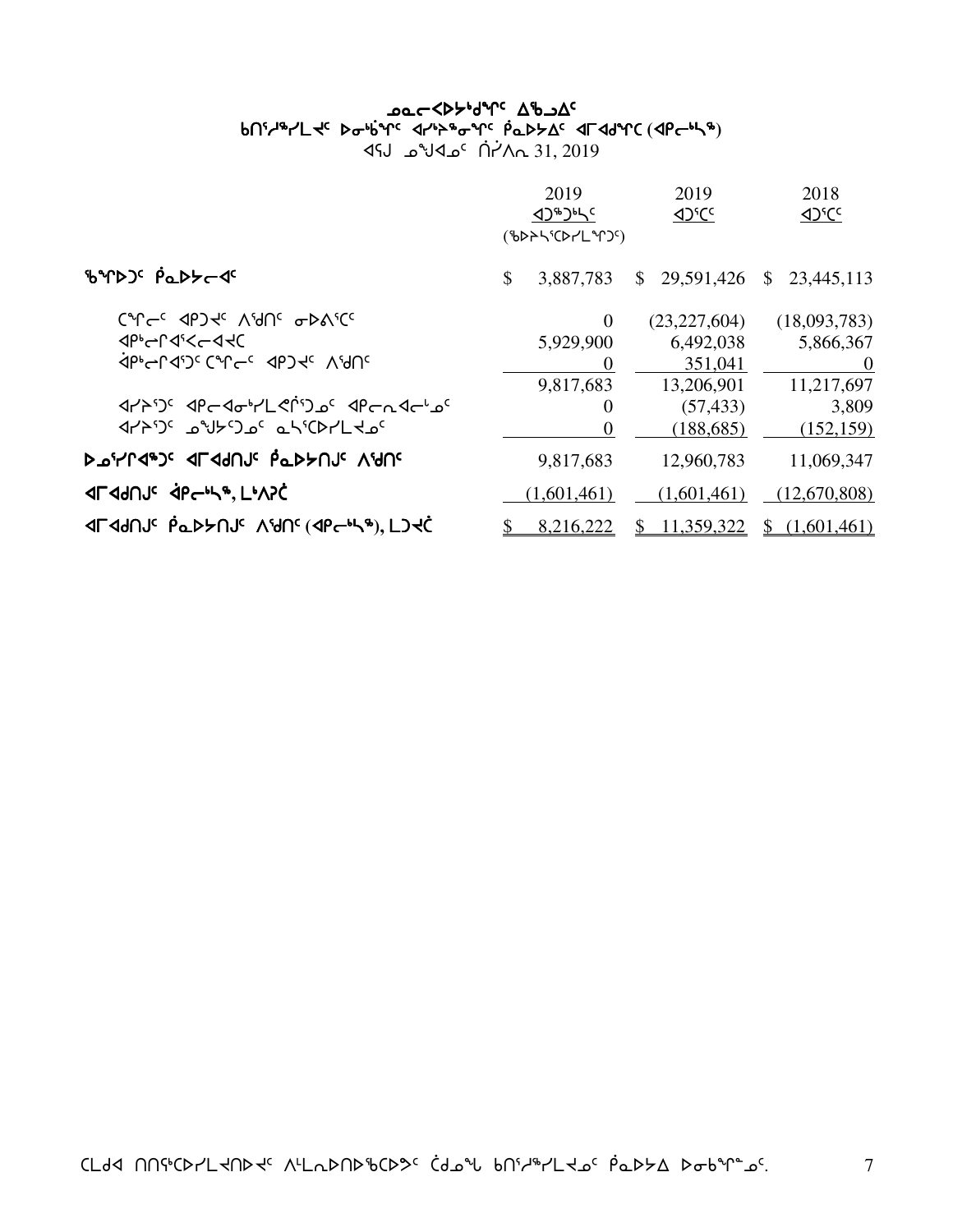## كمد**k**ك−<b⊁•ط^r^ ∆مك bበናሥት/LK ኦԺቴዏና ሶ«ኦኦΔና ΔግናԺግ\*»<sup>ς</sup>  $\lambda$ SI مكالا  $\lambda$ مكالاه  $\lambda$ A 31, 2019

|                                                                                                                                                                                                                            |                | 2019           | 2018                     |
|----------------------------------------------------------------------------------------------------------------------------------------------------------------------------------------------------------------------------|----------------|----------------|--------------------------|
|                                                                                                                                                                                                                            |                |                |                          |
| ჼႦჼՐϷႶ <del>ᡧ</del> ჼႲႭϷ <del>Ϸ</del> ϲϥჼ                                                                                                                                                                                  | $\mathbb{S}^-$ | 29,591,426 \$  | 23,445,113               |
| Ρα <b>ιολι</b> θή Λιθής                                                                                                                                                                                                    |                |                |                          |
| <b>くらしつぐんへん</b>                                                                                                                                                                                                            |                | 6,492,038      | 5,866,367                |
| <b><bppc1<br></bppc1<br> CALC<br/> CALC<br/> CALC<br/> CALC<br/> CALC<br/> CALC<br/> CALC<br/> CALC<br/> CALC<br/> CALC<br/> CALC<br/> CALC<br/> CALC<br/> CALC<br/> CALC<br/> CALC<br/> CALC<br/> CALC<br/> CALC<br/></b> |                | 351,041        | $\overline{0}$           |
|                                                                                                                                                                                                                            |                | 36,434,505     | 29,311,480               |
| <u>የ«አንግራ (የኢትህ) የሌል አስተማል የአል የአል አንግራ የአል የአ</u>                                                                                                                                                                         |                |                |                          |
| <b>ChiLAN Joild PadLAMiLEDM</b> onDail                                                                                                                                                                                     |                | (422, 132)     | 577,881                  |
|                                                                                                                                                                                                                            |                | (2,048,285)    | (7,824,804)              |
| <b>এ</b> ለረ୮১৯ <i>২</i> የእያሁለን የሚገባ                                                                                                                                                                                        |                | 2,093,405      | (2,274,559)              |
|                                                                                                                                                                                                                            |                | (917,793)      | 2,069,791                |
| PCNAC bn' <sup>AR</sup> YLY APC <sup>6</sup> NAC                                                                                                                                                                           |                | 473,103        | 3,765,612                |
| $>$ <sup>c</sup> CDr <sup>1</sup>                                                                                                                                                                                          |                | (6,125)        | (2,900)                  |
| Δ®baΔלλης Λσηφιλικα                                                                                                                                                                                                        |                | 461,250        | (31, 172)                |
| ΔbaΔXP-05 abdrdh ( qpcndt"                                                                                                                                                                                                 |                | (26, 726)      | (110, 173)               |
| LJKC(L) PL CINCH                                                                                                                                                                                                           |                | (1,068,801)    | (121, 955)               |
| DUCRJEC PaDYCJC                                                                                                                                                                                                            |                | (12,501,489)   | (3,765,177)              |
| <b>PCP-YLSPIC APCRALS</b>                                                                                                                                                                                                  |                | (57, 433)      | 3,809                    |
| <b>OULYO' ah'CDYLY'</b>                                                                                                                                                                                                    |                | (188, 685)     | (152, 159)               |
| PaDYC DRUIDC (4)(C) 4DC 4Noc                                                                                                                                                                                               |                | 22, 224, 794   | 21,445,674               |
| <b>SADY JONAL</b>                                                                                                                                                                                                          |                |                |                          |
| CAL COST AND AND CALCO                                                                                                                                                                                                     |                | (23, 227, 604) | (18,093,783)             |
| PaDYC DRUDC(4)EC) APJLOC CDEVUNC                                                                                                                                                                                           |                | (23, 227, 604) | (18,093,783)             |
|                                                                                                                                                                                                                            |                |                |                          |
| Padterode Arase<br>PC+5)& PC+CD+C                                                                                                                                                                                          |                | (2,809,307)    | (2,065,940)              |
| <b><pc+5) &="" b="" spcc<=""></pc+5)></b>                                                                                                                                                                                  |                | $\overline{0}$ | 50,928                   |
| Pradr <sup>e</sup> Parto 2012 Parto                                                                                                                                                                                        |                | (95,263)       | (32,622)                 |
| PCC 4P3 2013 1966 4013                                                                                                                                                                                                     |                | $\theta$       | 511,770                  |
| PaDYS DR VG (4) CS PaDY C Arade ACAS                                                                                                                                                                                       |                | (2,904,570)    | (1,535,864)              |
|                                                                                                                                                                                                                            |                |                |                          |
| <b><dl>"Jwq')&lt; (Ligh<br/>de&gt;&gt;OS<br/><dl>OS<br/><dl>OS<br><dl>OS<br/><dl><dl><dl><dl< add<tdl<="" b=""></dl<></dl></dl></dl></dl></br></dl></dl></dl></b>                                                          |                | (3,907,380)    | 1,816,027                |
| PaDYAS JACJM. LJAPĆo                                                                                                                                                                                                       |                | 49,898,354     | 48,082,327               |
| PaDYA' JASS- T. LITG                                                                                                                                                                                                       | S.             |                | 45,990,974 \$ 49,898,354 |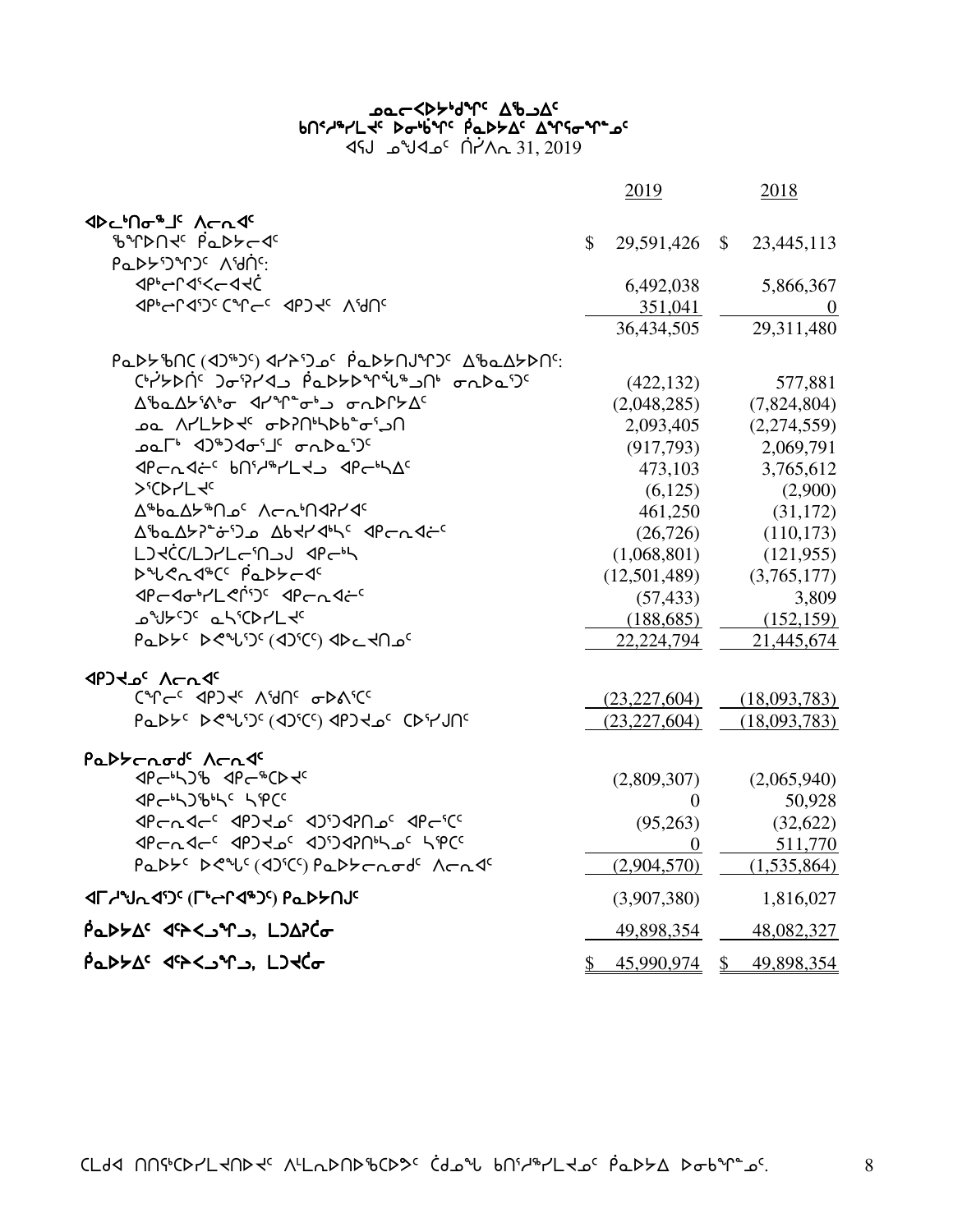## **AC AD WAYS DOC** DBDrULAC bnirurle PaDSAC DoUSMOC  $45J$   $2019$   $\alpha$ <sup>c</sup>  $\Lambda$ <sup>2</sup> $\Lambda$ <sub>0</sub> 31, 2019

#### $1.$ ALODE PODSCOOP IS ADALAS

 $b\cap {}^{s}\mathcal{A}^{s}\mathcal{A}^{s}-\mathcal{A}^{s}\mathcal{A}^{s}$  and  $\mathcal{A}^{s}\mathcal{A}^{s}$  and  $\mathcal{A}^{s}\mathcal{A}^{s}$  and  $\mathcal{A}^{s}\mathcal{A}^{s}$  and  $\mathcal{A}^{s}\mathcal{A}^{s}$ PL'D'CDL'L'DC <DL'MALLO <DL'MALLO <DL'ALLOUS <'L'ONA'LLO a'LL'DE ᠰᡃᡭᢞᡗᠣ᠂᠓ᡤᢗᢂ᠋᠘ᢣᠰ᠕᠂ᡁ᠈᠑ᡏᢁᡏ᠅᠕ᡏ᠂ᢗᡄᡇᢀᢔ᠂᠕ᡰᠮ᠍ᠮᢧᡐ᠙ᡁ᠀ᡳᢂ᠕᠕ᠰ᠀ᡆᡅ <u>aAantbrLJN</u> NNirLt dĊo:

## $(a)$   $\triangleright$   $\sigma$   $\stackrel{.}{\circ}$   $\sigma$   $\stackrel{.}{\circ}$   $\Delta$   $\stackrel{.}{\circ}$   $\Gamma$   $\sigma$ <sup>c</sup>

ᢗᢦᡏ᠂ᡋ᠓ᡝᢣᡃᠠ᠘ᢣᢩ᠂ᡝ᠗ᢂᢣ᠘ᠻ᠂᠂ᡏᢂᡄᠣ<sup>ᡈ</sup>ᡗᢗ᠂᠐ᡒᡖᢠᡃᢩᡊᡊ᠅᠂ᢣᡳ᠉ᠹᡷ᠉᠓ᡃ᠓ᠫᠻ᠂ᠨ᠗ᠫᢣ᠈ᡌ᠓ᡨ<br>᠍᠂ᡘᡰᡄᡃᡰᡳ᠘ᢣᡅᠢᢣᡉᡕ᠂᠂ᠹ᠗ᢂᢣᡄᢦ᠋ᡉᡃ᠂᠂ᡏᡃᡰ᠘᠂᠂ᠹ᠗ᢂᢣ᠉᠗᠓ᠳ᠈᠂᠅ᡭᢦᡉ᠃᠗ᠴᡰᡄᢧ<br>᠂᠐᠗ᢣᢣ᠗᠓ᡩᢖ᠙᠂᠕ᡗᡏ᠑ᠻ᠂᠅ᡌᡰ᠘᠄᠂ᠮ᠆᠘ᡧ᠉ᢗᢂᢐ᠉ᡌ᠂ᠻ᠗ᢂᢣ᠘ᠻ᠂᠂ᢣᠴ᠍ᡶ᠗ᡔᡰᡏᡮᢎᢩ᠄ᡌ᠂᠕ᡕᢇᠷ᠋ᠢᡇᡰᡳ  $\overline{P}$   $\Delta P$   $\Delta C$   $\Delta C$   $\Delta C$   $\Delta C$   $\Delta C$   $\Delta C$   $\Delta C$   $\Delta C$   $\Delta C$   $\Delta C$   $\Delta C$   $\Delta C$   $\Delta C$   $\Delta C$   $\Delta C$   $\Delta C$   $\Delta C$   $\Delta C$   $\Delta C$   $\Delta C$   $\Delta C$   $\Delta C$   $\Delta C$   $\Delta C$   $\Delta C$   $\Delta C$   $\Delta C$   $\Delta C$   $\Delta C$   $\Delta C$   $\Delta C$   $\Delta C$   $\Delta C$   $\Delta C$   $\$ Δ⊆ჼᡋ᠋ᢥᡆᢂᢄᡋᢂ᠘ᡕᡄ᠖ᠾᢂ᠘ᢄ᠘ᢄ᠖᠂᠕᠘ᠻᢠ᠅ᡁ᠐ᡫᡫ᠅ ΛΉΝ, «ΡςμλΔς Ράβεσι», «ΨΕΣ Ράβερησης ΛήΠΟΡ»ς

**ILA ALADIS JOGILIS IDENISS ALLISE PALICIES SEDENDICO AUS** ᡏ᠋ᡩᡗᡪᡰ᠌᠘᠘᠂ᡏᡌᢣᢠᡳ᠈ᡱᡠᡃ᠓᠓᠘ᢣ᠑ᠻ᠂ᡏᡅ᠘ᡃ᠓ᠣᢂᢞ᠑ᠣᡃ

## $(b)$ )<sup>2</sup>  $d\Lambda$  $d$   $\beta$ <sub>a</sub> $\lambda$  $\tau$ <sub>a</sub> $\sigma$

pU¿\#\L\c bob\Vc bop\Lc bor\O\qqQC <{cp\q\}QC LCp\U} byqCLO\qqQC bnL>" or Dda" AchabbrLon PadbcaptLa's baCL (CPA Canada).

## $(c)$   $4$ ) $0$  $b\sigma$  $5$   $\Gamma$  $b\Delta$  $c$  $d$  $d\sigma$

≺ჼႭჼᢗϷᠥ᠍ᢥᡁ᠌᠂ᡋ᠓ᡃᢞᠠ᠘᠊ᢞ᠂ᡭᡆᢂᢣ᠘᠌᠂᠗ᢐ᠖ᠰ᠖ᢐ᠖᠂ᡗᡆᡄᢉᢂᢣᢥᡆ᠖᠂ᡗᡌᡄ᠓ᠰ bn'i+bll << POPYLC POPT-0. ALLAPOdC bobddddd AbrDNrL <br > <u> 405CD יא</u> 14-AUP איב AUCAUP הכ CLA ה-AUCAUP ה-AUCAUP ל-AUCD היא 15-AUCD ה-AUCD ה-AUCD ה-AUCD ה-AUCD ה-AUCD ה-AU ϤΡϲ·ΏϒͳϽϪʹͼ*ϲ*ϲϤʹϸϽʹͼʹͺʹϸϭ·ʹϸͰϤϘϤϽʹ·ͺͺϤϨϒϷϷͽͰϲ·ϽʹͼͺͺϾϹͿͷͽʹϞͺͺϪʹϸͼϪͰʹϺʹͺͺϓϡϭ·ϞϹ Δbdt/dt/Jc dtL L)dnhuloc L)tLcinJJ dPcht/AC ለፌ<sup>ረ </sup>ኣየን<sup>‹</sup> JEAN AND CHE BOYCOLL TO LINDYSCAL

## $(d)$   $PaD}bA^a\sigma$   $\Phi C^0$

PODYAS JL OPSUDLYDYS PODYAS JDE MAGS ASJJG PODYBDUDYG PODYAS **MASECA ARASE SEPASAMED OF CAJEL-CICE PODSAC STSARC**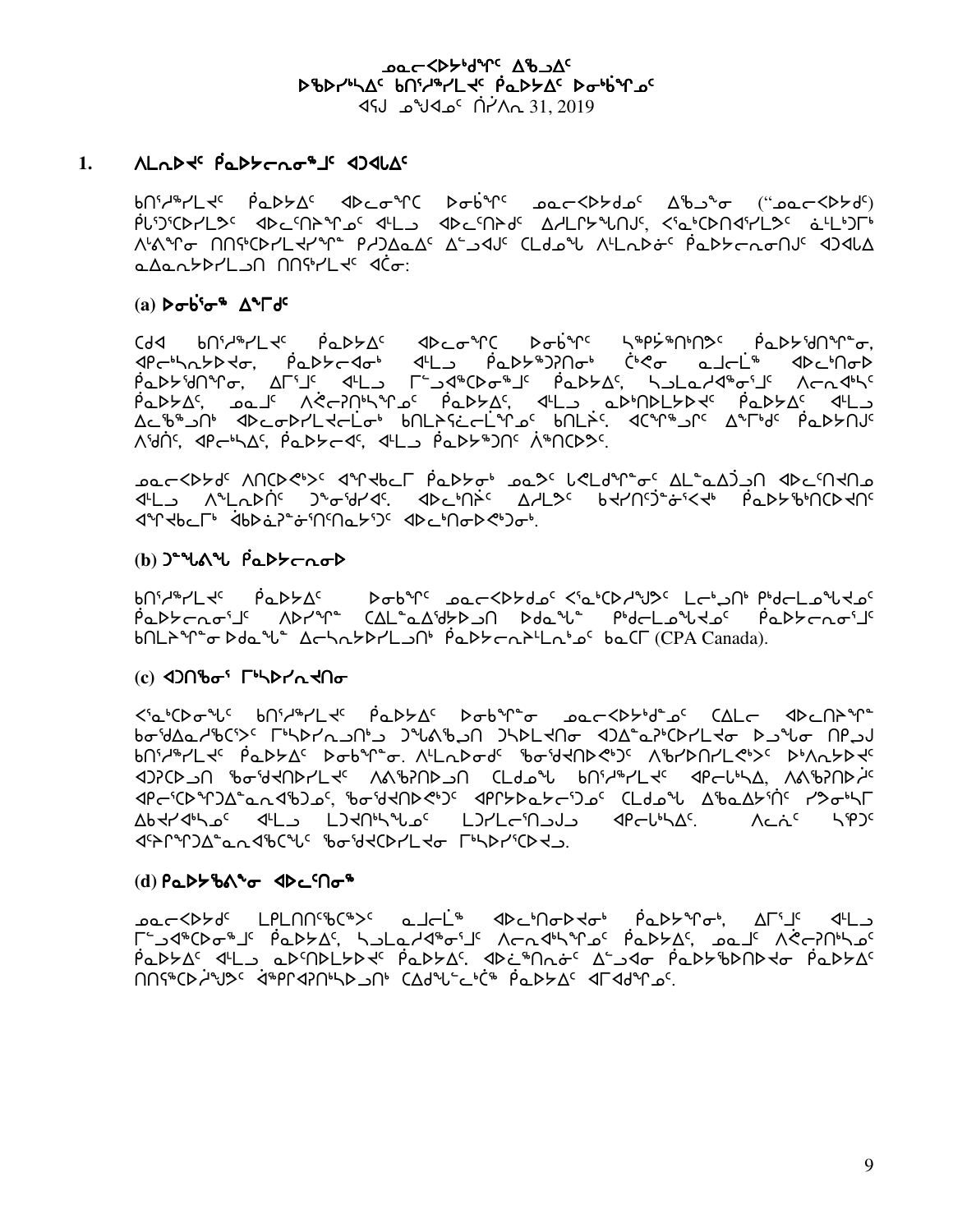## ᠊ᠣ᠍ᠣᡄ᠆᠀᠊ᢂ᠕ᡕᡏ᠀ᠰ᠑ DBDYNAC bniyayLtc PaDSAC Donbinoc ے⊳لا°م (31. 2019– $\Lambda_{\Omega}$  1. 2019–

#### Mate Paptero<sup>8</sup>5 4) date (bdrds)  $1.$

## $(e)$   $Pa$  $Pb$  $Ca$  $d$  $n<sup>c</sup>$

ᠴ᠍᠖ᡄ᠆᠊᠌<ᢂᢣᡃᢐ᠋ᡰ᠂᠂ᢋ᠑᠋᠄ᡴ᠓ᡗᡏᡐᡁᢣᠲ᠑ᠻ᠂᠂ᠹᡆᢂᢣᠲᡗ᠆ᢆᠣ᠃᠂᠂ᡏᡅᢄ᠂᠂᠂᠂᠂᠂᠂᠀ᠰ᠆᠂ᡕᡅᢂ᠂᠀᠐ dipraich<br/>
<br/>
dipraich<br/>
<>
CLOL<br/>
CLOL<br/>
CLOL<br/>
CLOL<br/>
CLOL<br/>
CLOL<br/>
CLOL<br/>
CLOL<br/>
CLOL<br/>
CLOL<br/>
CLOL<br/>
CLOL<br/>
CLOL<br/>
CLOL<br/>
CLOL<br/>
CLOL<br/>
CLOL<br/>
CLOL<br/>
CLOL< שלהיחיחליאו ויבלארת לח תיאחיר אירגירג אוירלראלחלי אותר אור

Padtrados Aidos de Cadados de Cadadeses padtrados de Cadades en 19 ᠊ᡏ᠋᠍᠍ᡉ᠆ᢣᠢ᠆᠋᠍ᡱᡉ᠂᠂ᡏᠲ᠖ᠽᡉ᠑ᡏᡳ᠖ᢓᡳ᠑ᡏ᠓᠖ᡩᡳᢂᡁ᠘᠂ᡩᠾ᠗ᡁ᠗᠂ᡏᠾ᠘᠑ᠢ᠘᠈᠐ᢆᠷ᠖ᡕ **خلقالحری است کا کام کرد که در کار کرد و است کرد. در است کرد که در کار کرد که کرد کرد که کرد کرد که کرد که کرد** <u>JURNGS Jarder chango</u>

PCUSAC ACL&SC paccsbac hiptisches Villabads and all ᡏᠲᡄᡃᡰᡪᡃᢉ᠌ᢇ᠋ᢆᠳᢂ᠋᠂᠂ᢉᡊ᠂᠂ᢉᡊ᠂ᡗᡆᢗ᠗᠂᠂ᡗᡆᡌ᠅ᡳ᠘᠂ᡗᡉᡅᢁ᠂᠂ᡗᡆ᠘ᡉ᠉᠂ᡏᡅ᠘ᡔ᠅ᢉ  $\bigcap \{ \forall C \in \mathcal{V} \mid L \supset \sigma \supset \mathcal{V} \}$ 

## $(f)$   $Pa$  $Pb$ <sup>c</sup>  $4$  $Pb$  $Pc$

PaDYC <0) 24/25 PaDYC <0) CP/LC + CP/CD + CP/L - CP/L - CP/CP/C + CP/CP/CP/L + CP/CP/CP/L + CP/CP/CP/CP/CP/CP/ 

## $(g)$   $Pa$  $Pc$   $QPc$   $Qc$  $Pc$

ݙ᠆᠆᠆᠂ᡆᠲ᠕᠉ᡁ᠐ᢂᢣ᠓ᢜ᠉ᠻ᠆ᡗ᠆᠉ᠻ᠆ᡗ᠆ᢞᢞ᠂ᢥᡄ᠘ᢣᢄᠰ᠈ᡶᡗ᠆᠂ᠻᡄᢂᢑᠾᢂ᠅ᡗ<br>᠊ᢥ᠆᠆᠆᠂᠐ᡨ᠒᠉ᡁ᠐ᡛᡵᠰ᠉ᡗ᠅᠆ᡘᢥ᠘ᢣ᠀ᢞ᠂ᠹᠻᡋᢂᡒ᠘᠂ᢄ᠆ᡫᢂ᠂᠂ᠻᡄᠾᢂᢠᠾ᠘ᢞ **PLAY CLAG PLAYAU PLAYAU PLAYAU PLAYAU** PODYCDSHERL UUGCDEDS ENDERLANDE DE JOS ODPEDSES EDPORT

## $(h)$  a  $\Delta\Delta\Delta r'$  b  $C^{\sigma*}$

#### **aháo<sup>s</sup> 4)**5<c440'

«᠘ᢣ<sup>ᡕ</sup>ᢗᢂ᠘᠊ᡕ᠋ᡕ᠖᠘᠐ᠴ᠕᠂᠂ᡆᠰ᠕᠂᠂ᡆᢂᡁ᠅᠖ᠰ᠉᠐ᢣ᠅ᡙ᠉ᡗᢃ᠖ᠰ᠓ᡗᢠ᠗᠂ᡁ᠉ᢓ᠅᠕᠀ᠻ᠅ ᠲᢂᢣᢣᢂᢣᢒᡰᢂᡩ᠑᠌ᠳ᠃᠂᠕ᢣᡧ᠅᠕ᡧᢣᡁᢁᢔᢗᠵᢥᠲ᠖ᢒ᠅᠕ᢣᡗᡆ᠓ᡕ᠂᠂᠓ᢣᡗᢣ᠂᠂᠂ᢁ᠆᠕ᡆ᠕ᡛ᠓ᡊ PUACOXTO - C 4PU.

#### ahad" par' Arl'e" (D to obset bod')

*٩*٩٩٢ - المحاسرة المسابق المسابق المسابق المسابق المسابق المسابق المسابق المسابق المسابق المسابق المسابق المسابقة %DAYDCD%NQLS (ALANLS aLAOT part oDA<kDb"oF%o<%)oF PL%)AD\* <albendome de La F Acadatatie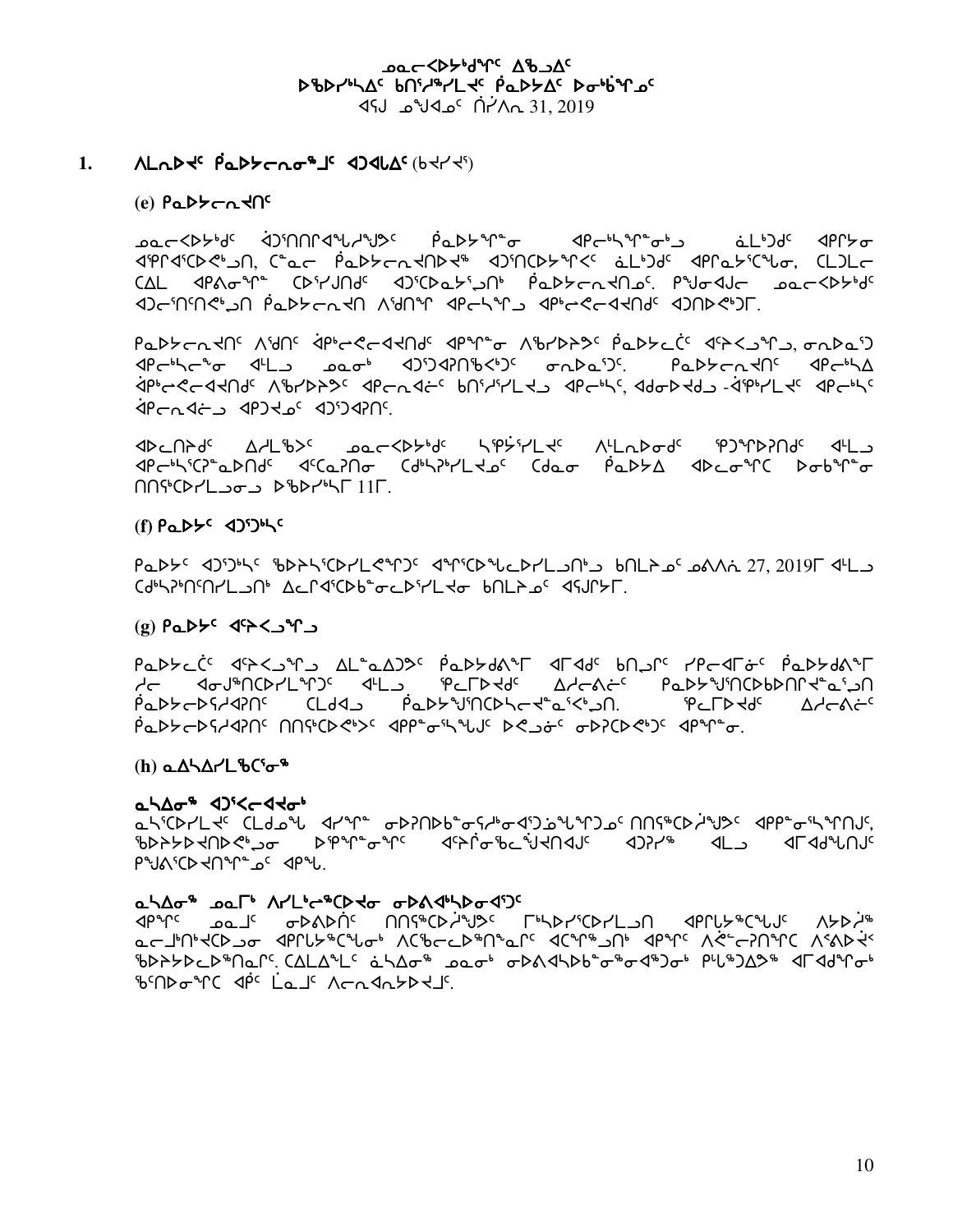## **JOC COPAPIAL DATO** DBDrULAC bnirurle PaDSAC Double  $\sim 31.2019$  مكلاه لكان 195 $\sim 31.2019$

#### **NLND + PLDD-CULL + 104LAC (b+1-45)**  $1.$

## (i) CM<sub>CC</sub> ALLADOS AUNCHS

CALLE AbJAE VAULAE UUCACALAJAE AbJUUNE AbPSSLASUA VVIPIUCALAJE AJITU ᡕ᠍ᡃ᠗᠐ᢂᠵ᠅ᡉ᠂᠗᠓ᡤ᠗᠅ᡗᠿ᠉ᡫ᠈ᢃ᠆᠂ᡘᢥ᠓ᡰ᠈᠕᠅᠕ᡗᢥ᠉ᡫ᠉᠂᠗᠙ᢞ᠗᠓ᡬᢄ PotydCDYLde dJP"a'CCLMNUS <L\_ <P"c<cddNMC <DNG <Commercity-

|                                    |                        | ᡃ᠍᠍᠍᠍ᡃᢐ <i>ᡆ</i> ᠂᠋᠍᠍ᢦᢞᢕᢣᡳ | <b>JPP&gt;</b> >* <del>ن</del> '<<4< |
|------------------------------------|------------------------|----------------------------|--------------------------------------|
| <u> የታምብ</u>                       | \$)                    |                            | <u>¶Ć⊳</u>                           |
| $\Delta^L \supset^s \nabla^C$      | 10,000                 | <sup>0</sup> م ل∫4 40      | JPG SIL                              |
| ∆౨≬⊂౮⊄ೖ                            | ∆౨௳∩ౕ                  | ചച'ി"                      | $(1)^n$                              |
| ᡃᡃᡃᢆᠠ᠘᠈᠕ᢣ᠆ᠴᡪᡃᢙ᠉                    | 5,000                  | $3$ حلکه 3 $^{\mathsf{c}}$ | JPG4'JF                              |
| <u>brCDA of</u> Acryll             | 5,000                  | $3$ dfJ $\circ$            | $DP$ $\sim$ $\sim$ $\sim$            |
|                                    | 5,000                  | $1$ dend $1c$              | $DP$ $\subset$ $\lhd$ $\lhd$ $\lhd$  |
| A JYDNS APALES                     | 5,000                  | 5 ⊲مل}4                    | $DP$ $\sim$ $\sim$ $\sim$            |
| <b>4'4J'CDr'L <del>d</del>e</b>    | ∆౨௳∩ౕ                  | പാ⊾'ఎ"                     | $(1)^n$                              |
| <u> 1947 - 16 - 16 1947 AP</u>     | 10,000                 | <sup>5</sup> مـل¶4 30      | $DP - Q^c$                           |
| <b>APHLHNS</b> - PasbA             | 10,000                 | <sup>5</sup> مـل؟4 30      | $DPC4^5$                             |
| JPPYLKNS - Pa JAS                  | 10,000                 | <sup>5</sup> مـل؟4 30      | $DF = 45$                            |
| ے م                                | $\Delta$ ۹۵ $\Omega^c$ | പാപ്ി"                     | $4D^4D^*$                            |
| <del>©</del> ᢥℾᠥᡃᢦ᠋᠓ᡰᡔ᠌᠂ᢣ᠌ᢆᢘᢣᢂᡄᢦᡇ  | ∆౨௳∩ౕ                  | くりょしょ                      | $42^{\circ}$ r $3^{\circ}$           |
| ᠕ᡃᢦ <b>ᡗ</b> ᠻ᠂᠘ᡃᡃ᠍᠍᠍᠖᠘ᠫᢂ᠘ᢖ᠆᠂ᢦᡫ᠆᠙᠘ | 10,000                 | $5 \,$ 46 مل $\,$          | $DP$ G $\sim$                        |
| $4D CDC^c \Delta^6$                | 10,000                 | 18 ⊲د 18                   | JPG SIL                              |
| N'US'A' PLF - NUS'DENO'J'          | 10,000                 | 18 ⊲د18 18                 | $DP$ $\sim$ $\sim$ $\sim$            |
| 42n4c                              | $\Delta$ ےم $\Omega^c$ | <sup>0</sup> مل؟4 30       | $DP$ $\sim$ $\sim$ $\sim$            |
| ∘∩ֿ≺≻⊿مـ                           | ∆∟مد∆                  | 7 dsJ_oc                   | $DF = 45F$                           |

## (i) Abtrid And Cult about Valle

CALSC AbJAC VAUC VADOQ VPALA9C UUGCDSAJ TEDJE ABJAJUNG DJALO ASDN J. JAMC JLYOM MAGAYYS JYBC JYB-0MC JPJ AGYY ABJYG COCO bn'<sub>1</sub>%7L + c bob + c db c +n p.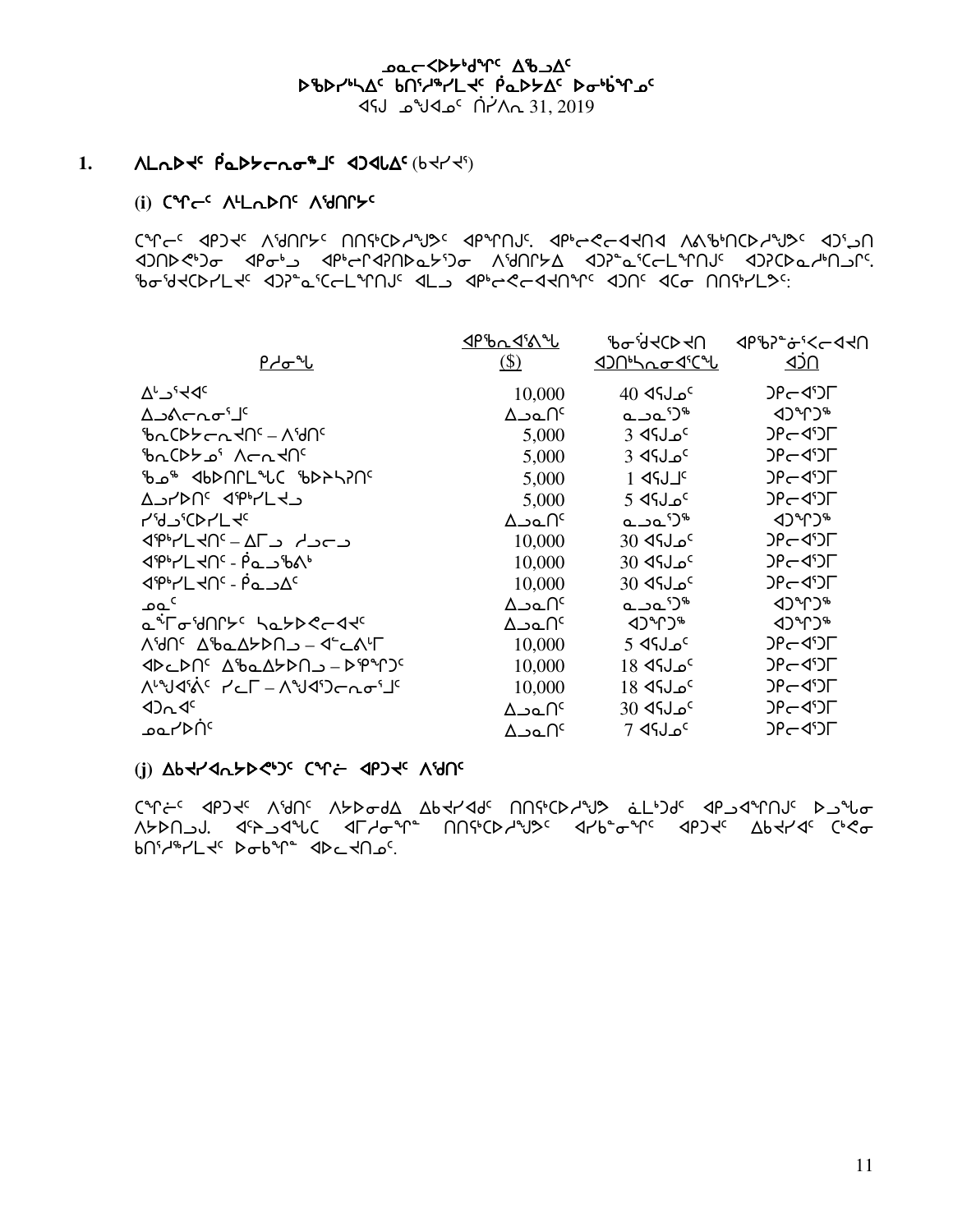## **AC AD WAYS DOC** DBDYNAC bniyayLtc PaDSAC Donbinoc  $45J$   $2019$   $\alpha$ <sup>c</sup>  $\Lambda$ <sup>2</sup> $\Lambda$ <sub>0</sub> 31, 2019

#### Made Padteroal aldhac (beller)  $1.$

## $(k)$  የጋንቦንበ $\Gamma$  <br/><br/><br><br/><br><br/>
defined to

EXAMPSUCUSCAPASE Abstract VertuPp)c Colcurtoc AbJARe VAUC PURAJE **JULO "KADT"CD" AUGHOO ACT ALACE AND TO "CALACE" AUGHOO ACT AUGHOOR くついつきょうしょく** 

## 1) DYLCasic PaDS-de

ΔΣΑΕ βΣΡΑς VAP ΑΛΡΟ ΓΕΡΆΟΙ ΓΕΡΓΕΡΙΟΝΓΚΑΙ VIARC DEPRE AAUUDICAFT **Indianation Lettime Actaliser Desite AtairDelly Actions Addiction** Acn4l44. 4LJ004, Ac4D 4J749AAC 4Pcl4Cn<4C4C4 4PJ AGDH4J2CCLd ᡕ**ᡕᢃᠲ᠆᠗ᢣ᠗᠂᠗ᢣ᠗᠂᠗ᢣ᠗ᢆᢣ᠗᠗ᢣ᠗᠗ᢣ᠗ᢣ᠗ᢣ᠗ᢣ᠗ᢣ᠗ᢣ᠗ᢣ᠗ᢣ᠗ᢣ**᠗᠗ᢣᠾ᠗᠗ᢣ᠓᠗ᢣ᠓ᢣ᠗ᢣ D "L C A SHA C A CHALL" A CHALL AND CHALL ASSERIATE CLOS AND CH LCP4bMCCLCbCDLuPh.

## $(m)$  4) 420 $\Omega$

4069490 ALAA2064CDJN 4P24 DRS66 ADC90616 42624906 42624906 ᠊ᡠᡃ᠓᠌ᡊ᠊ᡭ᠊ᢣ᠕᠋᠂ᢗ᠘ᡃᠮ᠆ᡰᡄᢃ᠘ᡁᢀᢣᠰᢂ᠘ᠾ᠅ᠰ᠕᠉ᠾ᠅ᠰ᠕ᡆ᠂᠔ᡄ᠈ᠫᠴ᠓᠂᠗ᡄ᠅ᢆᡐ᠕᠗ᠣ በ∈ሁ"ኣህንዝግር የተለመግኘት ብቃዓክ <sup>እ</sup>≏ብየቡር"ር⊳ ግር∛ቴራነው (ፊት ነው) ገባናቱ በአራርር **CARCADICA** 

## (n) ΔbaΔX2<sup>6</sup> σ<sup>0</sup>2 Δbdd (n)

 $\Lambda$ ᠰᢈᡃᢆ᠊᠌ᡅ᠄ᠰ᠈ᡰᡏ᠑ᢣᡌᢣᢂᢣᡆ᠂᠗᠀ᡙᢂᠢᠵ᠓ᡆ acD<sup>6</sup>CD7L5C dPcndicC A56AC MOSEO29JSC A56aFCDc6DC6 AFbaA5FMaC ᠊ᢩ᠖ᡥᡃᡅ᠓᠖ᡃ᠖ᠴ᠉᠐ᢞ᠈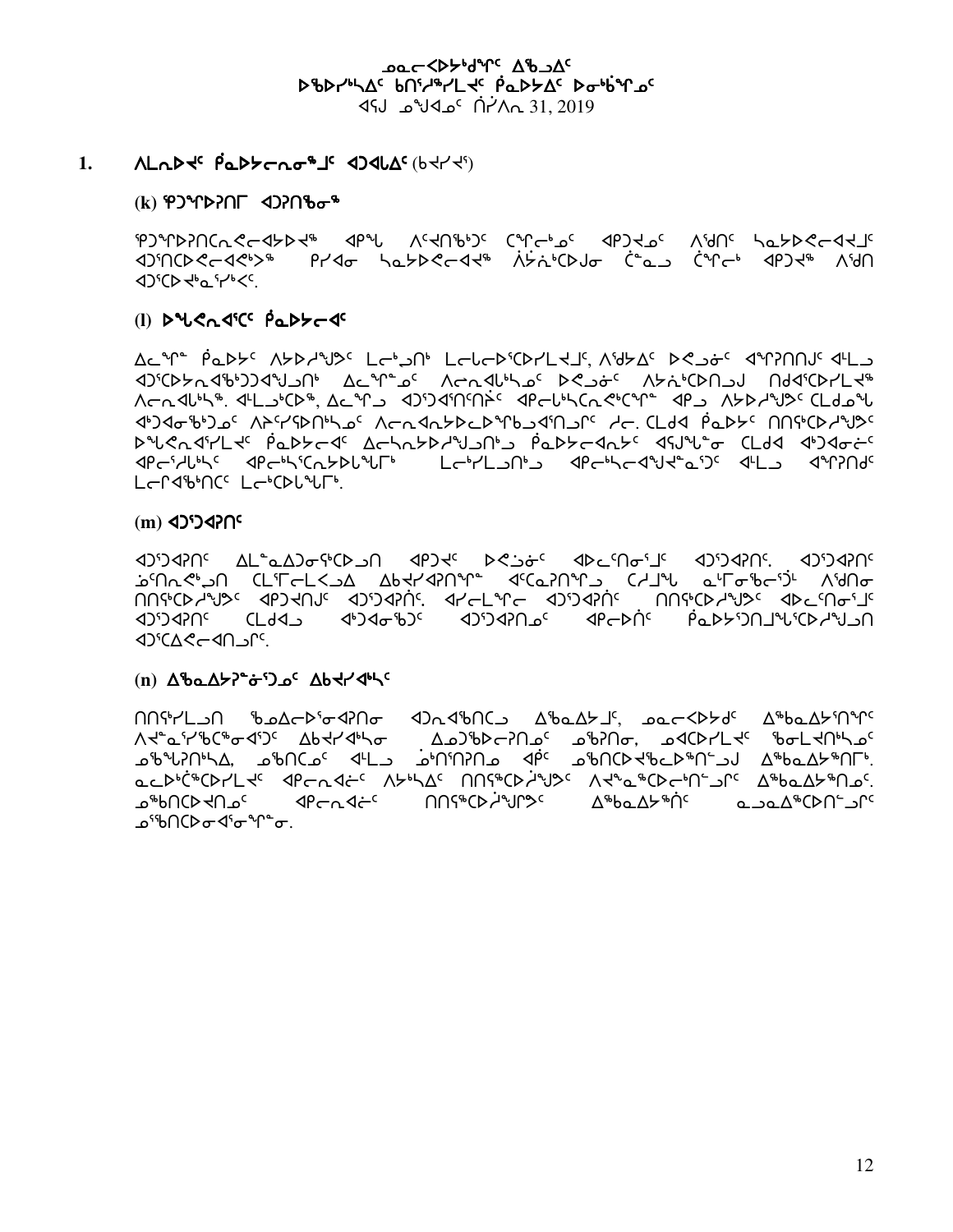## **POCSO Jupistas-Doc** DBDYNAC bniyayLtc PaDSAC Donbinoc 1,2019 ASJ <sup>2</sup>° Ac<sup>c</sup> O<sup>2</sup>No 31, 2019

Mate Paptero&S 4) ALAC (bt/ts)  $1.$ 

## <sup>0</sup> ליראלו <sup>6</sup> לשלאל (0)

<u>ᢆ</u>᠊ᡆ᠆᠖ᡃ᠖᠂ᠾ᠅ᡁᢞᡳᢂᠾ᠈ᢖ᠀᠂ᡀᢣᢄ᠂ᡀᢂᢣ᠑ᢣᡏ᠀᠐ᡫᢣᢂᡁ᠑ᢣᠾ᠈᠓ᡰᠢᢋᢣ᠅᠗ᢣᠾ᠅ᢋᠾ᠅ᢋᡅ <u>CYYYANSAL of APEUSA CLOUSL BOASCDED of aMEMADARE APML SPCDYLOF</u> oe Lauiday CLad Cithinhic apin apichiyyi bulhalor Clilliyi. د CLC Paddras Archddyyds Paddraigdado Chydinhs drincdnas.

## $(p) LCLd^{\circ} \sigma$   $\Delta^b \cap (D^{\circ}C^{\circ})^c$

ᡁぐႾႻჅჿႨ<del>ჼ</del>ႧႲႦჄჼႨჾჼႶჾႸჁჇჼჂჼႨႭႻჽႱႿჁႸჂჼႨჼႨჼႿჼႨႹჽჼႻჽჼႻჽႵႹჽჼႻჽჿჼႥჽႻ PaDYE4VofCDJN ALAbrUF.

า) อะการป่ง VP-ที่จะในป่ง 20-ต่าง 2% จะ 4%PN เปลาง 20-ต่ **JAPAD-ALLE** 

- 2) פ<sup>ו</sup>חתלח<sup>כ</sup> AC ליפרי *לפרייל פיליל ביחר* 19 לים ל״20 לחל 19 להרא
- 3) PPUCAUC VCPPUTLC VCPAUUTLCP4C AbCPPCAN4FTUCDAPC BLAQ AALSUAC LCC46MCKNL6 VC6U71 dalsoluture CL94CL7 dbcvd8pcDXCLc *SPCSHOST-VLNCD-30.*

## ASCCD <sup>2</sup>L\_od 10{DCCD <sup>2</sup>L\_od (q)

## (r) Pre ADD-JAMOSPD AP-LIN-

JPC JIJJJ JPCUS JPCUST JEJD JUD CUSC ALSIS, Pa JUD CU JI JPC JIJJJJD CUSC  $L_{c}$ ੀ $\Delta J^{c}C$ ᠓ϤϥͼϹϷϞͿϝʹϯϘͼͺͺͺϥϽ;ϾϷϭʹϲϤϭʹϯʹͺͺͺͺͺͺͺϙʹϓϤϤͼͺͺϓϷͻϯϤϘʹϯϤϘ·ϓϓͼϹϷϯͿϓϤϽ;ϷͰͿ **JobbrLesury** 

 $(s)$   $\triangleleft$ Pc $\triangle$ <sup>b</sup>

AChabbecan' declini decliniuscanum demu shahlbanni Asalile Ashi 

**IPCLILA ICDL'IL JSLACDILLA JSLLAICL'IC JSLACDILLI SCLUSA JSLGBMJC** U94cDLFTC bgDAPPXPTc CF94C dbCPp7V LdFjUUADGp2c JdeVLA1ddACdLFC ᡠ᠋ᢩᠣᡅᢣ᠍ᡃᢐᢂᠾ᠖ᢋ᠅ᢐ᠅᠕ᠪᢣ᠗ᠰᠾᠾᢆᡉ᠅ᡗᡆ᠆᠗ᢞᡆᢞᢗ᠅ᡗᡆ᠅ᡗ᠂ᢅ᠗ᢆᢣ᠕ᢞᢗᡫ᠖ Acntality of dephanding of dela Acntality and discrimer and the Clabiu AcathachiCintos Acadhhos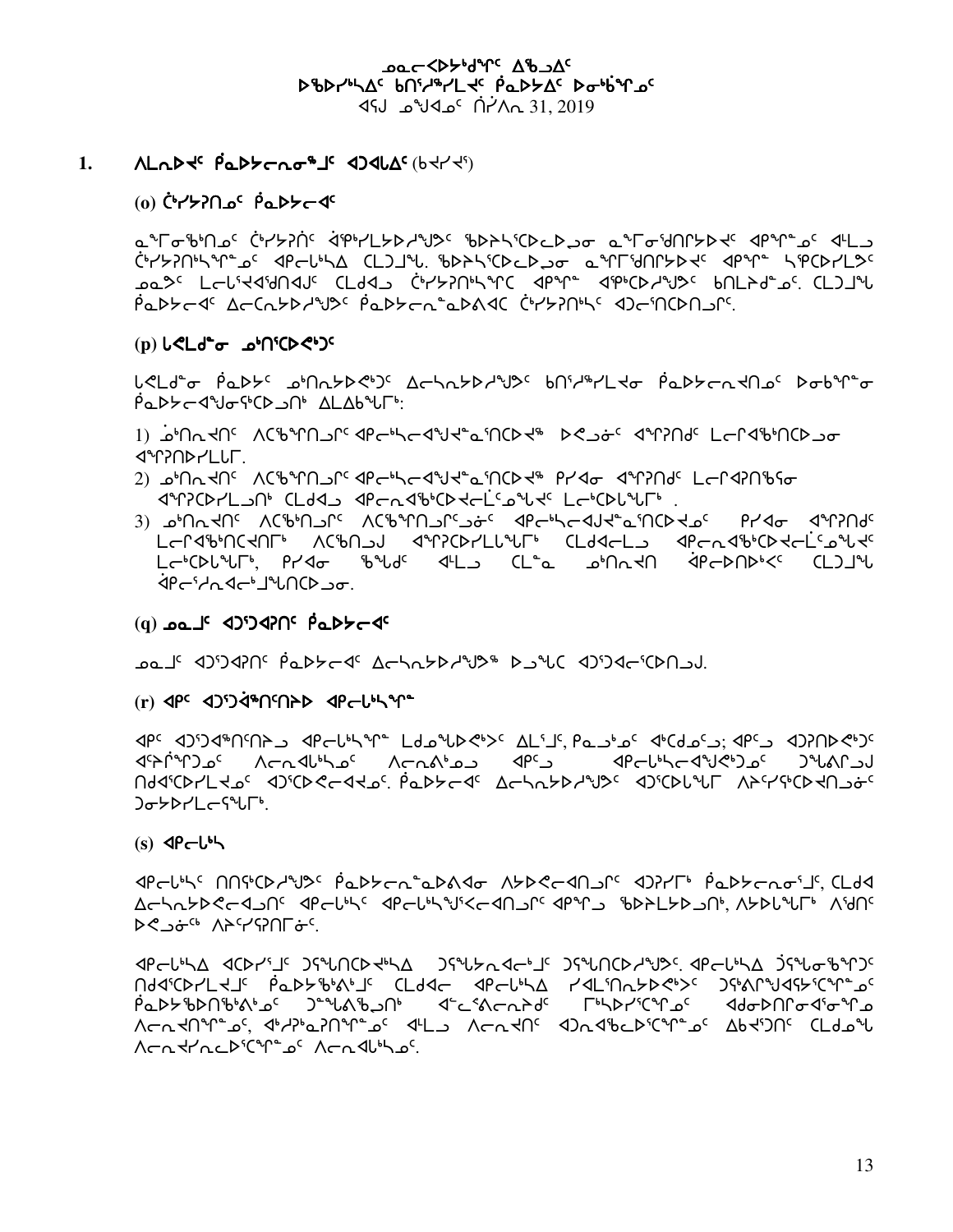## **POCSO Jupistas-Doc** DBDrULAC bnirurrl tc PaDSAC Dobina 1,2019 ASJ <sup>2</sup>° Ac<sup>c</sup> O<sup>2</sup>No 31, 2019

#### $1.$ Made Padteroal aldhac (beller)

## $(t)$  a  $D^b$   $D$   $D^b$   $D^c$   $D^c$   $D^c$

aDNDLYD JUL PaDYS SPCD BCIYS BNLA OF SOFRICORIUM J POOLL PaDYDPNOS ᠊ᠣᡃ᠒᠋ᡅ᠒᠐᠂᠐ᠰᡫᢖ᠔ᡐ᠑᠂᠐ᢞᡫ᠅᠖᠘ᢞ᠐ᢣ᠑ᢣᢂ᠂ᡆᢂᡫᠾ᠅᠕ᢑ᠑ᢣ᠀ᢉᠾ᠑ᢣ᠈ᡴ᠙ᡗ PaDY%N"J' PaDYc1"Jof'(DLN PaDY")?NDLN'sic (dao bN'/"YLt' PaDYcnoD ⊲⊳⊂≎°Րσ.

a DIMDLYD JILLE SIPCD CIX 6MLA O' JILL I BOATA CALA D'ACTES

ما⊂لَّة Arc'طام Pٌark∆

- Ⴍ⅃<mark>⊂</mark>ĹჼჿႭϷჼႶϷĹ*⋟Ϸ*ᡪ<sup>ϲ</sup>ჼႷჼႲႺϷŕĹ<del>ᡪ</del>ϥჼϣϥჼႶᡪႺϷჾϥჼჂႮჼჼႳႪჁႻჼႺĹႻͽჼႱ مالك الله على الله عن الله عنه الله عنه الله عنه الله عنه الله عنه الله عنه الله عنه الله عنه الله ع<br>مناطلة على الله عنه الله عنه الله عنه الله عنه الله عنه الله عنه الله عنه الله عنه الله عنه الله عنه الله عنه
- A' Jo' ACA'KA' a D'ADLYDK' K PCDYLK' a KH'KDJa "JA'  $\rho$ ْمَحْمَدْ مَلْكَمْ مَامْسَاتِكْمْ مَامْسَاتْكُمْ مِنْ مَامْسَاتِكْمْ مِنْ مَاجْتَمْتْ مِنْ مَاجْتَ
- ᡕ᠑᠘ᢦ᠑ᡕ᠂ᡆᡔ᠙ᠾᢂᢣ᠗ᡩ᠓ᢣ᠐ᢣ᠘ᢣ᠂᠗ᢋᠾ᠓ᢣ᠐ᢣᡆ᠉ᢖ᠓ᠰ᠂᠗ᢓᡒ᠗ᢣ᠖ Jn4Joc Pd-201492-36, LPL ANHAR 26 DR Joc ARCAANHAR 26.
- ᠕ᡃ᠗᠐᠄ᠱᡇ᠕ᢇᡇᡒ᠗ᡛ᠉᠐ᢂ᠘᠂᠕ᢣ᠐ᠪ᠅᠂ᢣ᠓ᡬ᠓ᢣᢄᢣ᠂ᡪᢧᢂ᠐ᡕᢂᡁᢂ᠘ᢞ  $\bullet$
- <sup>2</sup>ุ่ בלי4לי4לי 1∀4לית יחבי4הלאיריף.
- AMichelloc aDMDLGDecher Auplander Charles August Augusting  $\bullet$
- ᠂ᡋᢂᡳᡅᢀ᠂᠕ᢥ᠂᠕ᢥ᠂᠕ᡬᢎᢄᡆᢂᡁ᠖ᢣ᠑
- DP+CC AbaALDC aD+NDLLbde L+PCD-LLec ad+NeCDad+ JN PaDLat
- ᠂᠍ᡉᢂ᠕᠈ᡴᡃᢂ᠘᠈᠈᠂᠀ᢄᡤᢀᢣ᠑ᢣᡠᡄ᠂ᡰ᠗ᢣ᠑ᠰ᠀ᡗᢪ᠈᠂᠓ᡄ᠂ᢪ᠍ᢂᢣᡌ᠗᠅
- R.E.A.C.H. aDNDLYDYda SPCDaD<sup>8</sup>LY8 ad<cddtar'd abdNtA  $\bullet$
- 
- 
- 
- 
- ι σ<sup>6</sup>αιλιστος της τηλειασίας της τρίτησης του τηλειος.
- **JA<<sub>C</sub> AP®<E<d+n< aP%NDL>D+C SPCDCD% anec++a%+ PaD>**  $\bullet$

<u>ALSIE LAGE DEAGE DINACINLESE PODFO DIDULESE</u>

ماحلّ<sup>ه</sup> مك<sup>د</sup>ODLهاى المسلمية المسلم المسلم المسلم المسلم المسلم المسلم المسلمين المسلمين المسلمين المسلمين الم

ΔჼbaΔYDՈ 2 QPMDLYD + SPCDrL+ Q4N+CDσ4 JN PaDY 0 Ld 2 U

holardions of the holder

AL'I' LAP-0' PaDY'

rent of the control and the control of the control of the control of the control of the control of the control o

σϷልንበካኑϷσ∢Ώϼ⊆ ∢የቦናብበካኑግՐ -لمحارك المحاربة المحاربة

PECULI VECARUC PODAC

- ᠴ᠍ᠣᡄ᠊ᠠ᠌ᡳ᠊ᡪᡅᠰᢣᠴ᠌ᢄ᠂᠂᠂ᢁᢣᡄ᠆ᢣ᠓ᠰᠢᢄ᠋᠂᠉ᡐ᠑ᡱᠢ᠆ᡏᡐ᠕ᢣ᠘ᢣᡆᢄ᠅᠂ᢆ᠒᠖ᢣᡉ  $2^{\circ}$   $>^{\circ}$   $>^{\circ}$   $>$   $\sim$   $\sim$
- ₽₽L VD4<44Up/c TDF/FA4 /pd/DF/F4c P4U4CD4qp7Up bTDF4p  $\bullet$ <u>(لولمان مول</u> ۱۹۲۸خج)انانیههای محمود ۱۳۶۸ استان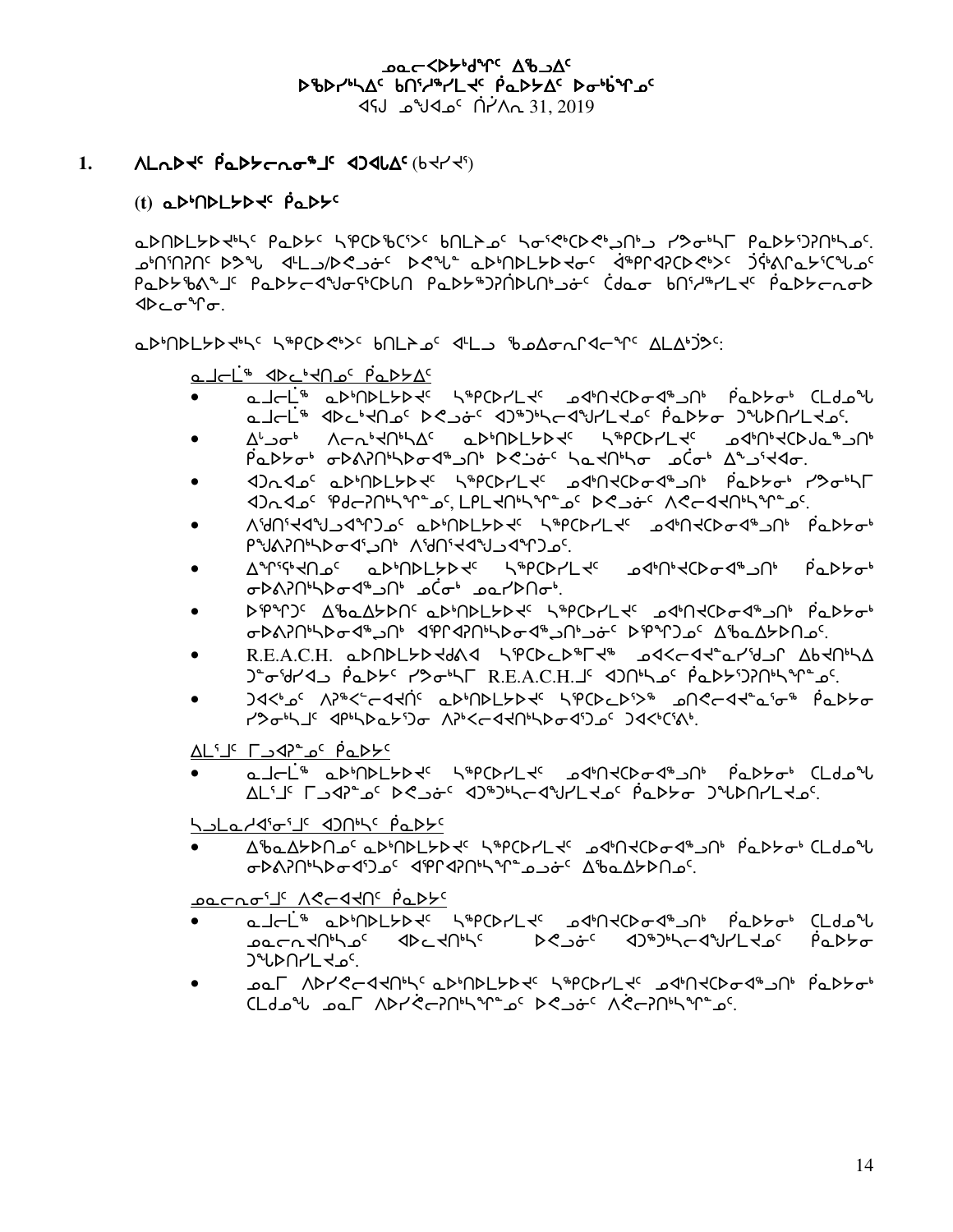## ∆د Aro <sup>1</sup>⁄4 ש^4ל> ~ 05 scsy4nw5 vt3h6ymJ5 `rNs/w5 si4`vqk5 vt3h6ymJ5 `rNs/w5  $\sqrt{45}$  1.  $2019$   $\sqrt{17}$   $\sqrt{17}$   $\sqrt{31}$ ,  $2019$

## 2. **PaDYA<sup>c</sup> 4<sup>c</sup>><br/>
<df>**

ماحلّ<sup>ه</sup> المحاكم العلام المحاكمة المحاكمة المحاكمة المحاكمة المعالمة المحاكمة ملامون  $\vec{P}aDP^s$   $\vec{P}aD^s$   $\vec{P}aDP^s$  of  $\vec{P}aD^s$   $\vec{P}aD^s$ .  $\vec{C}^*aC^s$   $\vec{C}^*aDP^s$   $\vec{P}aD^s$  $ALA\rightarrow V\rightarrow C$ 

|                                                                                                            | 2019         |                           | 2018                    |
|------------------------------------------------------------------------------------------------------------|--------------|---------------------------|-------------------------|
| a Jeli 4 4 C de la papy AC<br>>∆₹G"Tc bTr>c                                                                | <sup>S</sup> | 59,633<br>-S<br>4,727,029 | 6,719,247<br>4,192,461  |
| ALLADNO <sup>C</sup> ACAJO <sup>C</sup> PODYAC                                                             |              | 27,190,205<br>5,520,833   | 26,638,967<br>5,019,616 |
| <b>Δ°Γσ°<sup>ί</sup>ι'</b> ) <sup>ς</sup> ΔΗL'Η(D°Γ) <sup>ς</sup> Ρ΄ ΦΡΥ <sup>ς</sup><br>aDODLYD TO PaDYAC |              | 1,557,108<br>6,936,166    | 1,526,033<br>5,802,030  |
|                                                                                                            |              | 45,990,974                | 49,898,354              |

Padtc' dit<Jim AJcib> dhctNa dlo adcdilt padtbio int <=  $ba$ CF.  $\dot{P}aDb$   $c^{c}$   $\Delta$   $c$   $b$   $c^{c}$   $\Delta$   $c$   $b$   $c^{c}$   $\Delta$   $c$   $b$   $c^{c}$   $\Delta$   $c$   $\Delta$   $c^{c}$   $\Delta$   $c^{c}$   $\Delta$   $c^{c}$   $\Delta$   $c^{c}$   $\Delta$   $c^{c}$   $\Delta$   $c^{c}$   $\Delta$   $c^{c}$   $\Delta$   $c^{c}$   $\Delta$   $c^{c}$   $\Delta$   $c^{c}$   $\Delta$   $\langle \mathsf{P}^{\mathsf{r}} \mathsf{b} \mathsf{D} \sigma \rangle$ .

AbrdArL معدمه بالارجام فعلكهم الأصلي المحاجم وتمليك المحملة  $$554,520 (2018 - $93,270)$  Aratles arbdt is  $\sim$ 

ለቴ/Þበ/L + 4P) + 2 የፊኦ৮ቴሌ የL " α σ የአርቴ የገን" (2018 - \$4,970,465) 494 σቴ)  $L$ לבל ליאל ה-13,070,862 (2018 - \$5,200,768 (2018 - \$13,070,862) לבל APJJAMJ2G AJAJ& PQDYBNCDKNS. PJMDPN Cdol PQDYBDN2G ACYBGCSS `rNs/ctbsJtq8k5 bmfkz xrgJk5 WoExk5 bfx `rNs/cDbsJt5 xativations of the manuscript of the Marian and the control and the construction of the control of the control o kati World Annabiya action of the control of the control of the control of the control of the control of the c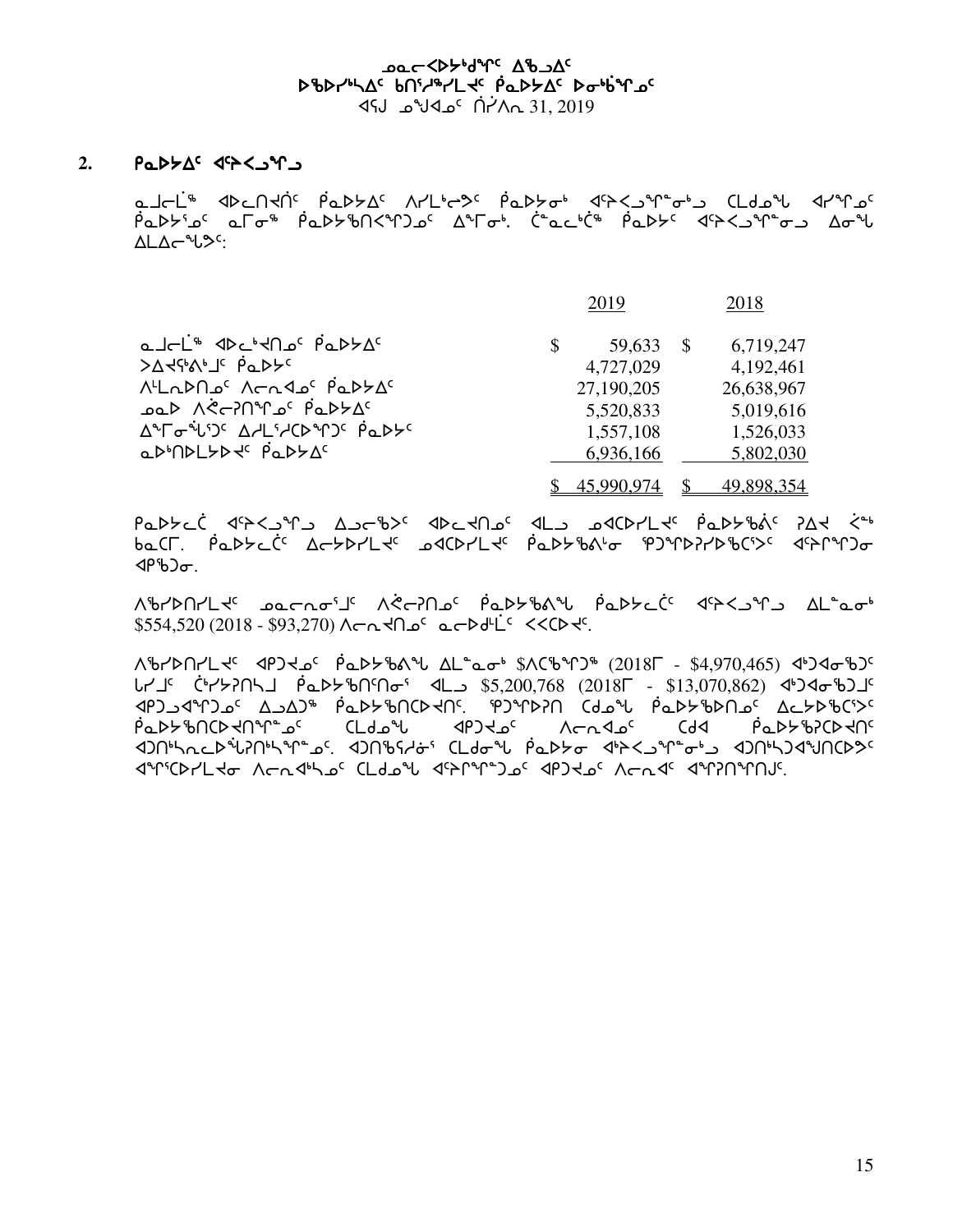مص⊂≺4ح<sup>404 م</sup>لام مصححة *4*6 ኦঙኦሥኣፊና የሀነጎ<sub>ኞ</sub>ነ୮ሩ የሚኦኦፊ ኦԺየይሌግ<sub>ና</sub>  $\sqrt{45}$   $\sqrt{44}$   $\sqrt{17}$   $\sqrt{17}$   $\sqrt{17}$   $\sqrt{17}$   $\sqrt{17}$   $\sqrt{17}$   $\sqrt{17}$   $\sqrt{17}$   $\sqrt{17}$   $\sqrt{17}$   $\sqrt{17}$   $\sqrt{17}$   $\sqrt{17}$   $\sqrt{17}$   $\sqrt{17}$   $\sqrt{17}$   $\sqrt{17}$   $\sqrt{17}$   $\sqrt{17}$   $\sqrt{17}$   $\sqrt{17}$   $\sqrt{17}$   $\sqrt{1$ 

## 3. *APc<sup>6</sup>bc<sup>4</sup>o<sup>c</sup> onDPb*<sup>c</sup>

| ር•アレント 4L) ጋ <sub>ሚ</sub> ነገረል የሚኮ <u>ኦ</u> ሌ የተገባ ሚካዮአል |                |             |                |             |  |
|----------------------------------------------------------|----------------|-------------|----------------|-------------|--|
|                                                          |                | <u>2019</u> |                | <u>2018</u> |  |
| bUbJLC POC <sub>a</sub> TC CASSULE QUALAC                | \$             | 4,435,360   | $\mathbb{S}$   | 4,237,260   |  |
| ለል <i></i> የንበ 4P (አውታሪ ምን <sup></sup> በና <i>ል</i> የአለ   |                | (2,369,824) |                | (2,218,874) |  |
|                                                          |                | 2,065,536   |                | 2,018,386   |  |
| <u>) σελλάς ράδης ζελλαλισμενη συριλας</u>               |                | 1,280,467   |                | 905,485     |  |
|                                                          |                | 3,346,003   | \$             | 2,923,871   |  |
| has dry                                                  |                |             |                |             |  |
|                                                          |                | 2019        |                | 2018        |  |
| ∆Г'⅃٬ ◁└∟⊃ Г⊃◁ʔՈჲ٬ ∧≻ŀՈናϷႶ <sup>٬</sup>                  | $\mathbb{S}^-$ | 4,263,204   | $\mathbb{S}$   | 2,863,580   |  |
| <del>e J⊂</del> Ľ® ⊲P⊂®\∆⊆~onDՐ⊁∆⊆                       |                | 11,301,541  |                | 11,028,080  |  |
|                                                          |                | 1,349,936   |                | 888,359     |  |
| <sup>6</sup> °ء∠1د                                       |                | 255,580     |                | 261,514     |  |
| <b>Photo part of the Seam</b>                            |                | 66,319      |                | 92,539      |  |
|                                                          |                | (1,769,223) |                | (1,715,000) |  |
|                                                          |                | 15,467,357  | $\mathbb{S}^-$ | 13,419,072  |  |

 $\Lambda^{q}b\Gamma^{b}\Gamma^{b}\Gamma^{c}c^{b}c\sigma\quad a\Gamma^{-b}c^{b}\quad\text{and}\quad\sigma\Lambda b\Delta^{c}b\sigma\quad\sigma\Lambda b\Gamma^{b}b\Gamma^{c}\quad\text{and}\quad\Gamma^{b}\Lambda^{c}b\Gamma^{c}c^{c}\Gamma^{c}\Gamma^{c}\Gamma^{c}c^{c}\Gamma^{c}c^{d}\Gamma^{c}c^{d}c\quad\text{and}\quad\Gamma^{c}\Gamma^{c}c^{c}\Gamma^{c}c^{c}\Gamma^{c}c^{d}\Gamma^{c}c^{d}c\quad\text{and}\quad\Gamma^{c}\Gamma^{c}c^{c}\Gamma^{c}c^{d}\Gamma^{c}c^{d}\Gamma^{$  $V_{c}$ 

## . **. . . . . በJF 4ªCD <del>-</del>** (  $\sigma$ DP) በዛሬ ነበ

DO AC NUT ANCO TO ODA AND THO PLADASC DOOM.

|                                                  | 2019           |   |                                                | 2018           |              |  |
|--------------------------------------------------|----------------|---|------------------------------------------------|----------------|--------------|--|
|                                                  | ᡃᡃ᠋ᡃᠦᡗᢂ        |   |                                                | ᡃᡃ᠋ᡃᠦᡗᢂ        |              |  |
|                                                  | ے م $\Delta^c$ |   |                                                | ے م $\Delta^c$ |              |  |
|                                                  | ᡉᢂ᠋ᡴᢂ          |   | <p~u< td=""><td>ᡉᢂ᠋ᡴᢂ</td><td>⊲բ•լ</td></p~u<> | ᡉᢂ᠋ᡴᢂ          | ⊲բ•լ         |  |
| <b>৮৭</b> ১৫৬ বিধ                                | $\Omega$       | S |                                                |                | $1 \text{ }$ |  |
| $(1)$ $(1)$ $(1)$                                |                |   | 4,314                                          |                | 4,314        |  |
| The active date and It                           |                |   |                                                | 31             | 2,308,405    |  |
| $7c^{5}$ $4c^{6}$ $8d^{6}$ $8d^{6}$ $3c^{6}$ $1$ |                |   | $\theta$                                       |                | $\theta$     |  |
| ึ√~^°                                            |                |   | 215,000                                        |                |              |  |
|                                                  | 14             |   | 219,314                                        | 40             | \$2,312,719  |  |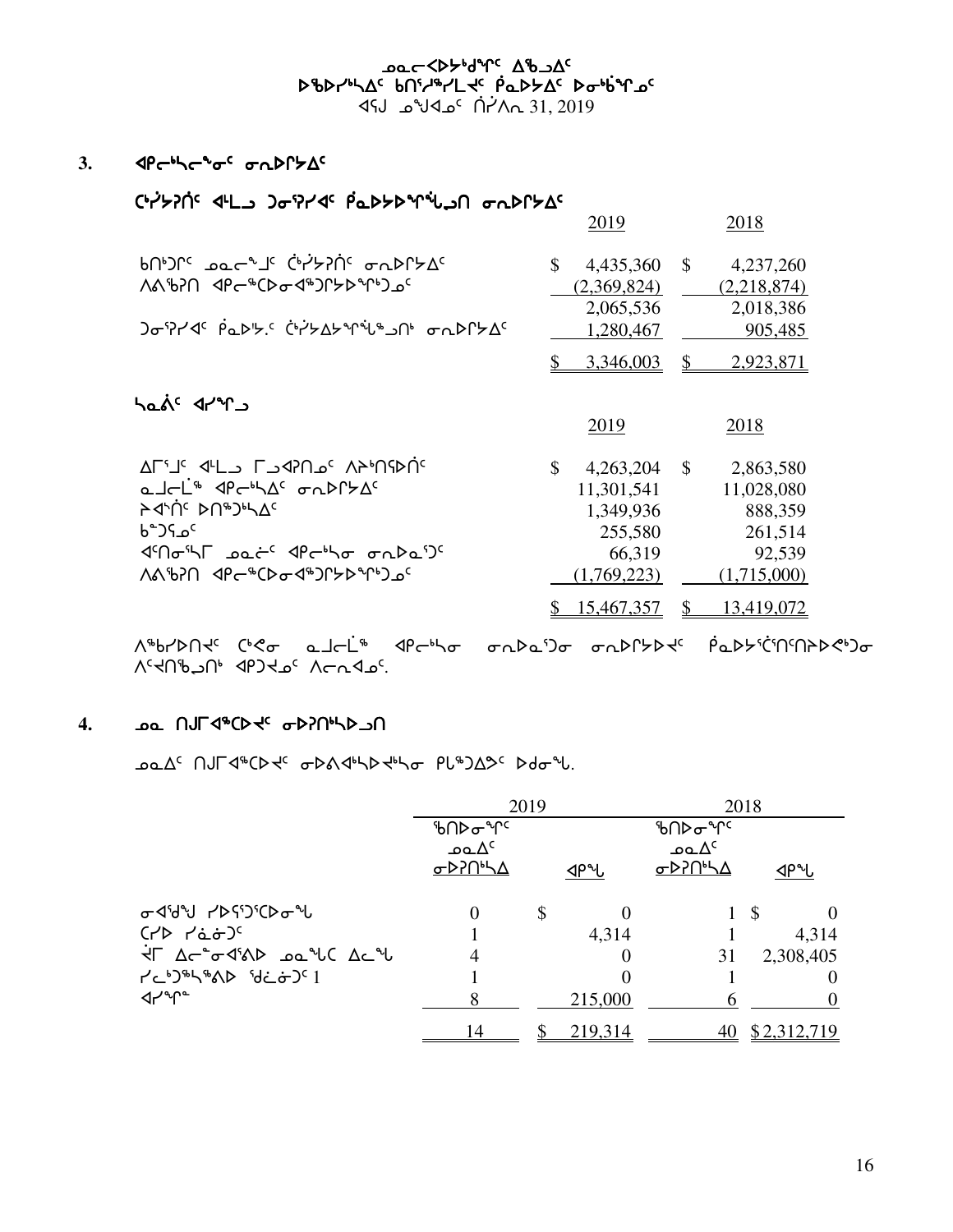## مص⊂≺4ح<sup>404 م</sup>لام مصححة *4*6 ኦঙኦሥኣፊና የሀነጎ<sub>ኞ</sub>ነ୮ሩ የሚኦኦፊ ኦԺየይሌግ<sub>ና</sub>  $\sqrt{45}$   $\sqrt{44}$   $\sqrt{17}$   $\sqrt{17}$   $\sqrt{17}$   $\sqrt{17}$   $\sqrt{17}$   $\sqrt{17}$   $\sqrt{17}$   $\sqrt{17}$   $\sqrt{17}$   $\sqrt{17}$   $\sqrt{17}$   $\sqrt{17}$   $\sqrt{17}$   $\sqrt{17}$   $\sqrt{17}$   $\sqrt{17}$   $\sqrt{17}$   $\sqrt{17}$   $\sqrt{17}$   $\sqrt{17}$   $\sqrt{17}$   $\sqrt{17}$   $\sqrt{1$

## 5. **pa<sup>r</sup> 4)\*)4?** on ba<sup>\$</sup>)<sup>c</sup>

|                                                                                                                                                | 2019                        | 2018                    |
|------------------------------------------------------------------------------------------------------------------------------------------------|-----------------------------|-------------------------|
| ᠊ᠣ᠌ᡅ᠌ᡗᡃ᠂᠂᠊᠂᠑ᢞ᠑ᢦ᠒ᡤ᠂᠂ᡉᢆᠬᢂ᠘᠉᠑<br>ـُمَمِـلَّة ﴿ عَلَيْهِ عَلَيْهِ مِنْ مِنْ عَلَيْهِ مِنْ مِنْ مِنْ عَلَيْهِ مِنْ مِنْ مِنْ مِنْ مِنْ<br>مولاته ال | $3,119,260$ \$<br>1,357,919 | 2,129,727<br>1,693,953  |
| <b>⊲</b> ₽←®¢₽ <del></del> σ₹®                                                                                                                 | 4,477,179<br>(442, 830)     | 3,823,680<br>(707, 124) |
|                                                                                                                                                | 4.034.349                   | 3,116,556               |

 $\Delta\Omega$ <sub>D</sub>  $\Delta\Gamma$ <sup>6</sup>  $\Delta\Gamma$   $\Delta\Gamma$   $\Delta\Gamma$   $\Delta\Gamma$   $\Delta\Gamma$   $\Delta\Gamma$   $\Delta\Gamma$   $\Delta\Gamma$   $\Delta\Gamma$   $\Delta\Gamma$   $\Delta\Gamma$   $\Delta\Gamma$   $\Delta\Gamma$   $\Delta\Gamma$   $\Delta\Gamma$   $\Delta\Gamma$   $\Delta\Gamma$   $\Delta\Gamma$   $\Delta\Gamma$   $\Delta\Gamma$   $\Delta\Gamma$   $\Delta\Gamma$   $\Delta\Gamma$   $\Delta\Gamma$   $\Delta\Gamma$   $\Delta\Gamma$   $\Delta\Gamma$   $\Delta\Gamma$   $\Delta\Gamma$  $\Delta$ de 4nd  $\Delta$ 5  $\Delta$ 4nd  $\Delta$ 5  $\Delta$ 4  $\Delta$ 6  $\Delta$ 6  $\Delta$ 5  $\Delta$ 6  $\Delta$ 6  $\Delta$ 7  $\Delta$ 6  $\Delta$ 4  $\Delta$ 6  $\Delta$ 7  $\Delta$ 6  $\Delta$ 5  $\Delta$ 6  $\Delta$ x7ml Wg4ymlt4 xg6gx6is egqsDtqk5 kNj5.

# 6. **D**<sup>2</sup>CA4'C PaDS-4

|                                                                                | 2019      |              | 2018       |
|--------------------------------------------------------------------------------|-----------|--------------|------------|
| <b>DAYOULD UGGAING JURYSC</b>                                                  | \$        | <sup>S</sup> | 4,970,465  |
| $GMd^{\circ} \sigma^{\circ}$ $d\gamma b^{\circ} \sigma^{\circ} \gamma^{\circ}$ | 909,774   |              | 885,687    |
| GNd <sup>e</sup> or V <sub>LUDU</sub> QP44dc                                   | 5,200,768 |              | 12,373,381 |
| baCL LeLdiro                                                                   | 319,428   |              | 80,201     |
| ⊲৴৲৽                                                                           | 88,534    |              | 248,704    |
| b)}`bnrds baCL LSLcn}Scd^r                                                     | 500,000   |              | 500,000    |
| <sup>6</sup> °۰د^                                                              | 198,088   |              | 659,643    |
|                                                                                | 7,216,592 |              | 19,718,081 |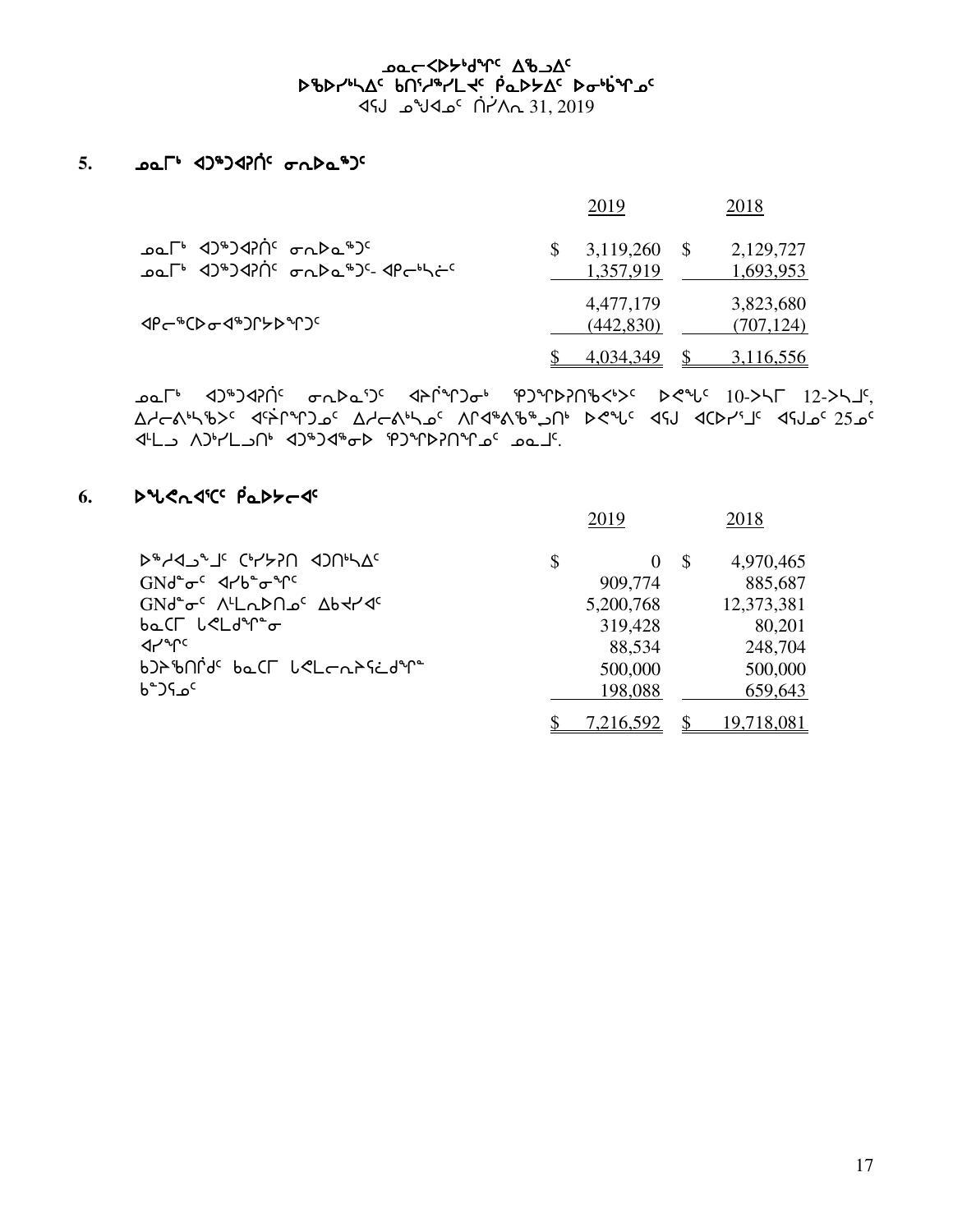## مص⊂≺4ح<sup>404 م</sup>لام مصححة *4*6 ኦঙኦሥኣፊና የሀነጎ<sub>ኞ</sub>ነ୮ሩ የሚኦኦፊ ኦԺየይሌግ<sub>ና</sub> 31, 2019 <sup>2</sup>م4∀∂ أ^م4لا°م ل

## **7.** xfisJj5 xro4n5

|                                                                                                                                                                                                                                                                                                                                                                                                                                                                                                                                                                                                                                               |              | <u>2019</u>          | <u>2018</u> |
|-----------------------------------------------------------------------------------------------------------------------------------------------------------------------------------------------------------------------------------------------------------------------------------------------------------------------------------------------------------------------------------------------------------------------------------------------------------------------------------------------------------------------------------------------------------------------------------------------------------------------------------------------|--------------|----------------------|-------------|
| $P\Delta$ d (* baCl, $\Delta P$ 'l do a $P$ ) $\Delta a$<br><p<br></p<br> <p<br></p<br> <p<br></p<br> <p<br></p<br> <p<br></p<br> <p<br></p<br> <p<br></p<br> <p<br></p<br> <p<br></p<br> <p<br></p<br> <p<br></p<br> <p<br></p<br> <p<br></p<br> <p<br></p<br> <p<br></p<br> <p<br></p<br> <p<br></p<br> <p<br></p<br> <p<br></p<br> <p<br></p<br> <p<br></p<br> <p<br></p<br> <p<br></p<br> <p<br></p<br> <p<br<br>M970 2, P-UH+20 bn L+0 C+PCL<br/><math display="block">\Delta La\sigma^6</math>\$38,090 <math>\Delta C</math>9706\$20 <math>\Delta La\sigma^6</math> 2.70%,<br/>ے<sup>م</sup>∪ہ∧∠ہ ہے ×\∧</p<br<br>                      | $\mathbb{S}$ | 748,420 \$ 1,178,969 |             |
| VersaBank T, APrLoo aPDAa <sup>\$</sup> <pr>4P<br/>CLdon dp Jeno' Acndho' declintboo<br/>bn "L &lt; C"PCL' ALao" \$7,942 Acr&lt;12016" )<br/>∆Lao<sup>6</sup> 5.70%, ع<sup>م</sup>ال هال<sup>ه</sup>وم عد</pr>                                                                                                                                                                                                                                                                                                                                                                                                                                |              | 471,949              | 538,291     |
| LP <adstlf \$1,935="" acr<12016\$jo<br="" alaot=""><math>\Delta</math>Lao<sup>6</sup> 3.75%. C<sup>o</sup>ac <br/><br/><math>\Delta P</math><br/>JPG JOND'S JSJPSD ASJO.</adstlf>                                                                                                                                                                                                                                                                                                                                                                                                                                                             |              | $\overline{0}$       | 345,227     |
| VersaBankr, AJ-HLoo aPJAa <sup>\$</sup> <p-<br><b>45/46 من المعاشر معاشر معاشر المعاشر به عن المعاشر من المعاشر من المعاشر من المعاشر من المعاشر الم</b><br/><math>\Delta</math>Lao<sup>6</sup> \$4,728 <math>\Delta</math>cr<br/>4?nbbdo <math>\Delta</math>Laob 5.72%,<br/><u> ك2025 مىمامى</u> مىلايى</p-<br>                                                                                                                                                                                                                                                                                                                              |              | 276,826              | 316,489     |
| $P\Delta$ d (* baCl, $\Delta P$ '/Loo al $P\Delta Q^*$<br><p<br></p<br> <p<br></p<br> <p<br></p<br> <p<br></p<br> <p<br></p<br> <p<br></p<br> <p<br></p<br> <p<br></p<br> <p<br></p<br> <p<br></p<br> <p<br></p<br> <p<br></p<br> <p<br></p<br> <p<br></p<br> <p<br></p<br> <p<br></p<br> <p<br></p<br> <p<br></p<br> <p<br></p<br> <p<br></p<br> <p<br></p<br> <p<br></p<br> <p<br></p<br> <p<br></p<br> <p<br<br><math>\zeta^*</math>ר <math>\zeta^*</math> - ל<math>\zeta^*</math> הא<math>\zeta^*</math>ר שי<math>\zeta^*</math>ר הא<math>\zeta^*</math> - לא<math>\zeta^*</math><br/>لاش مالكان مايون مان 1022.<br/>مارك 1022.</p<br<br> |              | 2,669,208            | 3,032,889   |
| $P\Delta$ d $\zeta^{a}$ be( $\Gamma$ , $\Delta P$ ' $\Gamma$ ) $\sigma$ a $P$ $\Delta a$<br><p<br></p<br> <p<br></p<br> <p<br></p<br> <p<br></p<br> <p<br></p<br> <p<br></p<br> <p<br></p<br> <p<br></p<br> <p<br></p<br> <p<br></p<br> <p<br></p<br> <p<br></p<br> <p<br></p<br> <p<br></p<br> <p<br></p<br> <p<br></p<br> <p<br></p<br> <p<br></p<br> <p<br></p<br> <p<br></p<br> <p<br></p<br> <p<br></p<br> <p<br></p<br> <p<br></p<br> <p<br<br>MAPN 4, APCS SUD OF BNITCLED COPCL<br/>ΔLao<sup>6</sup> \$23,838 Δcr4206630 2.76%, 2 UM<br/><math>\dot{P}</math> 3022.</p<br<br>                                                         |              | 2,012,748 2,239,838  |             |
|                                                                                                                                                                                                                                                                                                                                                                                                                                                                                                                                                                                                                                               |              |                      |             |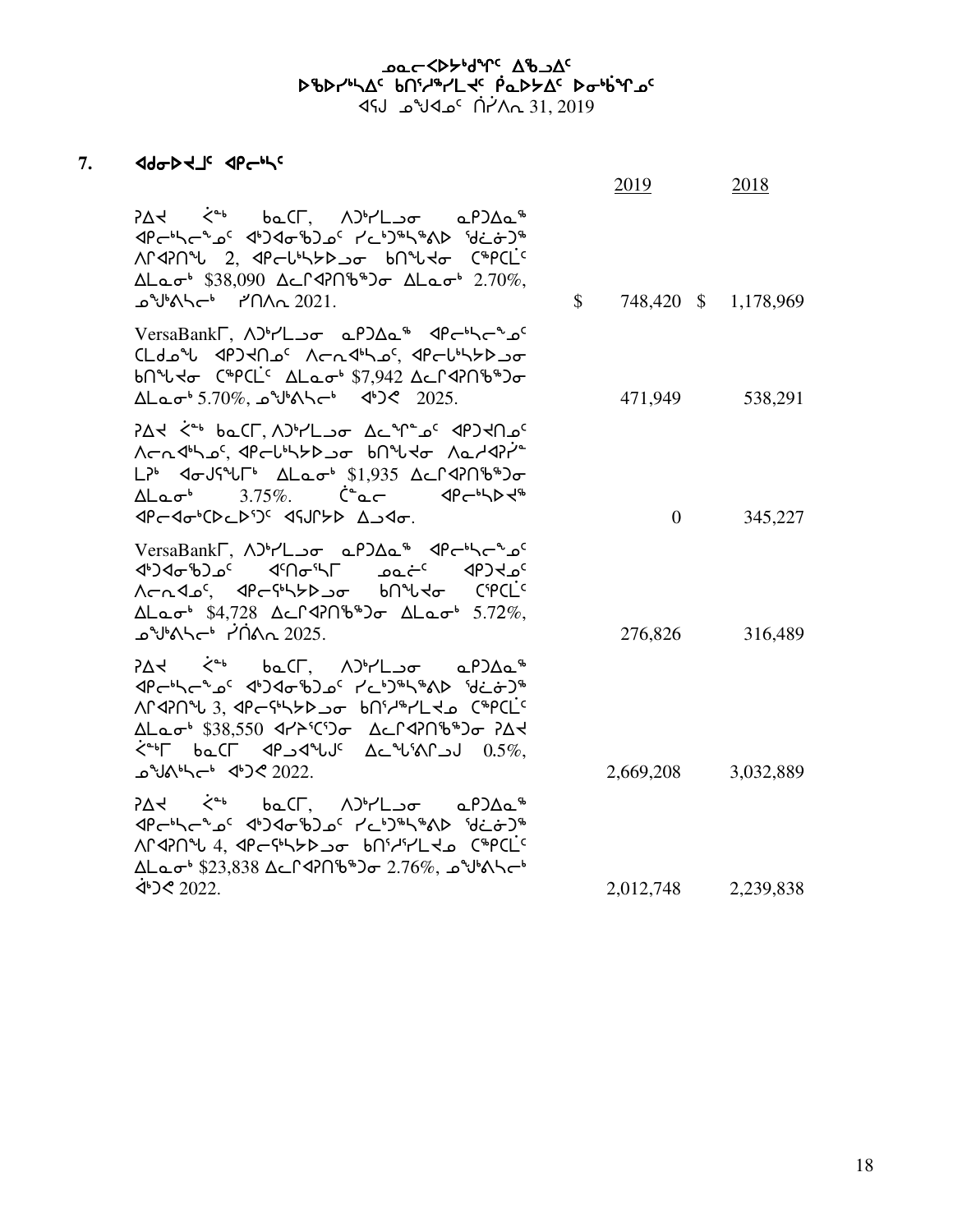## مص⊂≺4ح<sup>404 م</sup>لام مصححة *4*6 ኦঙኦሥኣፊና የሀነጎ<sub>ኞ</sub>ነ୮ሩ የሚኦኦፊ ኦԺየይሌግ<sub>ና</sub> 31, 2019 <sup>2</sup>م4∀∂ أ^م4لا°م ل

## 7. **<dda>ddf <dpc+hc**(bdr/dc)

|                                                                                                                                                                                                                                                                                                                                                                                                                                                                                                                                                                                           | <u>2019</u>    | <u>2018</u>                 |
|-------------------------------------------------------------------------------------------------------------------------------------------------------------------------------------------------------------------------------------------------------------------------------------------------------------------------------------------------------------------------------------------------------------------------------------------------------------------------------------------------------------------------------------------------------------------------------------------|----------------|-----------------------------|
| b)A&MGC baCL bact <sup>c</sup> leLcnAScdMa<br><b><p<br></p<br> <p<br></p<br> <p<br></p<br> <p<br></p<br> <p<br></p<br> <p<br></p<br> <p<br></p<br> <p<br></p<br> <p<br></p<br> <p<br></p<br> <p<br></p<br> <p<br></p<br> <p<br></p<br> <p<br></p<br> <p<br></p<br> <p<br b="" p<="" p<br=""><br/><i>SI05,075</i> \$105,075 AL<sup>+</sup>anr \$105,075</p<br></b>                                                                                                                                                                                                                         |                | 2,421,489 2,525,384         |
| 60°,7% לב 45J-L2∆ <sup>6</sup> יל 4SJ-L2∆ <sup>6</sup> בארי<br>$\Delta$ പിദിവി $\delta^*$ ാം 4.25%, എംഗ്രീപ്പ് 2035Г.                                                                                                                                                                                                                                                                                                                                                                                                                                                                     |                | 1,614,563 1,683,835         |
| b)A&Md <sup>c</sup> baCL pat <sup>c</sup> lelenAScdMa<br><b><p<br></p<br> <p<br></p<br> <p<br></p<br> <p<br></p<br> <p<br></p<br> <p<br></p<br> <p<br></p<br> <p<br></p<br> <p<br></p<br> <p<br></p<br> <p<br></p<br> <p<br></p<br> <p<br></p<br> <p<br></p<br> <p<br></p<br> <p<br b="" p<="" p<br=""><br/>ᢦᡪᡕ᠆᠘ᡝ᠔ᡕᢣᠰ᠀᠅᠕᠐᠂᠕᠘᠖ᢁ<br/>\$115,863<br/>PJMDPNb20 +4.25%, 24/AM- 4JP 2035Г.</p<br></b>                                                                                                                                                                                          | 2,670,103      | 2,784,664                   |
| 2018 Ford CCL APYL - CCL - 2018 Ford<br>᠊ᢁᡋ᠊ᡕᢂ᠉ᡰᢃᢞ᠈᠂᠀ᡄ᠂ᡕᢂᢣᡲ᠆ᢣ᠗ᡔ᠂ᢆᡆ᠓ᡪ᠘᠉ᡕ᠘᠀<br>$\Delta$ Lao <sup>6</sup> \$7,456 $\Delta$ c <sup>2</sup> 470 <sup>8</sup> $\Delta$ or 3.45%,. CL <sup>o</sup> a<br>4)54PC 4Pc-40+CDrLc534 45JP5F.                                                                                                                                                                                                                                                                                                                                                           | $\overline{0}$ | 214,027                     |
| $P\Delta$ d (* baCl, $\Delta P^*$ l and $\Delta P^*$<br>$\left( \left\  \mathcal{A} \right\  \leq \left\  \mathcal{A} \right\  \leq \left\  \mathcal{A} \right\  \leq \left\  \mathcal{A} \right\  \leq \left\  \mathcal{A} \right\  \leq \left\  \mathcal{A} \right\  \leq \left\  \mathcal{A} \right\  \leq \left\  \mathcal{A} \right\  \leq \left\  \mathcal{A} \right\  \leq \left\  \mathcal{A} \right\  \leq \left\  \mathcal{A} \right\  \leq \left\  \mathcal{A} \right\  \leq \left\  \mathcal{A} \right\$<br>PJFP?NbJo acDdL?LJ bbio <u' <pl<="" td=""><td></td><td></td></u'> |                |                             |
| ΔL <sup>•</sup> αΠΓσ 2.77%, a <sup>γ</sup> JAh\r <sup>6</sup> Πr/λά 2026Γ.                                                                                                                                                                                                                                                                                                                                                                                                                                                                                                                |                | 18,490,000 19,325,000       |
|                                                                                                                                                                                                                                                                                                                                                                                                                                                                                                                                                                                           |                | $$31,375,306$ $$34,184,613$ |
|                                                                                                                                                                                                                                                                                                                                                                                                                                                                                                                                                                                           |                |                             |
| 2020                                                                                                                                                                                                                                                                                                                                                                                                                                                                                                                                                                                      | \$2,322,128    |                             |
| 2021                                                                                                                                                                                                                                                                                                                                                                                                                                                                                                                                                                                      | 2,251,784      |                             |
| 2022                                                                                                                                                                                                                                                                                                                                                                                                                                                                                                                                                                                      | 4,803,670      |                             |
| 2023                                                                                                                                                                                                                                                                                                                                                                                                                                                                                                                                                                                      | 1,407,551      |                             |
| 2024                                                                                                                                                                                                                                                                                                                                                                                                                                                                                                                                                                                      | 1,457,689      |                             |
| 2025 JL Pyo-4J                                                                                                                                                                                                                                                                                                                                                                                                                                                                                                                                                                            | 19,132,484     |                             |
|                                                                                                                                                                                                                                                                                                                                                                                                                                                                                                                                                                                           | \$31,375,306   |                             |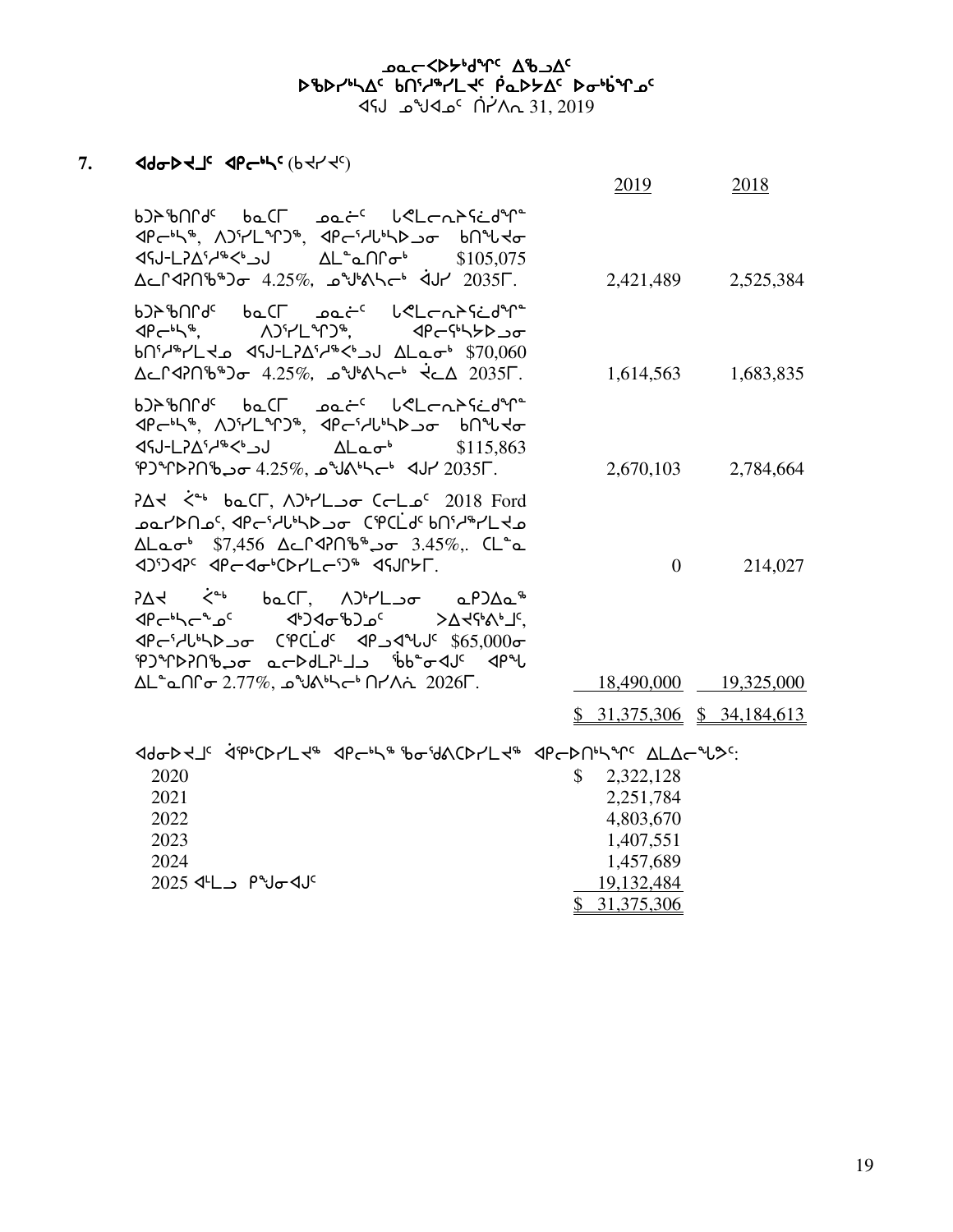## weden in Aparc World Wa scsy4nw5 vt3h6ymJ5 `rNs/w5 si4`vqk5 vt3h6ymJ5 `rNs/w5  $\sim$ CA 31, 2019 ) مكك مكتب

## 8. **4Pcn4ch 4CJC 4PJK2C 4JSJ4PN2C**

2019 2018

 $P\Delta$ K  $\zeta$ <sup>a</sup> be( $\Gamma$ ,  $\Delta$ <sup>b</sup> $\gamma$ L<sub>2</sub>o CAT  $\Phi$ <sup>1</sup> st-50 <br />
Freightliner <br />
St-510 <br />
St-510 <br />
Treightliner <br />
<br />
Treightliner <br />
<br />
Treightliner <br />
<br />
L<br />
<br />
L<br />
<br />
Treightliner <br />
<br />
L<br />
L<br />
L<br /  $C\mathfrak{P}CLd^c$  bn'/\*/Ldo  $\Delta$ Lao' \$9,397  $\Delta$ cr42n'b")o  $4.02\%$ ,  $2\sqrt{4.02\%}$ ,  $4.02\%$ ,  $4.479,148$ שמילאסיבר 19°5 האיגר דף *ליציס של היא די שיר שיל שיל של היא די של היא די של היא די של היא די היא די הא* 2020 \$ 112,769

|                             | . <i>. .</i> |
|-----------------------------|--------------|
| 2021                        | 112,769      |
| 2022                        | 112,769      |
| 2023                        | 75,179       |
|                             | 413,486      |
| ᠰ᠑᠂ᡬᡃᠠ᠘ᢣ᠑᠐᠆ᢄ᠂᠂ᡕᡄ᠉᠐ᢣ᠘ᢣ       | (29,601)     |
| JPGAJGH JUS (19) JUD 1-DAAP | 383,885      |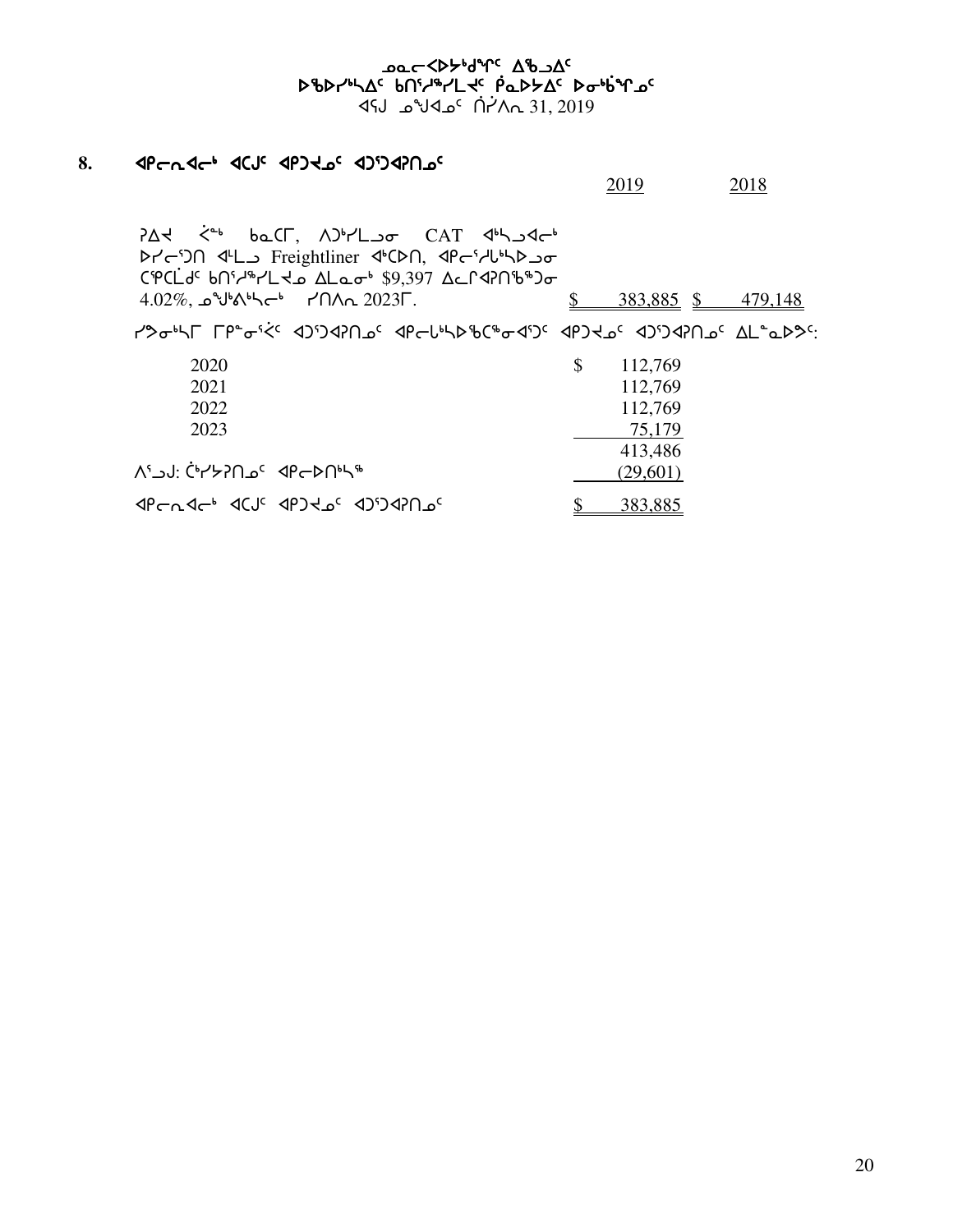## مص⊂≺4ح<sup>404 م</sup>لام مصححة *4*6 ኦঙኦሥኣፊና የሀነጎ<sub>ኞ</sub>ነ୮ሩ የሚኦኦፊ ኦԺየይሌግ<sub>ና</sub>  $X = 31.31$   $X = 31.2019$

# 9. **PaD**>\$ጋ?በ፡ PJoያ<sup>c</sup>

meta mater de de la poste de la postession de la construcción de la producción de la producción de la producci siyq yo-bite that of P to the the C thin that the C thin the C thin the C thin the C thin the C to the C thin

2019 2018

| Padbytic dL bddrdc                                                                                        | $\mathbb{S}$ | 17,072,147  | $\mathbb{S}$  | 17,511,730     |
|-----------------------------------------------------------------------------------------------------------|--------------|-------------|---------------|----------------|
| Lebentho <sup>c</sup> dpc                                                                                 |              | 255,688     |               | 561,135        |
| AbaAY'n'LaDYJ' <p'< td=""><td></td><td>226,461</td><td></td><td>224,104</td></p'<>                        |              | 226,461     |               | 224,104        |
| 6-JSNJC ACASHAC                                                                                           |              | 10,128,429  |               | 4,847,591      |
| Δ' <sub>-</sub> σ < 4)') <                                                                                |              | 228,017     |               | 225,383        |
| <b>JHDLKNIKAC</b>                                                                                         |              | 241,915     |               | 227,139        |
| ظمار د مح <sup>ة</sup> ∕∆⊃                                                                                |              | 1,117,165   |               | 1,168,005      |
| bdule                                                                                                     |              | 31,565      |               | 46,310         |
| Padydary GPERTHE RED PJMDPNE                                                                              |              | 113,670     |               | 99,313         |
| PJMPPNC dPchJ*bioc                                                                                        |              | 1,064,319   |               | 1,140,028      |
| ⊲₽←®©₽σ−4®ϽՐ৮₽℃₽₽                                                                                         |              | 9,270       |               | 706,539        |
| <b>JY2-0-4/5-5005/75-4LD VEFFOU</b>                                                                       |              | 269,955     |               | 201,638        |
| <b>DL</b> 'd∩ے<                                                                                           |              | 2,380,318   |               | 2,183,202      |
| $\Delta^4$ ا محمد المحمد المحمد المحمد المحمد المحمد المحمد المحمد المحمد المحمد المحمد المحمد المحمد الم |              | 1,255,774   |               | 1,267,649      |
| <b>JPPIAPNS ALL LPLANS</b>                                                                                |              | 802,381     |               | 1,533,228      |
| יב4ילים ים∩ל∕דםם                                                                                          |              | 371,668     |               | 350,572        |
|                                                                                                           |              | 875,801     |               | 506,361        |
| <b>SP-50G JALAUP</b>                                                                                      |              | 41,202      |               | 50,307         |
| ჼႻぐჀ⊲ჂႶჺ                                                                                                  |              | 6,232       |               | 22,668         |
| PaDYNJ <sup>c</sup> AbKPNS, AcryDKNS <p< td=""><td></td><td>46,123</td><td></td><td>43,675</td></p<>      |              | 46,123      |               | 43,675         |
| a-CDdLLC                                                                                                  |              | 460,858     |               | 752,332        |
| ᠘ᡃᡃᢐ᠌ᡅ᠘ᡃᡔᡃ᠌᠓ᢗ᠊᠍ᡪ᠋᠕ᡒᡑ                                                                                      |              | 205,003     |               | 89,681         |
| JYºC PQDY®JPN                                                                                             |              | 407,851     |               | 253,188        |
|                                                                                                           |              | 37,611,812  |               | 34,011,778     |
| ©مطه طا°91 محموم                                                                                          |              | 2,720,183   |               | $\overline{0}$ |
| 402° <del>62</del> 0° West 40F 4° 64                                                                      |              | 1,390,324   |               | 400,692        |
| UU& <sup>a</sup> qc-VcCD fc Cal <sup>c</sup> -c db) fc VAUc                                               |              | 351,041     |               | $\theta$       |
| <b>JPD JPD POPOLAR</b>                                                                                    |              | (1,068,801) |               | (121, 955)     |
| ⊲ঢ়৾৽ড়ৼ৻ড়৻৸৻৸৻                                                                                          |              | 6,492,035   |               | 5,866,367      |
|                                                                                                           | \$           | 47,496,594  | $\frac{1}{2}$ | 40,156,882     |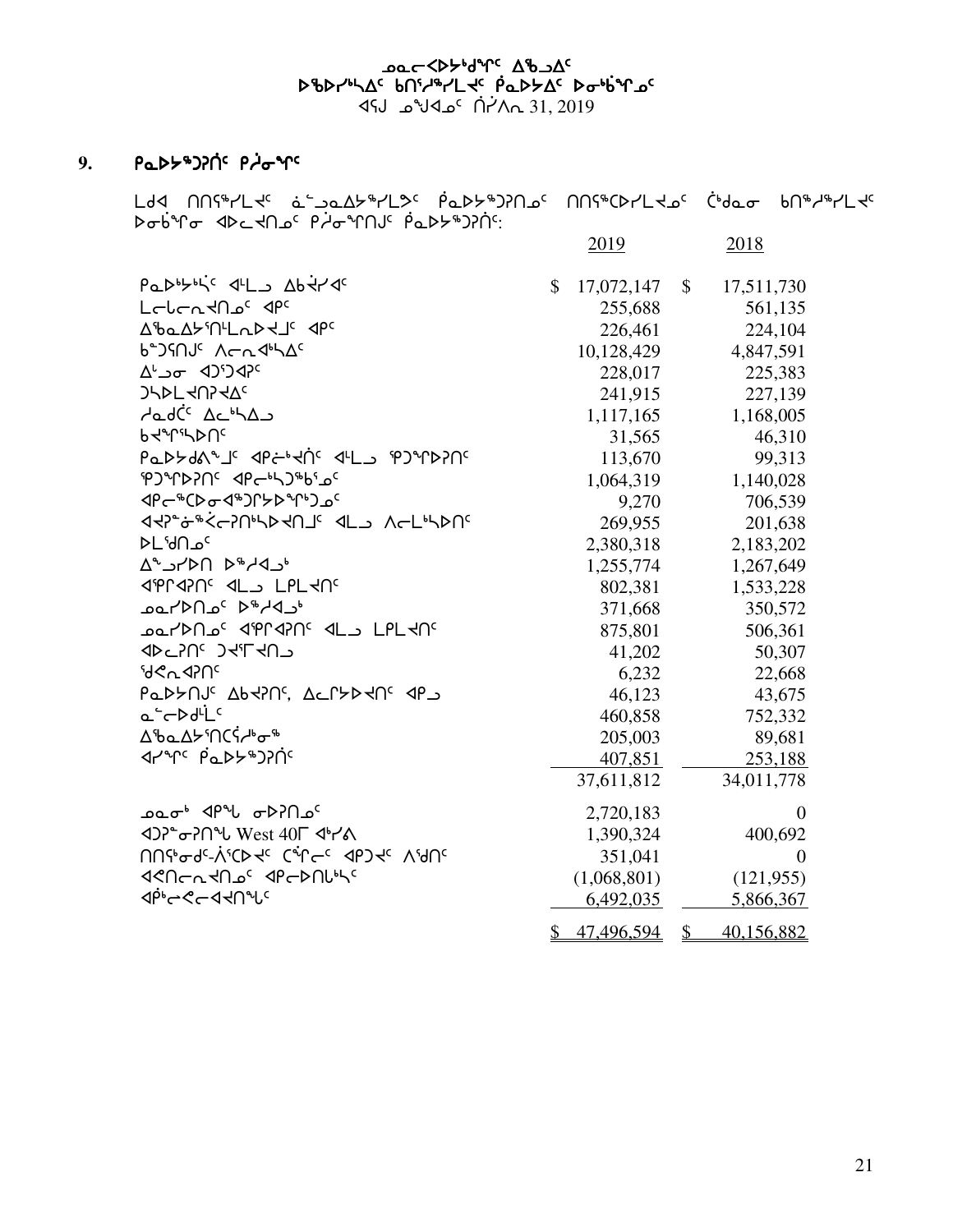**᠊᠑ᢗ᠆᠀᠊ᠷ᠀ᡒᠾ᠂᠀᠕ᡔᢇᢦ**ᠣ DBDrULAC bnirurrl tc PaDSAC Dobina  $45J$   $2019$   $\alpha$ <sup>c</sup>  $\Lambda$ <sup>2</sup> $\Lambda$ <sub>0</sub> 31, 2019

#### $10.$ **⊲**ґხ<del>՟</del>σ<sup>ъ</sup>Ր՟ ϽኣႱኣ∆<sup>ϲ</sup>

#### drainly appropriate and of the particle of the control of the control of the control of the control of the con

<u> በበናትርኮረך "JA" ፈልተኛል የተለያየት የአማሪያ ለተለያየት የአማሪያ ለተለያየት የአማሪያ የ</u>

|                                                                                      |     | 2019             | 2018               |
|--------------------------------------------------------------------------------------|-----|------------------|--------------------|
| ᠴ᠋ᠴᡆᡄ᠋᠆᠂᠂᠂᠂᠂᠂᠅ᢣ᠘ᢣ᠈ᡤ᠂᠂ᡒ᠘ᢂᠴ                                                            | -SS | 219,307 \$       | 372,911            |
| ௳⅃᠆ℹ <sup>ኈ</sup> ᠂ᅃ᠆ᡃᢣ᠘ <sup></sup> ᠂ᡒ᠘ᡗᡗᢣᢣᡇ<br>ᠴ᠋ᢁᡄ᠆᠂᠋᠂᠂᠕ᢣ <sup>ᢈ</sup> ᠡ᠑ᡬ᠂᠂ᡒ᠘ᢂᠴ᠀ |     | 26,258<br>28,000 | 228,030<br>110,000 |
| ° <sup>(</sup> ۴–۱۵۵×ه <sup>¢</sup> م۱۹۶۵'۹۵ ۳۵–۵                                    |     | (264, 295)       | (4, 402)           |
|                                                                                      |     | 9.270 \$         | 706.539            |

#### $11.$  PaDSMJS AGALSS APC-

A'LADN' P'aDAN' C'CaPN' معدد كالماط للملكة للطاعمة المسابر (2014-1914) **PJMAJALA** CONCH

a)  $\langle P \leftarrow \neg P \left( P \right)^* \triangle P \cap P \left( P \right) \rangle$ 

P-45°CDP°aDNJS PCaPN AL°aAJRb>® AcAL° PaDDNS DLANSNJG ABCDS Aᢣᢣ᠌nᢣnᡏ᠋ᡈᢗᠰᠣ Aᡄnaᢣᡏ᠋ᠲᢉᡪ᠁ᡂᡄ≺ᢂᢣᡆ᠂᠘ᠣ᠌᠌ᡶᡔ᠂᠂ᢉᢝᡄᡃᡰᡪ᠙᠌ᢆᡱᢂ᠋ PCndich PCPCDPbPLF CLdol PChiclo onDaDC. packbbd ᡰᢣᢣᠮ᠋ᡰ᠋ᢛ᠊ᢦ᠋᠓ᢄᡉᢣᢥᠾᢥᠾᢣᢄ᠂᠂ᢋᢣᠾᠾᢆᡉ᠅ᡪᢣᡁᠾᢆᠵᡏ᠐ᡰᢞᡳᡠᡳᠾᠾᢆᡳᠾᠾᢆᡳᠾᠾᢆᡏᠲᠾᢆᠷ לוריילים התלכיטי לינכוח יונדי ווכיל מיריון ניראות ואיריוויום התלכיטי **Γ'-Ր<PM\J\'J>" <CaPM\'+"** <P-'CDL'LF' A'JN' +PPCDL'LF'

h) PJ TPP JC 4P JCQ (d)

ْ Athory Cliptor (Chall Accord Actor) - האביר השיר לא היא האריני האראני<br>ביטוח האריכי לא האריר האריר להודי האריכי האריכי האריכי האריכי האריכי האריכי האריכי האריכי האריכי האריכי האריכי PaDY'dAD dPJdn'bCCM'o dPNo.dPYCSY) - PaDY'dAD dPJdn <"CM'o CALO <u>*ϤϲϡʹϹϥͿϲͿͿͻϡϒʹͳϒͽͺͺͺϸϽͷͿϷͿͿͿϲͺͺϤ*ϧϤϷͿͷ*;Ϳ*ͿͼʹͺͺϙϭϦϡϿͺͺϓϧͿϨϥϓϧͼϓʹͺͺϭϭʹϲͺϨϸϡϥ<sub>ϲ</sub></u> PJMPPIN' dprre drinity of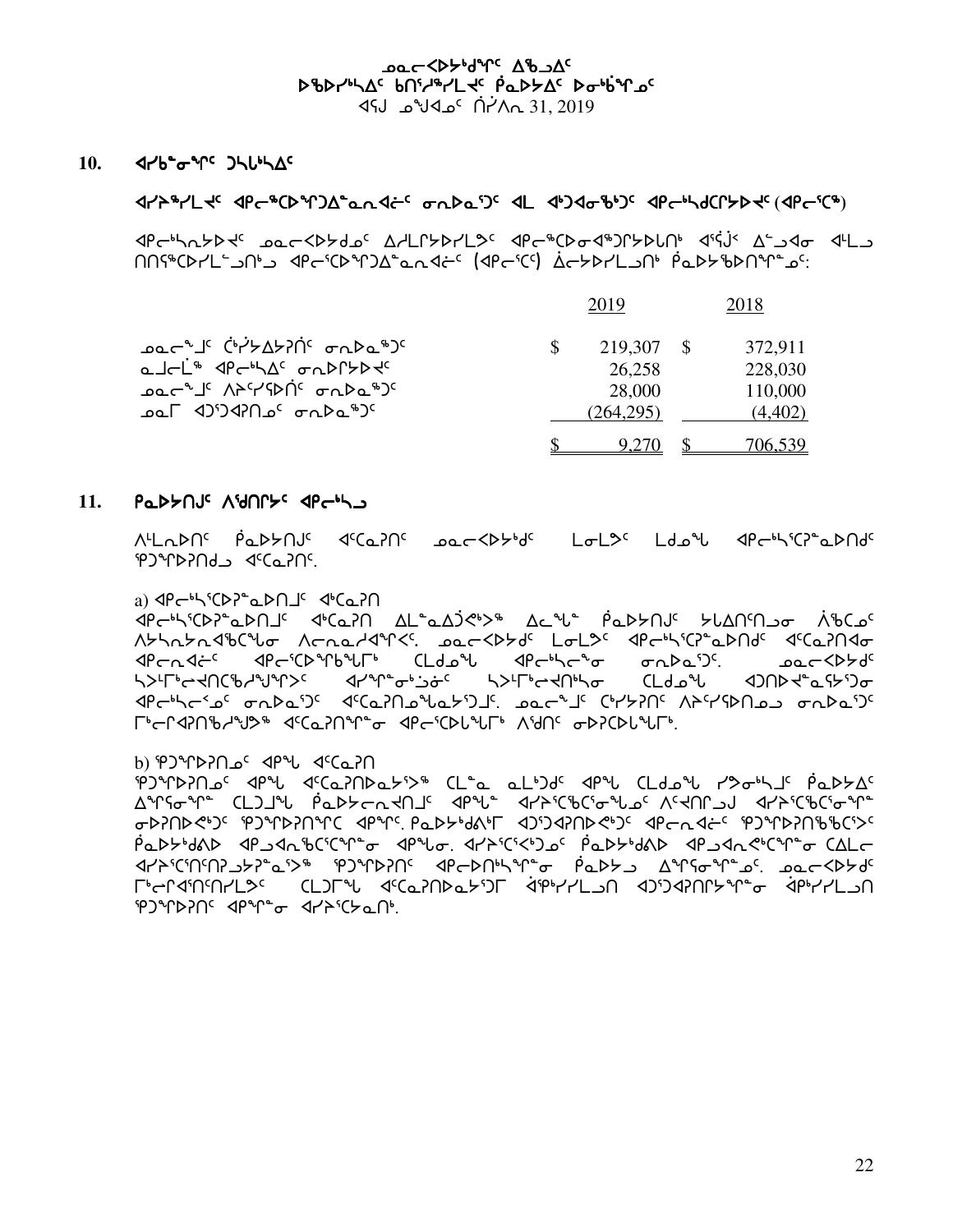## ᠊ᠣ᠍ᠣᡄ᠆᠀᠊ᢂ᠕ᡕᡏ᠀ᢣ᠑ᢍ DBDrULAC bnirurle PaDSAC DoUSMOC  $45J$   $2019$   $\alpha$ <sup>c</sup>  $\Lambda$ <sup>2</sup> $\Lambda$ <sub>0</sub> 31, 2019

#### LalNJUdd<sup>e</sup> dPandbJA°anda<sup>e</sup>  $12.$

#### לל∩ר∩ס\*

᠂ᢅ᠃᠃᠃᠃<br>᠊ᢁᡄ᠆ᢄᠡᢣď᠂ᢆ᠖᠊᠘᠑ᠴ᠘᠖ᠰ᠘ᡔᢄ᠋᠂ᡏᡌ᠂᠕ᢒ᠓᠂᠀ᡭ᠓᠂᠓ᡊ᠅᠂᠓ᡬ᠉᠐ สต์ป<sup>ูง</sup>ปร<sup>ะ</sup> Pa ว<sup>ู</sup>งสร้าว อดขับกรสารสาของ แรนสำหรับ สาวแทน ซอลอะเอรนา ᢣᡌᢦ᠍ᠯᡆ᠍ᡃᠯᢃ᠘ᡆ᠐᠘ᢣ᠓᠂ᠾ᠗᠘ᡕ᠆ᠰ᠈᠋᠑᠂᠂᠘ᡫ᠅᠋᠘᠂ᡘᢗ᠗ᢗᢂᢣ᠅᠂᠘ᢆ᠗ᡁ᠈᠐ᢣ᠗ᢆ᠂ᡘᡌᡆᡗᡰᡉ <u>ለርზዣጋ® ለልზንበኴና ኦιΔኔΚη⊾ς ርእሩ</u> bΠՙ<sub>ፖ</sub>াራር የወ pά

## GDASADED IF SPEASE

᠊ᢁᡏ᠆᠙᠘ᢣ᠑᠂᠖᠊᠘ᢣ᠕ᢓ᠅᠐ᢣ᠑ᢞ᠂᠐᠐ᢣᠾ᠓ᢣᠾ᠓ᢣᠾ᠓ᢣ᠗᠅᠕ᡐ᠀᠂᠀᠂ᡉᢄᢣᢄᡫᡔ᠓ 4ºPM3PN200 AL^aMCo \$574,7340 bMqddanaly Ddao PaDbAC DobM^o. ᢦ᠐ᢄ᠘ᠾᢄᢣᢀᢣᡄᡁᢂᡁᢄᡄ᠈ᡗᡄᡔᠱᠾ᠅ᡘᡫᢄᢣᠾ᠉ᡫ᠑ᡰᡍᢇᠲ᠓ᠷ᠂᠗ᢣ᠗ᢞ bthobod and the call to decided that the bin wiss  $35,882\sigma$  bn at  $45\sigma$ ᠕ᡃᡃ᠖ᡰ᠑ᡔᢂ᠘᠘᠘᠂᠕᠘᠘᠘᠅᠈ᠪ᠗ᡰ᠑᠘ᡗ᠂᠗᠅᠕᠅᠕᠅᠕᠅᠕᠅᠕᠅᠕᠅᠕᠅᠗᠅᠗᠅᠗᠅ 

## LCD TUPL& ABJAANG

᠊ᠣ᠍᠍᠍ᠣᡄ᠆᠌<ᢂᢣ᠕᠌᠂᠗ᠪᢄᢣᢂ᠂᠗ᠪᢄᢣᢂᡁᢄ᠂᠗ᢄ᠆ᢒᡳ᠗ᢄᢣ᠓ᢠᢃ᠘ᡗᡑ᠑᠂᠗ᡆᢄ᠆᠀ᡐ᠑᠘ᠷ᠕ᢆ᠂᠗ᡆᢄ᠆᠀ᡫ᠈ᠪ <u> ለ</u>የእንለልየ የተለው የአይል የተለያየ የተለያየ የተለያየት አል የተለያየት አል የተለያየ የተለያየ የተለያየ የተለያየ የተለያየ የተለያየ የተለያየ የተለያየ ᡏ᠋᠊ᢆᠣ᠊᠌ᢇ᠌ᢇᡉ᠈ᡏ᠈ᠫ᠀᠐᠂᠘᠂ᡗᢜ᠕ᡮᠳ᠙᠂᠖ᠸ<br>᠂ᡋ᠊᠖᠘ᢣᢂ᠖᠂᠘ᢜ᠕ᡮᠳ᠙ᠴ᠖᠂᠂᠕ᢣ᠙᠂᠂᠈ᢥ᠘ᢂᢣᢄ᠂᠂᠘᠘ᡶ᠗᠕ᡗᡉ᠅᠅᠕ᡶ᠘ᡕ᠐᠐᠐᠅᠕᠅᠘᠕᠅᠕᠅<br>᠂ᠪ᠋ᠴ᠘ᡕ᠆ᢣᢂᡕ᠅᠗᠘᠅᠕᠅᠕᠅᠕᠅᠕᠅᠕᠅᠕᠅᠕᠅᠕ᢣᢗᢄ᠅᠕᠅ MAGCDYLMXC Ddao PaDYAC DobMo. <a ADYC PaDYSAND, ACBEKS, MAGCDES  $\hat{\rho}a\hat{\rho}r - a\hat{\rho}b$   $\hat{\rho}a\hat{\rho}c$   $\hat{\rho}a\hat{\rho}c$ 

ᠴ᠌᠌᠌ᅆᡄ<ᢂᢣ᠋ᠡᡆᡩ᠂᠕᠇᠘ᠸ᠘ᠫᠻ᠂᠖ᢐ᠖᠂ᡑᢂ᠘ᢣᠣ᠃ᡖᡌᡳ᠓ᡧᠨ᠘ᡨᡗᡑ᠅ᠴ <sup>ית</sup>וס איז האיט איר אט האר און האיט אויר און האיט איר אראיגן. אין האיי האיר איר איר איר איר איר איר איר איר איר  $\hat{P}$ مامكانجرها مام بالكلام مام مام بالكلام مام مام بالكلام مام مام بالكلام مام مام بالكلام مام مام مام مام مام مام مام مام بالكلام مام بالكلام مام مام بالكلام مام مام مام مام بالكلام مام مام بالكلام مام مام بالكلام مام ᠍᠍᠍᠄ᡃ᠑᠋ᠳ᠑ᢣᡏ᠀᠂᠂᠖ᡑ᠂᠖ᢣᢥ᠂᠖ᢣᢂ᠂ᠪᡑᢂᢣᠾᢂ᠂ᡊᢓᡉᢀᡰ᠑ᢣᡃ  $\overline{P}aPbcAaP$   $\overline{Q}aQb$ 

## 

ᡶ᠋ぐᡫᠣ᠋ᠳᠢ᠂᠊ᢁ᠋ᡄ᠆᠀ᡪᢂᡕ᠂᠕ᢣᡗᢩ᠘᠂᠓ᢣ᠘ᡏᢧ᠈ᡱᠣᠻᡷᠭᢄ᠂᠑ᡏᢉ᠅ᢗ᠅ᠾ᠂ᡘ᠃ᠾ᠆᠄ᠾᢣᠰᠳᢦᢁ᠂᠂ᡎᡑᠾ᠊ᡏᠾᡗᢣᢁ ـممـَّ للالماس مـلـالمسمة الشمال الممار معاصر المستحملة المستحملة المستحملة المستحملة JS\$CD<L<ob acDbC7NbSFb <dbPC47NbSoc <dpp<br ALALc Cd<d <dpp<< MNS\$/L9nJc Cte bnt/tHLt PaDbAC DobtG. 4F/otC PaDbtDAD, ACBt<C, ANTCDED+  $\hat{P}aDb$ che  $\hat{P}bDc$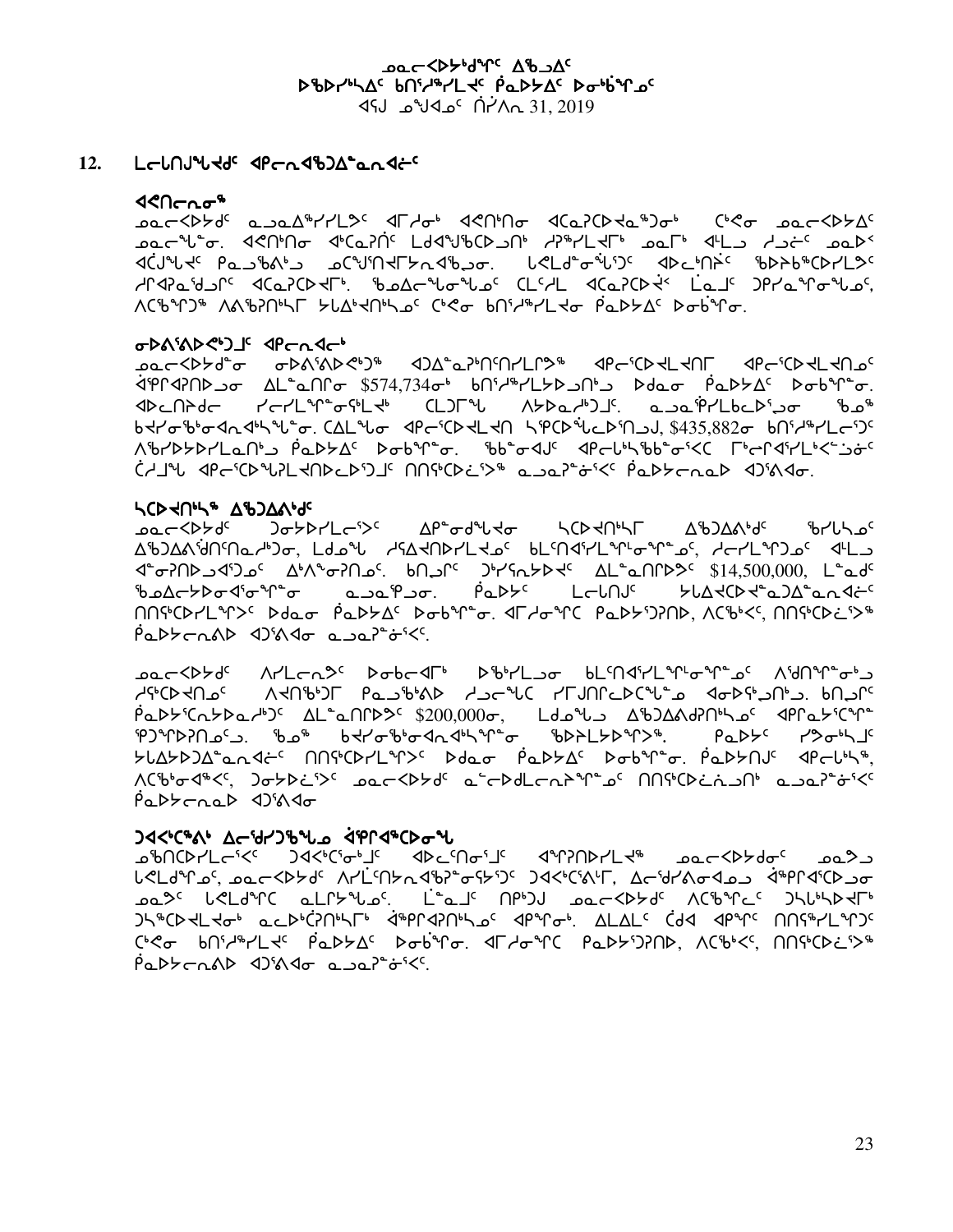## yc Ab your Change scsy4nw5 vt3h6ymJ5 `rNs/w5 si4`vqk5 vt3h6ymJ5 `rNs/w5  $\sqrt{45}$   $\sqrt{45}$   $\sqrt{17}$   $\sqrt{21}$   $\sqrt{2019}$

## 13. L<del>e</del>lNJLJG dPendb)A-andi-(bJYJ)

## c.በሁሬ<sup>ነ</sup>ବ\* 4 መ<sup>ሪሳ</sup>ሳሩነ<sup>6</sup> \*መነጋ ትግ

cyZnsK5 nbsJtsymJ5 kNoXs/f8k5 x5p`QqDl/3gk5 s8i3lAti. kNoXs/f5 Nantheyst Acto Abe Atter beth of the CLd بالمحال المحمد بالمحمد بالمحمد المحمد المحمد المحمد المحمد المعاشر ال  $CLd4$   $\Lambda$ CD<NDr'L<c  $b$  $a^6$   $b$ <r/> $d$   $b$ <r/> $d$   $a^4$ ,  $d^6$ ,  $d^7$   $a$   $a$  $a^6$ Pr'L $\triangleright$ C.  $n$   $nA$   $\lambda$   $\lambda$   $31$ ,  $2019$ 4)Δ<sup>°</sup>αΡΗLΚΌθΥ) Ddaσ ΠΠΦΗLσd<sup>ς</sup> ΡαDbΔς DσbΨ°σ. 4ΓΗσΨC ΡαDbΌΡΠD,  $\Lambda$ (b'<<  $\Lambda$ ns(b))  $\Lambda$   $\rho$   $\rho$ 

## a<sup>'</sup>c>d+L<sup>c</sup>

er<b>طح<b> الحراكة المعرضة المكافرة المحاكمة المحاورة المحاكمة. يُقرآن المكافر لامح<45 من العامة بن المعامل العام المعامل العام العامل المعامل بن المعامل المعامل المعامل المعامل ا ACLYD4USC POCKDAG AFVAG dbCpPaCJTOTUC4PAG WCLXDp4UL1c ObJVO FUJNºPo" SUPPALLE PODE ACTALES OPJAQ<sup>®</sup> dectived MAGEDESS x3`CAzi xg6=xi /Zw4J`t5 gryN6ytlQ5.

#### mgJbb**/**mgymo3tlAl xr5 **–** x4y=4 ns/sJtx**,** rNlc=4 byC/4 xml f=3b3bsifw5

 $\Lambda$ brddall that workby that the thin the mass of the  $\Lambda$ xb3b3b3bc3> d/\SC3Cb3d2. L3dn4d-/L3rLd-102J deryt Δd-hatb3bc3 L<sup>e</sup>achDNCDJN dPMC CLdd JHDLKN4A dJA°aDl4LT dP4HDaYiJ& %o&KCDNJJ. dPCULOdiCal LJAUda/LJLLCiU79 dblara dyladiolity.  $SL\Delta$ dnhb  $\sigma$ ' $\sigma$  /bb  $\sigma$ ' $\sigma$ d' $\ll$ ,  $\Lambda$ ( $\sigma$  $\sigma$ ),  $\Lambda$ n $\sigma$ ,  $\Lambda$ 

|                                                                       | L)∆?Co<br>ᠯ᠋ᡃ᠙ᡝ᠘᠋ᡉ᠋᠍᠂᠊ᡃ               | イトリッ                | L)KCa<br>ᠯ᠋ᡃᠹ᠇᠘ᠣ᠋᠌᠌᠊ᡃᡁ          |
|-----------------------------------------------------------------------|---------------------------------------|---------------------|---------------------------------|
| <b>APYA' SPYPROS</b><br>$PA^c$ C <sub>L</sub><br><b>de</b> ciCp and c | \$<br>4,536,846<br>484.399<br>609,641 | 16,873<br>(56, 779) | 3,507,951<br>501,272<br>552,862 |
|                                                                       | 5,630,886                             | (1,068,801)         | 4,562,085                       |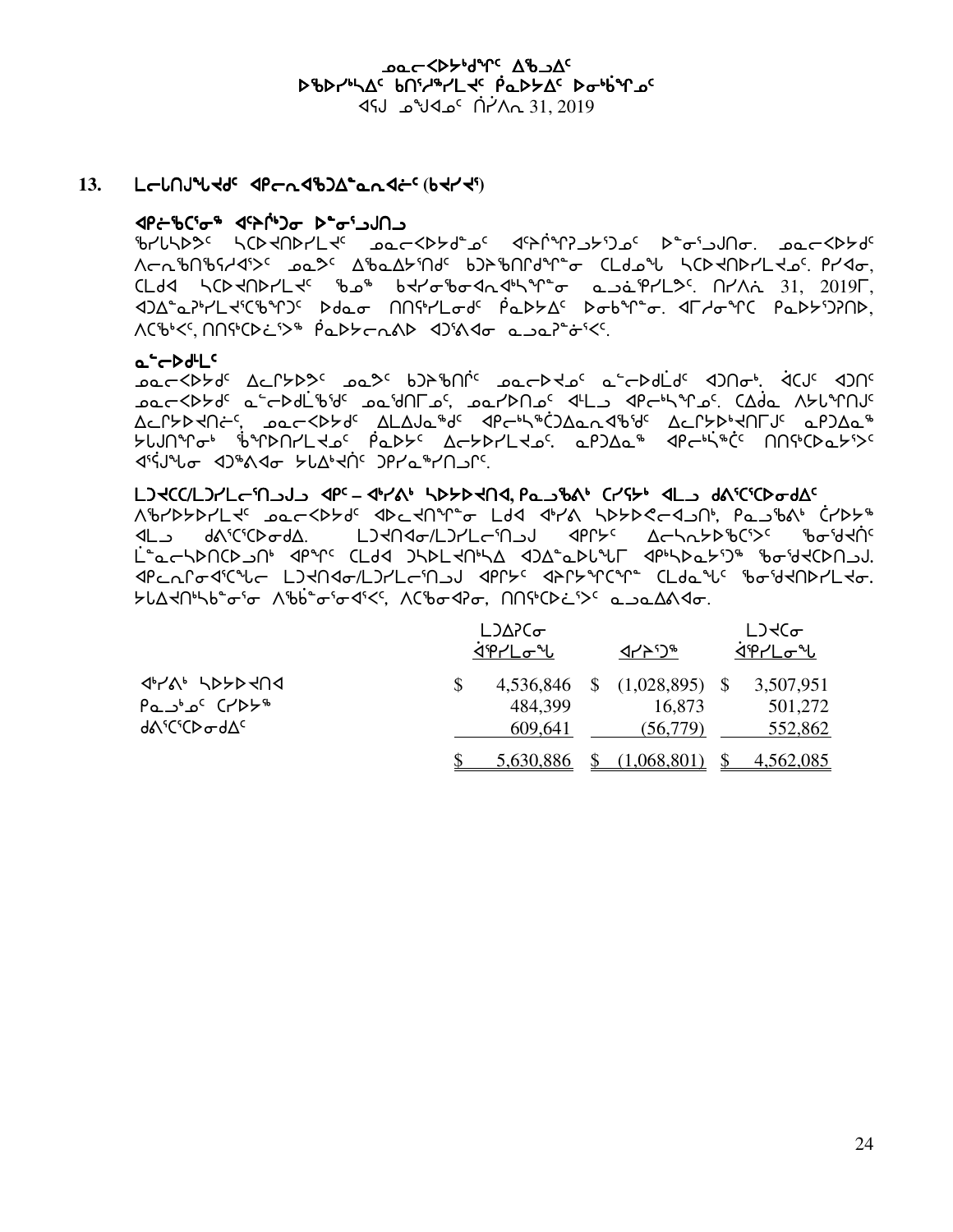## **᠊᠑ᢗ᠆᠀᠊ᠷ᠀ᡒᠾ᠂᠀᠕ᡔᢇᢦ**ᠣ DBDYNAC bniyayLtc PaDSAC Donbinoc  $45J$   $2019$   $\alpha$ <sup>c</sup>  $\Lambda$ <sup>2</sup> $\Lambda$ <sub>0</sub> 31, 2019

## $13.$   $\Lambda \text{C} \Lambda$ g $\Lambda$

## **ALACCO OPF'LLA**

ר 1 - הארד (על 105 - 104 - 104 - 104 - 104 - 104 - 104 - 104 - 104 - 104 - 104 - 104 - 104 - 104 - 10

| 2020 | 286,158<br>\$ |
|------|---------------|
| 2021 | 110,465       |
| 2022 | 30,000        |
| 2023 | 15,000        |
|      |               |
|      | 441,623       |

## $PA^{\bullet}$  APb $\Delta^{\bullet}$

AbrdNJJ 'dco) ^ AcndnthboftCit, sackbtd' Acndnthbnd' AtirLtLPd  $P$ مـاء 40°24'ת (2021) میں مسلم میں اسلام کی اسلام کی میں مسلم میں مسلم میں اسلام کی اسلام کی اسلام میں اسلام کی ا **ГНАРГОСРУЦИОТ \$26.5-Г-40.** LPLANKIC AMPORT AN-D'CDK'C'b-CD'D" DAVA 2016 F. CL J J "L "L SUL AL " Pau "ba" L A C A 3". L CL J "bd" Pa D > "b" A D -> ST 60. مربعة ماج العربية المعلم العربية المعلمية المعلمية المعلمية المعلمية المعلمية المعلمية العربية ا FE40. DOCKDYd <P) Lo' <PDAL ho'<APL>< CL) Ju ACR44J' AL aNG \$7-ᠮᡄᢦ᠋ᡉ᠂᠋᠒ᡰ᠈᠕᠘ᢣ᠕᠂ᡆ᠆ᡏᡆ᠕᠘ᢣ᠈᠆ᡗ᠂᠃᠃᠈ᢓ᠅ᢣᢂ᠘ᢓ᠅ᠰᢄ᠊᠀ᢣᡐᡭᡳ᠓᠂᠘ᢓ᠅ᡗ᠅ ᡫ᠈ᡃᠣ᠗ᠰᢃ᠆ᡁ᠂᠆᠂ᡕ᠕᠂᠂᠂ᡕ᠗᠐᠕᠕᠕᠕᠘᠕᠂᠘᠆᠕᠕᠕᠕᠕᠕᠅᠘ᠻᡒ᠖᠂᠘᠆᠘ᠲ᠓᠅᠘᠉᠘ᠻᡒ Parto APDARNIL AL and bruch-Acadating Acadatation Alang ᠰᡄ᠋ᠬ᠊ᡏᠾᢇ᠙᠂ᡁ᠐ᡫ᠅ᠴ᠒᠈᠂᠘ᠲ᠑ᢣᡳ᠖ᢣᡗᢣᡗ᠓ᢆᡬᠵᠾ᠗ᡁᡔᠾᢆᡳᠾ᠓ᠢᠾᠾᡅᡅᡅᡅᡅᡅᡳ᠉ᡁᠢᡅ᠓ᡁᠢᠾ᠓ᡁᠢᠾ᠓᠕ᡁᠢ ᠘᠘ᡋ᠋᠊᠘ᡕᠴᢁ᠘

## 14.  $a^{\dagger}$   $\leftarrow$   $\left\{ \Delta \sigma^* \right\}$   $\left\{ \varphi \right\}$

SPNCDYLR0 PaDYcaRNS DobiT`o d)cinCDYLR0 CL)L0 dSJNYF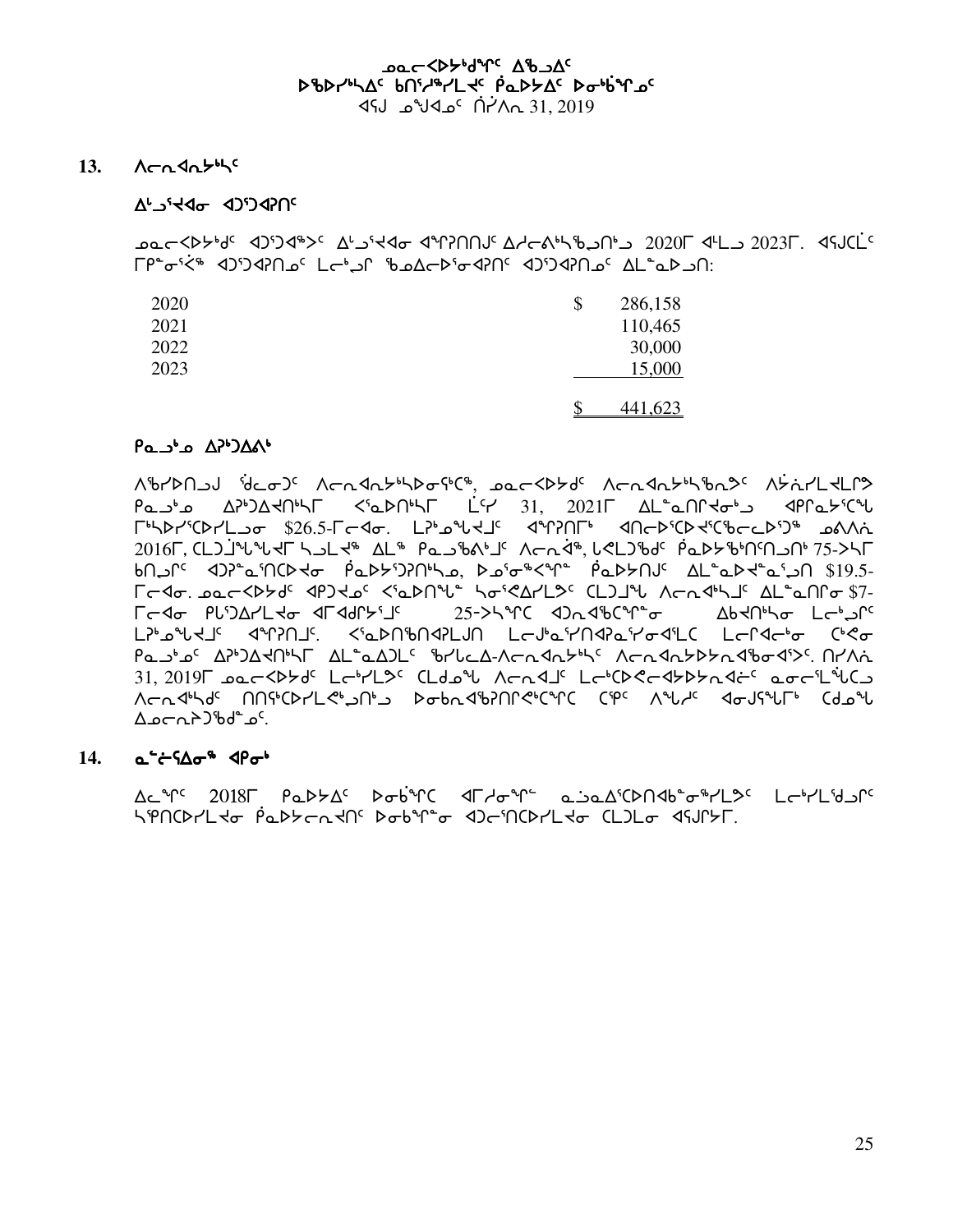# **IF 2019** ΔΑ-Ε-ΣΟ Τ΄ ΠΑΡΑΔ 31, 2019

|                                              | فاحلأ<br><b>DE</b> 4DC<br><u>PaDYS</u> |            |     | $\Delta \Gamma^{\mathfrak{c}} \Gamma^{\mathfrak{c}}$ $\Gamma \rightarrow$ 42 $\Gamma^{\mathfrak{c}}$<br><u>Pa DY</u> |      | hula/digi-<br>Jc 4JUrlc<br><u>PaDYS</u> |    | °ا∽∩ەت<br><u>PaDYS</u> |               | <u>a D'ADLYA</u> |    | ᡅᡃᠮ᠋ᡉᡃᡃᠯ᠓ᠰ᠌<br>$C^{\alpha}C^{-c}$<br><b>AbJAUJC</b><br><u>VAUc</u> |    | 2019<br>⊾∼ءم<br>مخصم<br><u>ے ام</u> |              | 2018<br>⊾صمہ<br>مخ∼س |
|----------------------------------------------|----------------------------------------|------------|-----|----------------------------------------------------------------------------------------------------------------------|------|-----------------------------------------|----|------------------------|---------------|------------------|----|--------------------------------------------------------------------|----|-------------------------------------|--------------|----------------------|
| BYD) PaDYCS                                  |                                        | 9,516,745  | -SS | 15,139,921                                                                                                           | - \$ | 4,347,959                               | -S | 586,801                | <sup>\$</sup> |                  | 0S |                                                                    | 0S | 29,591,426                          | <sup>S</sup> | 23,445,113           |
| ⊲∟⊲ႷႮᡕ <b>ͺϧ</b> ϭ·ͽϲϷ <i>Ϟ</i> ͼ            |                                        |            |     |                                                                                                                      |      |                                         |    |                        |               |                  |    |                                                                    |    |                                     |              |                      |
| ⊸'∩'C⊳ל <sup>כ</sup> പ⊳'∩⊳L≻⊳^' ⊸'           |                                        | (90, 912)  |     | $\theta$                                                                                                             |      |                                         |    | $\Omega$               |               | 90,912           |    | 0                                                                  |    | 0                                   |              | 0                    |
| ᠂᠊ᠣᡃ᠐᠋᠍ᡕᢗᢂᢋᢀ᠂ᠤᢂ᠕᠈ᠳ                           |                                        | 325,366    |     |                                                                                                                      |      | 314,948                                 |    |                        |               | (640,314)        |    |                                                                    |    |                                     |              |                      |
| CMCC APJAC ODVICC                            | (5,744,780)                            |            |     | (16, 146, 241)                                                                                                       |      | (1,336,583)                             |    |                        |               |                  |    | 23, 227, 604                                                       |    |                                     |              | $\Omega$             |
| POR' DISPOSE ANCIC<br>MAG-4P-CACCCACC APJ+   |                                        | (95,263)   |     | $\Omega$                                                                                                             |      | $\Omega$                                |    | $\Omega$               |               |                  |    | 95,263                                                             |    | $\Omega$                            |              |                      |
| V <sub>i</sub> 9U                            |                                        | $\Omega$   |     | 351,041                                                                                                              |      | $\Omega$                                |    |                        |               |                  |    | (351,041)                                                          |    | 0                                   |              | $\theta$             |
| <b>Adould APC++LA APC+CC</b>                 | (1,282,706)                            |            |     | (505, 282)                                                                                                           |      |                                         |    |                        |               |                  |    | 1,787,988                                                          |    |                                     |              |                      |
| ง จะ จะ จะ                                   |                                        | 3,325,204  |     | 2,943,458                                                                                                            |      | 223,376                                 |    |                        |               |                  |    | (6,492,038)                                                        |    |                                     |              |                      |
|                                              | (3,563,091)                            |            |     | (13,357,024)                                                                                                         |      | (798, 259)                              |    |                        |               | (549, 402)       |    | 18, 267, 776                                                       |    |                                     |              | $\Omega$             |
| <u>ብረትጋር የ</u> ሚያትያየራ ብርሃሚሌ                  |                                        | 5,953,654  |     | 1,782,897                                                                                                            |      | 3,549,700                               |    | 586,801                |               | (549, 402)       |    | 18,267,776                                                         |    | 29,591,426                          |              | 23,445,113           |
| <b><t 140<="" b="" br*rs,="" lmp=""></t></b> |                                        | 18,038,448 |     | (592, 159)                                                                                                           |      | (76, 280)                               |    | 3,734,552              |               | 6,845,217        |    | 115,267,856                                                        |    | 143,217,634                         |              | 119,772,521          |
| <b>ALAGAL, LIKCG</b>                         |                                        | 23,992,102 |     | 1,190,738                                                                                                            |      | $3,473,420$ \$                          |    | 4,321,353              |               | 6,295,815        |    |                                                                    |    | $$133,535,632 \ $172,809,060$       |              | \$143,217,634        |

CLdd NNSCDYLKNDK ALLADND&CD3" Cdol bNSARYLKo PaDSA Doblles.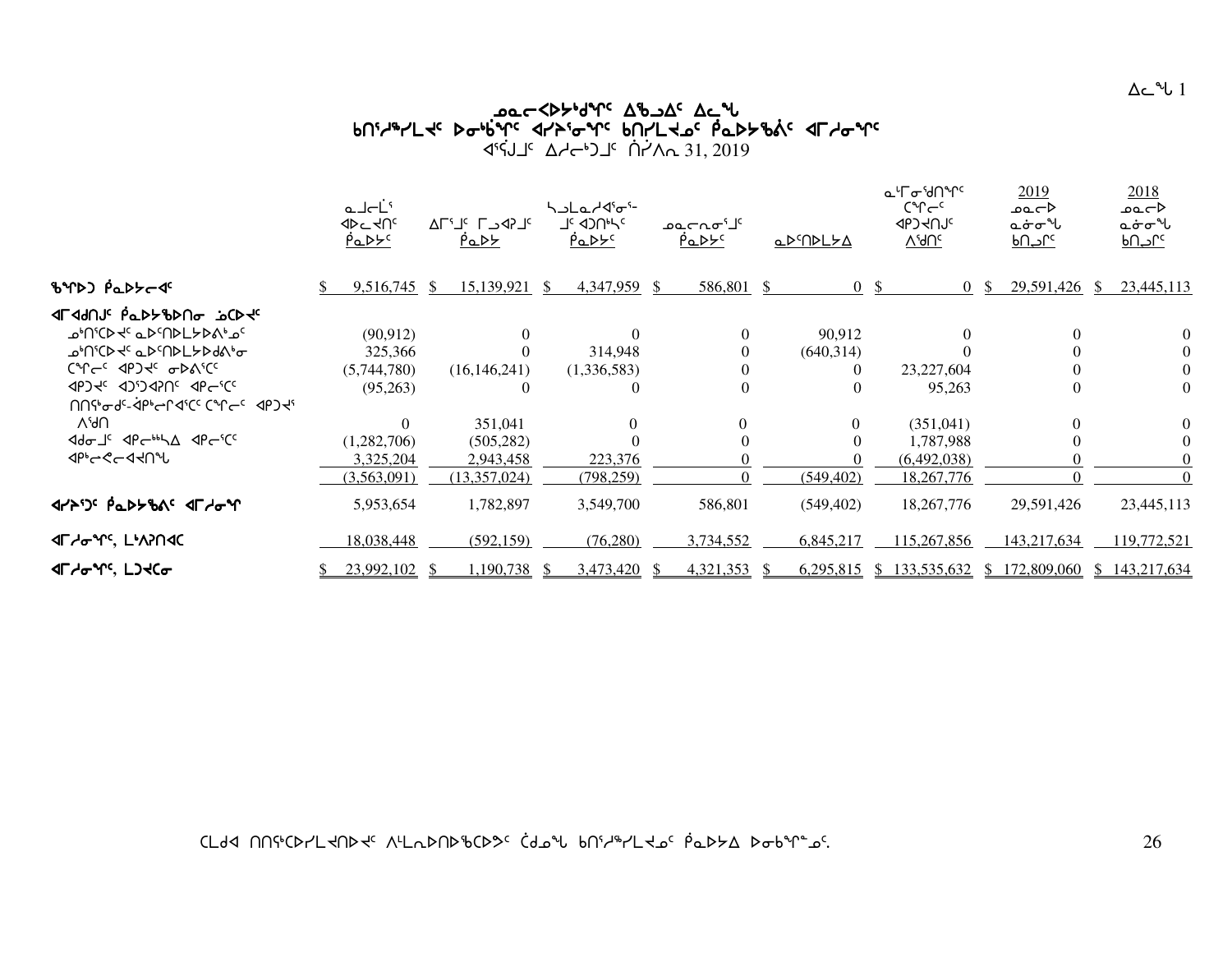## ש⊂≺ף, א<sup>ר</sup>אך פא⊃ ماحلة Ro<sup>r</sup>+M <sup>و</sup> Abc+طه ما

 $\frac{1}{2}$   $\frac{1}{2}$   $\frac{1}{2}$   $\frac{1}{2}$   $\frac{1}{2}$   $\frac{1}{2}$   $\frac{1}{2}$   $\frac{1}{2}$   $\frac{1}{2}$   $\frac{1}{2}$   $\frac{1}{2}$   $\frac{1}{2}$   $\frac{1}{2}$   $\frac{1}{2}$   $\frac{1}{2}$   $\frac{1}{2}$   $\frac{1}{2}$   $\frac{1}{2}$   $\frac{1}{2}$   $\frac{1}{2}$   $\frac{1}{2}$   $\frac{1}{2}$ 

|                                                                                                                                                                                                                            | 2019<br>(%DAS'CDrLM<br>$-2c$ )  | 2019           | 2018       |
|----------------------------------------------------------------------------------------------------------------------------------------------------------------------------------------------------------------------------|---------------------------------|----------------|------------|
| <b>PaDYC45</b>                                                                                                                                                                                                             |                                 |                |            |
| JPC 20 2010                                                                                                                                                                                                                |                                 |                |            |
| <b><sup>כלאי</sup></b>                                                                                                                                                                                                     | $\mathcal{S}$<br>14,138,578 \$  | 13,893,755 \$  | 13,086,005 |
| <b>D</b> PY 4 Pa D P U S A L P V 7)                                                                                                                                                                                        | 6,817,900                       | 7,251,839      | 6,819,133  |
|                                                                                                                                                                                                                            | 20,956,478                      | 21,145,594     | 19,905,138 |
| $47^{\circ}$ $(62^{\circ} - 7)$                                                                                                                                                                                            | 905,400                         | 1,467,509      | 1,339,938  |
| $J4\Lambda^{6}a^{6}$ $J\subset A\sigma d^{c}$ $\Lambda P^{c}Y^{c}P\Lambda^{c}(\Delta c^{6}b^{6})$                                                                                                                          | 1,912,600                       | 2,153,816      | 2,552,949  |
|                                                                                                                                                                                                                            | 81,500                          | 86,615         | 113,327    |
| AUJOCNO'I ACUCAO'I ) (ACU 12)                                                                                                                                                                                              | 1,460,300                       | 1,527,260      | 1,375,754  |
|                                                                                                                                                                                                                            | 25,316,278                      | 26,380,794     | 25,287,106 |
| <b><i>للالحاف تهاالالكا</i>ج</b>                                                                                                                                                                                           |                                 |                |            |
| <b>JELGUAUC JLYQAL VPALAC</b>                                                                                                                                                                                              | 2,067,200                       | 2,067,177      | 2,058,178  |
|                                                                                                                                                                                                                            | 190,000                         | 76,620         | 146,386    |
| AVJJCRO'S AC'drcno'J (AC ºl 12)                                                                                                                                                                                            | 75,000                          | 163,198        | 129,034    |
|                                                                                                                                                                                                                            | 30,000                          | 451,861        | 407,934    |
| $b^{\circ}$ ا لاست ( $\Delta c^{\circ}$ ل 15)                                                                                                                                                                              | 1,615,500                       | 1,717,938      | 1,502,531  |
|                                                                                                                                                                                                                            | 29,293,978                      | 30,857,588     | 29,531,169 |
| ΡҩϷ <b>⋟</b> ∆⋟ʔႶ <sup>ϲ</sup>                                                                                                                                                                                             |                                 |                |            |
| $a$ J $c$ L' $b$ <l<math>cn<math>\sigma</math><sup><math>\infty</math></sup> (<math>\Delta</math><math>c</math><math>\sim</math> <math>b</math> 8)</l<math>                                                                | 5,440,582                       | 4,339,429      | 4,612,198  |
| <b>) &lt;<br/> 3<br/> 2<br/> 4<br/> 6<br/> 9<br/> 9<br/> 9<br/> 9<br/> 9<br> 9<br> 9<br> 9<br/> 9<br/> 9<br/> 9<br/> 9<br/> 9<br/> 9<br/> 9<br/> 9<br/> 9<br/> 9<br/> 9<br/> 9<br/> 9<br/> 9<br/> 9&lt;</br></br></br></b> | 4,391,200                       | 3,776,012      | 4,037,997  |
| Lolico hipplninoi (Acil 10)                                                                                                                                                                                                | 1,024,300                       | 930,314        | 951,444    |
| ΔΥΓΚΚΓΛσ <sup>5</sup> Το ΚΕΛΛσ <sup>5</sup> ΙΟ (ΔεΨ 11)                                                                                                                                                                    | 4,947,396                       | 4,172,739      | 4,232,055  |
| Λ <sup>ερ</sup> J<br>12) - Δεθολίσιος (Δεθί                                                                                                                                                                                | 6,302,600                       | 6,304,623      | 6,201,970  |
| dip/L to a < to Λ σηλ <sup>ι</sup> (Δ ι 13)                                                                                                                                                                                | 787,600                         | 580,890        | 621,791    |
|                                                                                                                                                                                                                            | 152,700                         | 76,620         | 150,285    |
| (15 تا <sup>د⊾</sup> ∆∆) ¢ہُ15*6                                                                                                                                                                                           | 1,637,100                       | 1,717,938      | 1,575,988  |
| )<< (∆د 16)                                                                                                                                                                                                                | $\overline{0}$                  | (56,779)       | (11,950)   |
|                                                                                                                                                                                                                            | 24,683,478                      | 21,841,786     | 22,371,778 |
| ง จะ จะ จะ                                                                                                                                                                                                                 | 3,273,900                       | 3,325,204      | 3,225,951  |
|                                                                                                                                                                                                                            | 27,957,378                      | 25,166,990     | 25,597,729 |
| BYPDS PaDYC4 ALYC LSO4US<br><b>Jrue</b>                                                                                                                                                                                    | 1,336,600                       | 5,690,598      | 3,933,440  |
| LELd <sup>e</sup> J <sub>P</sub> UCD + AJCP-F 4PJ+J                                                                                                                                                                        | $\overline{0}$                  | 3,826,147      | 4,196,333  |
| <b>ზ</b> ዣኦጋ <sup>с</sup> Рึ๎ҩኦ৮૮ኆ                                                                                                                                                                                         | $\frac{1}{2}$<br>$1,336,600$ \$ | $9,516,745$ \$ | 8,129,773  |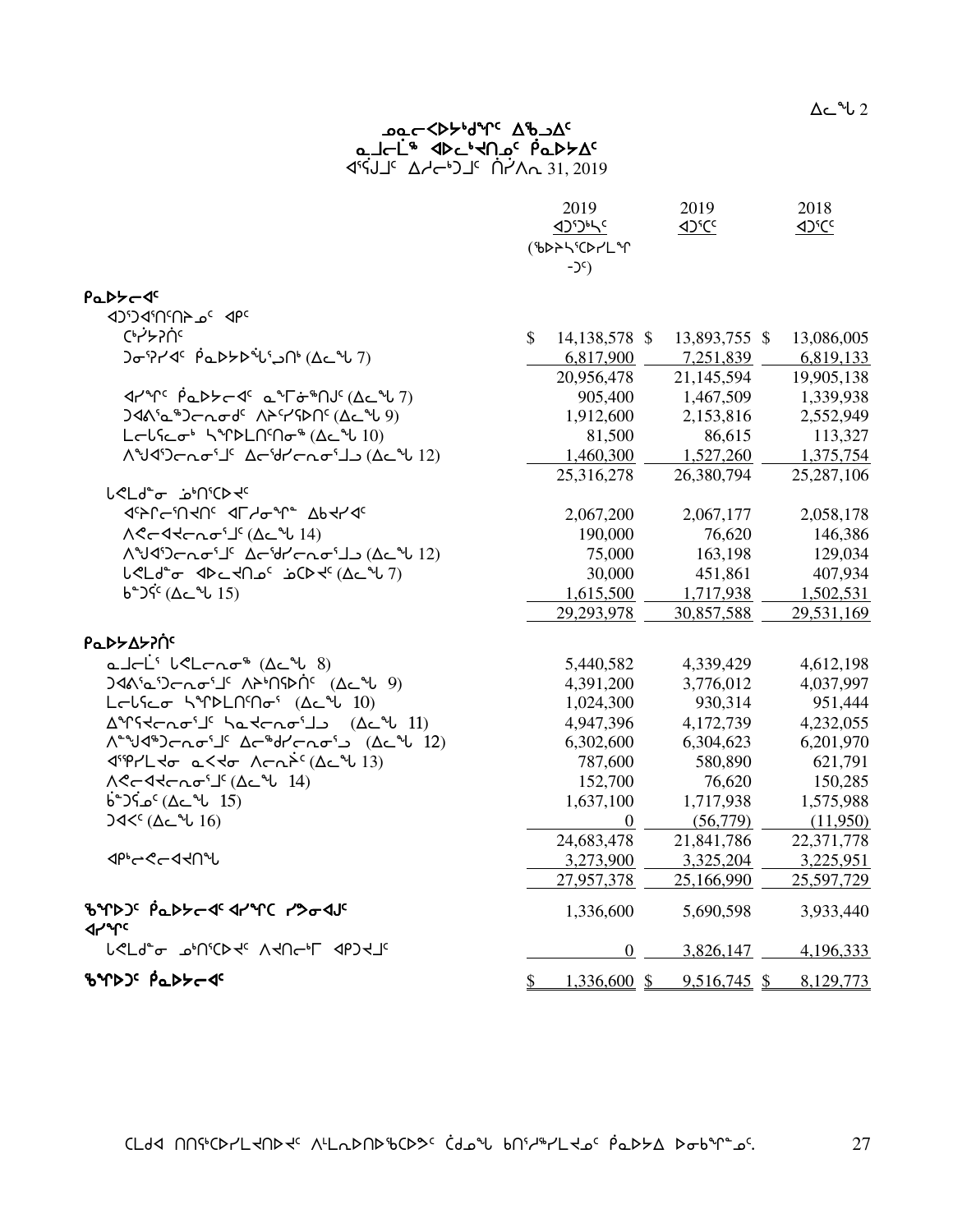| <b>4PC <sup>3</sup>QS 1PC CCD</b>                                                           |                    |                                     |                |
|---------------------------------------------------------------------------------------------|--------------------|-------------------------------------|----------------|
| ⊲0 <sup>®</sup> >d®∩°                                                                       | \$<br>5,250,000 \$ | 5,460,967 \$                        | 5,461,818      |
|                                                                                             | (800,000)          | (2,503,813)                         | (3,550,774)    |
|                                                                                             | 4,450,000          | 2,957,154                           | 1,911,044      |
| ₿ <sub>Ⴍ</sub> ჂჂ <b>←</b> ჂϚᢣϤჼႶႻ <sup>ϲ</sup>                                             | 1,540,000          | 1,923,922                           | 1,679,681      |
| L <loc <l_="" hather<="" td=""><td>3,300,000</td><td>3,496,494</td><td>3,504,605</td></loc> | 3,300,000          | 3,496,494                           | 3,504,605      |
| <b><br/> Thendrian <br/> Thendrian</b>                                                      | 105,600            | 159,076                             | 189,128        |
|                                                                                             | 9,395,600          | 8,536,646                           | 7,284,458      |
| <b>L<ld-c< b=""> inf(D+</ld-c<></b>                                                         |                    |                                     |                |
| baCdc LeLure-Acadc                                                                          | $\boldsymbol{0}$   | $\theta$                            | 495,065        |
|                                                                                             | $\boldsymbol{0}$   | 5,198,373                           | 1,251,851      |
|                                                                                             | $\overline{0}$     | 5,198,373                           | 1,746,916      |
| pa <sup>sc</sup> LeL nac-Abtrac                                                             | 1,257,900          | 1,257,913                           | 1,252,084      |
|                                                                                             | 10,653,500         | 14,992,932                          | 10,283,458     |
| Ρα <b>ι</b> λλαλλής                                                                         |                    |                                     |                |
| PaDYN'S AbtranA                                                                             | 3,623,400          | 3,281,141                           | 3,026,127      |
| ل−دلم) G-b%d*c ( دL∆+) c <sup>-1</sup> N^d                                                  | 2,313,900          | 7,697,796                           | 3,883,055      |
| <b>P</b> endic                                                                              | $\theta$           | 28,000                              | 110,000        |
| <b>POLLDUC</b> DayPride                                                                     | 172,000            | 143,205                             | 112,343        |
| ־ פרן <sub>19</sub> ט שפר, שאר <sub>ף</sub> לעבין, ד $\mathsf{I}_{\mathsf{I}}$ ובי          | 177,500            | 285,779                             | 126,037        |
| UUGAG-SPASLS CALS SAJS-ON                                                                   | $\Omega$           | 351,041                             | $\overline{0}$ |
| عا <sup>م</sup> ی <sup>ن</sup> ت/LJ/Lے/مکارA۸۱b                                             |                    |                                     |                |
| Paubat Cr97 (DbDrt-                                                                         | $\theta$           | 16,873                              | (19,782)       |
|                                                                                             | 6,286,800          | 11,803,835                          | 7,237,780      |
| <b>IF AdNJS</b> JPAN'NAHOS Dda Uni                                                          |                    |                                     |                |
| ald <sup>i</sup> keldar                                                                     | 769,200            | 853,320                             | 769,188        |
| AMSKEROL CHP JL APHONAS                                                                     | 362,900            | 387,524                             | 363,015        |
|                                                                                             | 7,418,900          | 13,044,679                          | 8,369,983      |
| <b>⊲</b> ₧←ぐ←◁ <b>√∩</b> ℃                                                                  | 2,410,000          | 2,943,458                           | 2,401,668      |
|                                                                                             | 9,828,900          | 15,988,137                          | 10,771,651     |
| BYPDS PaDSC 4 (PaDSASTIC) APYC PSo4JC<br><b>Jerus</b>                                       | 824,600            | (995,205)                           | (488, 193)     |
| לכבים היטינג איכאהי PSCN                                                                    | $\overline{0}$     | 16,135,126                          | 12,249,919     |
| BYDJ' PaDYCJ'                                                                               | \$                 | 824,600 \$ 15,139,921 \$ 11,761,726 |                |
|                                                                                             |                    |                                     |                |

## ש⊂≺ף, א<sup>ר</sup>אך פא⊃ wu3j5 f=3bs7j9l ]rNs/w5  $45\overline{15}$   $\Delta7 - 31$ ,  $2019$

PaDS-4c

2019 2019 2018<br>
2019 2016 2016 2016

<u>425365 4366</u>

(%DAS'CDr'L<sup>&</sup>r  $-2^c$ )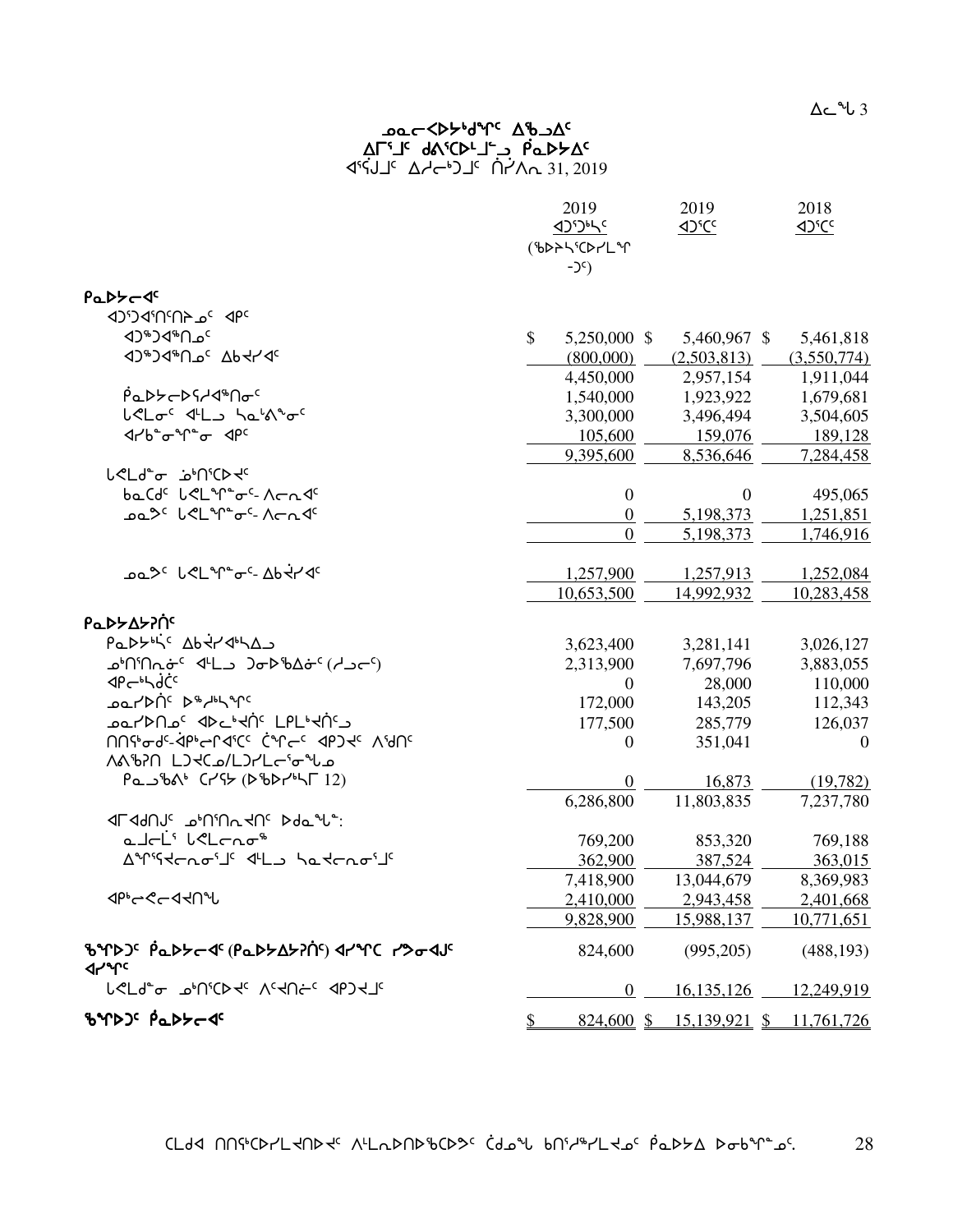# 

 $45115$   $A7 - 515$   $A7 - 31,2019$ 

|                                                                                                                                                                                                                       | 2019<br><b>(BDASCD-LM</b><br>$-2c$ ) | 2019<br>4 <sup>2</sup> CC   | 2018<br>4 <sup>3</sup> CC |
|-----------------------------------------------------------------------------------------------------------------------------------------------------------------------------------------------------------------------|--------------------------------------|-----------------------------|---------------------------|
| PaDY-4c                                                                                                                                                                                                               |                                      |                             |                           |
| JPC 20 2010                                                                                                                                                                                                           |                                      |                             |                           |
|                                                                                                                                                                                                                       | $\mathbb{S}$<br>3,283,863 \$         | 3,683,872 \$                | 2,515,768                 |
| <b>JICALOC JILYALJE JPC</b>                                                                                                                                                                                           | 666,120                              | 1,014,000                   | 1,128,135                 |
|                                                                                                                                                                                                                       | 3,949,983                            | 4,697,872                   | 3,643,903                 |
| <b>L<ld-c< b=""> bMCD+</ld-c<></b>                                                                                                                                                                                    |                                      |                             |                           |
| בס ש <sup>ל נ</sup> י לבו <i>יו"ם<sup>כ</sup> ∧רת לי</i>                                                                                                                                                              |                                      | 1,390,324<br>$\theta$       | 400,692                   |
|                                                                                                                                                                                                                       | 3,949,983                            | 6,088,196                   | 4,044,595                 |
| <b>Ρα</b> ΝΑΣΥΛΟ                                                                                                                                                                                                      |                                      |                             |                           |
| PaDYN'S Abtrana                                                                                                                                                                                                       | 1,959,000                            | 1,213,803                   | 1,445,917                 |
| ےملا اکار ک <sup>ھ</sup> ∖⊬ل کار ا                                                                                                                                                                                    | 82,000                               | 57,042                      | 56,377                    |
|                                                                                                                                                                                                                       | 75,000                               | 108,904                     | 82,343                    |
| AabdChinas dLo Achis                                                                                                                                                                                                  | 37,500                               | 22,182                      | 17,693                    |
| b-J&CD tc dp+rc                                                                                                                                                                                                       | 32,500                               | 132,806                     | 29,973                    |
| <b>DLL'UNC</b>                                                                                                                                                                                                        | 24,000                               | 29,873                      | 29,508                    |
| $D^{\nabla}d\Delta P^{\nabla}J^{\nabla}P^{\nabla}J^{\nabla}$                                                                                                                                                          | 21,000                               | 19,728                      | 17,345                    |
| <b>NGBAN LJKCAYLJYL-MSJ</b>                                                                                                                                                                                           |                                      |                             |                           |
| <b><br/> The CPSO &lt;<br/> CPSO/<br/> CPSO/<br/> CPSO/<br/> CPSO/<br/> CPSO/<br/> CPSO/<br/> CPSO/<br/> CPSO/<br/> CPSO/<br/> CPSO/<br/> CPSO/<br/> CPSO/<br/> CPSO/<br/> CPSO/<br/> CPSO/<br/> CPSO/<br/> CPSO/</b> |                                      | (1,028,895)<br>$\theta$     | (90, 223)                 |
| <b>JPAD JFJJJJJJJJJJJJJC HULILAAS</b>                                                                                                                                                                                 | 50,000                               | $\Omega$                    | $\Omega$                  |
| <dp໊ &="" 40γ="" <="" p∩="" td="" west="" ተረል•`<=""><td></td><td>1,390,324<br/><math>\Omega</math></td><td>400,692</td></dp໊>                                                                                         |                                      | 1,390,324<br>$\Omega$       | 400,692                   |
|                                                                                                                                                                                                                       | 2,281,000                            | 1,945,767                   | 1,989,625                 |
| <b>IF JUDE COMPANE POLAR</b>                                                                                                                                                                                          |                                      |                             |                           |
| ald <sup>i</sup> keldar                                                                                                                                                                                               | 384,600                              | 426,660                     | 384,594                   |
| AMSKCROLL ALL hatcholl                                                                                                                                                                                                | 182,100                              | 166,070                     | 182,042                   |
|                                                                                                                                                                                                                       | 2,847,700                            | 2,538,497                   | 2,556,261                 |
| <b>⊲P'← &lt;← 4 +11 °</b>                                                                                                                                                                                             | 246,000                              | 223,376                     | 238,748                   |
|                                                                                                                                                                                                                       | 3,093,700                            | 2,761,873                   | 2,795,009                 |
| BYDJS PaDYCSS ALTC PDoSJS<br><b>Jerus</b>                                                                                                                                                                             | 856,283                              | 3,326,323                   | 1,249,586                 |
| <u>ויארן פיטונ</u> רא עיאט <del>י</del> י אויראפ                                                                                                                                                                      |                                      | 1,021,636<br>$\overline{0}$ | 407,449                   |
| BYDJ' PaDYCJ'                                                                                                                                                                                                         | \$<br>$856,283$ \$                   | 4,347,959 \$                | 1,657,035                 |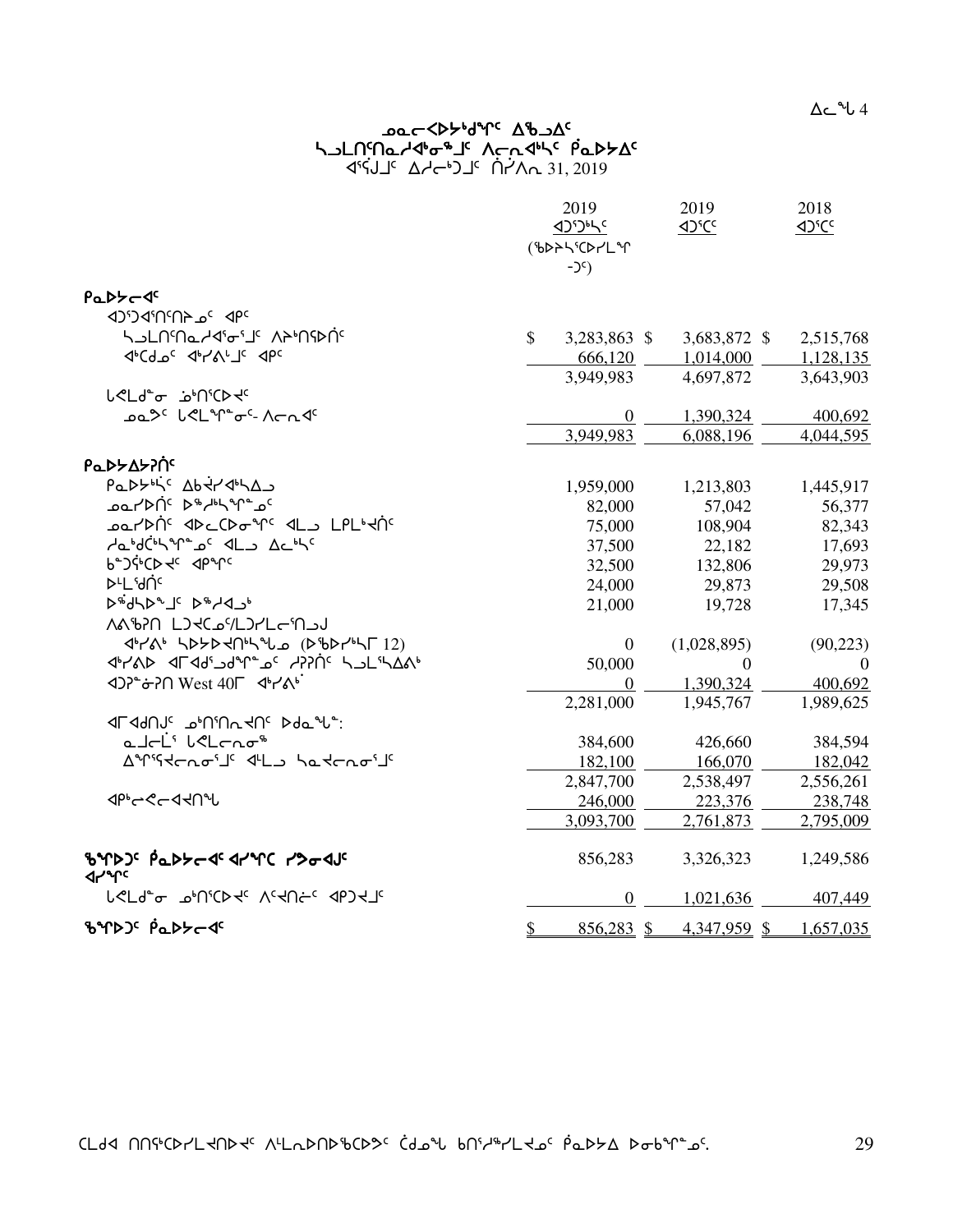## ש⊂≺ף, א<sup>ר</sup>אך פא⊃ oفطر Vچ⊂بايلي<sup>7</sup>ي ل<sub>ب</sub>حولكح 31, 2019 <sup>√لان</sup> 16×4 ∆ط<sup>45</sup>7 ك

|                                           |               | 2019<br><u><br/><br/>&lt;</u><br>(%DAS'CDrL"T<br>$-2c$ | 2019<br><b>ADSCC</b> | 2018<br><br>12°C |
|-------------------------------------------|---------------|--------------------------------------------------------|----------------------|------------------|
| PaDY-4c                                   |               |                                                        |                      |                  |
| JPC 20 2010                               |               |                                                        |                      |                  |
| م"רە"40 - 10%/10 "عمر 10%/0% م            | $\mathbb{S}$  | 1,090,000 \$                                           | 3,057,272 \$         | 1,719,162        |
| PJMPPN Lac F 4JBJ4o'J                     |               | 819,000                                                | 477,255              | 484,143          |
|                                           |               | $\overline{0}$                                         | 2,335                | 3,014            |
| לר≁∩∼                                     |               | 800                                                    | 600                  | 800              |
| $\Phi^{\rm c}$                            |               | 152,200                                                | 540,850              | 595,879          |
|                                           |               | 2,062,000                                              | 4,078,312            | 2,802,998        |
| <b>L<ld<sup>eo</ld<sup></b> inforce       |               |                                                        |                      |                  |
| ےمگ لالے اس حد ہے کہ حد محمد حد اس میں اس |               | 84,500                                                 | 88,083               | 86,074           |
|                                           |               | 2,146,500                                              | 4,166,395            | 2,889,072        |
| <b>Ρα</b> ΝΑΣΑΡΙΟ                         |               |                                                        |                      |                  |
| JPU DOD ODAJUNOJ                          |               | $\boldsymbol{0}$                                       | 2,396,955            | $\mathbf{0}$     |
| MYgd'-dpbcld'CD t' pagb ah'CDYL to        |               | $\overline{0}$                                         | 323,227              | $\mathbf{0}$     |
| PUMPPIN CHALLE POMPCP                     |               | 152,600                                                | 184,411              | 201,392          |
| PODYN'S ALL Abtras                        |               | 550,600                                                | 332,739              | 200,996          |
| J'C'A' J'L PADAQC                         |               | 16,500                                                 | 13,317               | 773              |
|                                           |               | 272,000                                                | 310,821              | 335,857          |
| <b>VATDUC</b> , abCDUc                    |               | 40,000                                                 | 8,003                | 25,460           |
| AL CICD JPF, C,V                          |               | 73,800                                                 | 76,408               | 75,084           |
| PL?04, G'<4NL3 4NL3 C P0?N' 4P'           |               | 17,900                                                 | 35,092               | 16,016           |
| ∧←ªLª¬∆⊀Ń <sup>‹</sup>                    |               | 12,800                                                 | 11,031               | 3,810            |
| <b>PL'</b> dU <sub>c</sub>                |               | 4,900                                                  | 4,145                | 4,039            |
| ∙د4∿*ط <sup>∍</sup> لـط\فو                |               | 6,200                                                  | 5,239                | 5,126            |
| ∗د4√۱۶ کل⊄ا∡ه                             |               | 700                                                    | 55                   | 144              |
| בחל4 יש בחלחי, נפוגלתי איטיאט             |               | $\boldsymbol{0}$                                       | 226                  | $\overline{0}$   |
| PGPC'CP Jea - Jam Jung                    |               | $\overline{0}$                                         | (264, 295)           | (4,402)          |
|                                           |               | 1,148,000                                              | 3,437,374            | 864,295          |
| <b>IF JUDE COMPANE POLAR</b>              |               |                                                        |                      |                  |
| a Jel <sup>is</sup> lelenoi <sup>r</sup>  |               | 128,200                                                | 142,220              | 128,198          |
|                                           |               | 1,276,200                                              | 3,579,594            | 992,493          |
| BYDJ' PaDYCA'                             | $\mathcal{S}$ | 870,300 \$                                             | 586,801 \$           | 1,896,579        |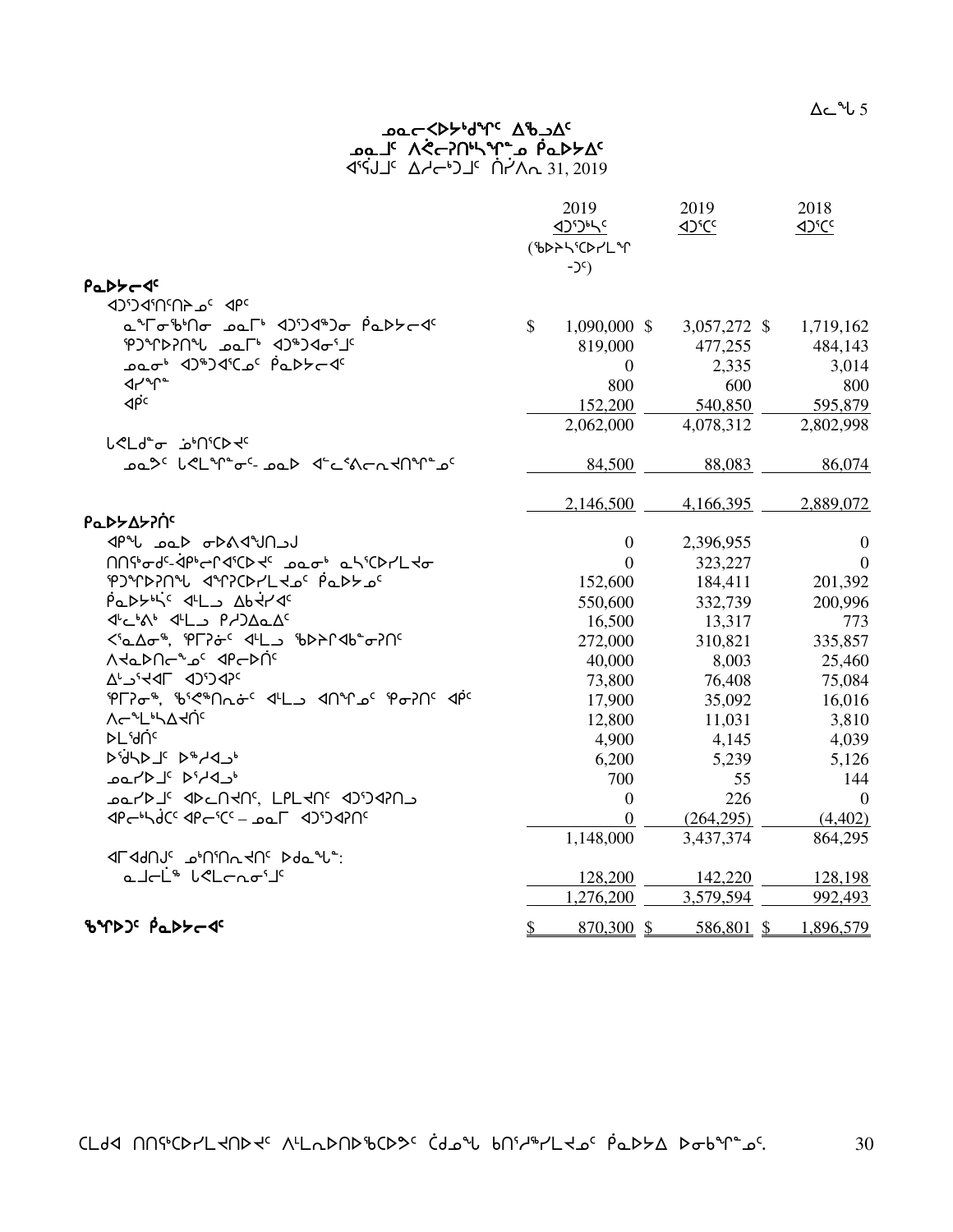$\Delta$ ے  $\sim$  6

## ש⊂≺ף, א<sup>ר</sup>אך פא⊃ aDMDLYDR PaDYA  $\begin{array}{ccc} \n\sqrt{3} & \sqrt{3} & \sqrt{3} & \sqrt{3} & \sqrt{3} & \sqrt{3} & \sqrt{3} & \sqrt{3} & \sqrt{3} & \sqrt{3} & \sqrt{3} & \sqrt{3} & \sqrt{3} & \sqrt{3} & \sqrt{3} & \sqrt{3} & \sqrt{3} & \sqrt{3} & \sqrt{3} & \sqrt{3} & \sqrt{3} & \sqrt{3} & \sqrt{3} & \sqrt{3} & \sqrt{3} & \sqrt{3} & \sqrt{3} & \sqrt{3} & \sqrt{3} & \sqrt{3} & \sqrt{3} & \sqrt{3} & \sqrt{3} & \sqrt{3} & \sqrt{3} & \$

|                                                                                                                       | 2019               | 2018            |
|-----------------------------------------------------------------------------------------------------------------------|--------------------|-----------------|
|                                                                                                                       | <u><br/>Of</u>     | <u><br/>105</u> |
| aDNDLYDR' PaDY' JSUNCDR' Ddo'U:                                                                                       |                    |                 |
| صاحلٌ ⊲4ح'≺∩ے فهک≻∆                                                                                                   |                    |                 |
| QJ⊂L®QDNLYDYdQ                                                                                                        | \$<br>1,378,768 \$ | 1,672,520       |
| ᠘ <sup>ᡕ᠊᠆</sup> ᠈᠆ᡝᡏ᠑ᡕ᠐ᡔ᠂ᢆᢆᠣ᠑ᡫ᠑ᢣ᠑ᠰ                                                                                   | 504,524            | 484,139         |
| י∧4>ללאחלם ים 40ת                                                                                                     | 1,002,519          | 994,660         |
| ₩₩₽₽₹₽₩₩₽₽₹₽₽₽₽₽₽₩₽₽₩₽₽₽₩₽₽                                                                                           | 140,169            | 140,151         |
| ᠊ᢁᢆ᠘ᡃ᠔᠘ᢦᡛ᠂᠖᠖᠕ᡏ᠘ᡔ᠖                                                                                                     | 191,887            | 187,979         |
| <b>DP+CO-C AbaASPN aDNDLSDSdA+</b>                                                                                    | 171,597            | 171,617         |
| R.E.A.C.H. aDNDLYDYdA                                                                                                 | 317,014            | 313,263         |
| <b>JA&lt;<sup>6</sup> A<c?n"s apnplyp+da<="" b="" of=""></c?n"s></b>                                                  | 596,989            | 597,009         |
| י∆לאםβ כיםחק⊳כ∏ יציח                                                                                                  |                    |                 |
| a JCL <sup>&amp;</sup> aDNDLYDYdA                                                                                     | 82,610             | 82,600          |
| ᢣ <b>Ⴢ</b> ႾႶႤႭჍ <sup>Ⴣ</sup> ჼჾჼ⅃ჼ <del>ჼ</del> ႭϷ <del>Ⴤ</del> Ϫჼ                                                   |                    |                 |
| ᠘ჼႦႭ∆ᢣϷႶᠴ <sup>ᡕ</sup> ╺ᡅᢂ᠐ᢂᡫᢣϷᡪᡃᠯ                                                                                    | 836,892            | 1,128,469       |
| ᠊ᢁ᠆ᡁ᠂᠈ᡃᢧᡒᢗᡄ᠊᠍ᡇᢋ᠐ᡒ᠕ᡔᢎ᠂ᡁᢁ᠘ᢄ                                                                                             |                    |                 |
| aJ∈L® aDDDLYDY                                                                                                        | 264,877            | 264,859         |
| <b>ے مل ADH اسلام کے تاکہ اسلام کے اسلام کے اس</b> لام اسلام کی اسلام کی اسلام کی اسلام کی اسلام کے اسلام کی اسلام کے | 807,969            | 807,951         |
|                                                                                                                       |                    |                 |
|                                                                                                                       | $6,295,815$ \$     | 6,845,217       |
|                                                                                                                       |                    |                 |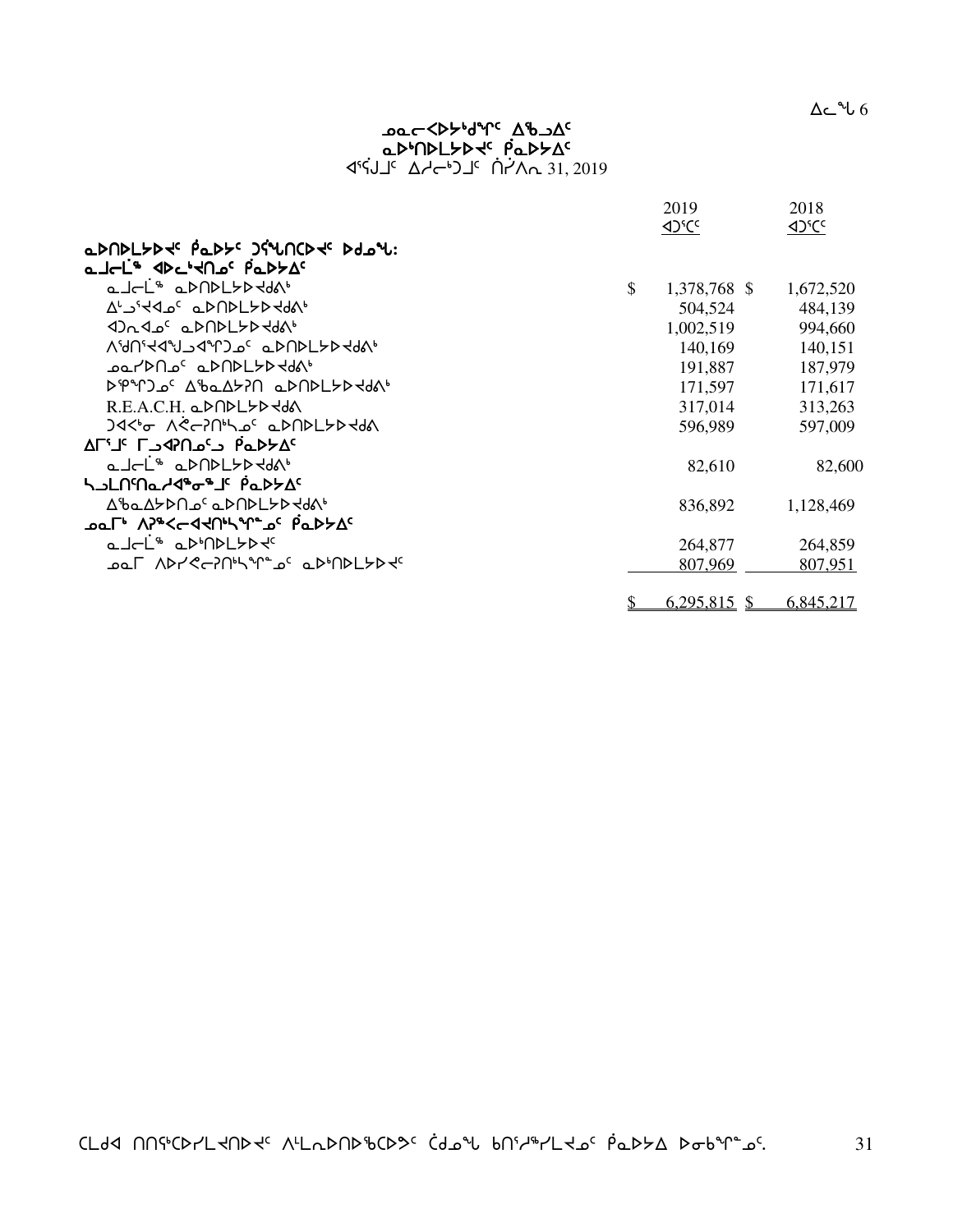## ש⊂≺ף, א<sup>ר</sup>אך פא⊃ هـا<del>د</del>ك ⊲4د⊀∩ه ` 1ف4×∆د - 1ف4≻ح<  $\Delta$ 5  $\Delta$ לי-15  $\Delta$ לי-16  $\Delta$ לא $\Delta$  31, 2019

|                                                                                                                                                                                                                                                            |                                 | 2019<br><u><br/> 101945</u><br>(%DAS'CDrLM<br>$-2c$ )                     | 2019<br>4) <sup>f</sup> Cc                                            | 2018<br>4 <sup>2</sup> CC                                           |
|------------------------------------------------------------------------------------------------------------------------------------------------------------------------------------------------------------------------------------------------------------|---------------------------------|---------------------------------------------------------------------------|-----------------------------------------------------------------------|---------------------------------------------------------------------|
| <b>J-GA-DAJULIOC PODFUR</b><br><b>L</b> <l)bdc<br>oم<sup>&gt;د</sup> لحل<sup>م</sup>لا<br/>ᠴ᠌ᢆᢆ᠘ᡱ᠈᠂ᠾᢂ᠐ᡄ᠘ᡓ᠀</l)bdc<br>                                                                                                                                      | \$                              | 1,073,500 \$<br>5,554,900<br>189,500                                      | $1,135,417$ \$<br>5,916,408<br>200,014                                | 1,073,124<br>5,555,597<br>190,412                                   |
|                                                                                                                                                                                                                                                            | \$                              | $6,817,900$ \$                                                            | 7,251,839 \$                                                          | 6,819,133                                                           |
| <b>L<ld"o <dc<nc="" b="" jocd<f<=""><br/><b>L<l)bdc< b=""><br/>ےمگ<sup>ر</sup> ل&lt;1"لا</l)bdc<></b></ld"o></b>                                                                                                                                           | $\boldsymbol{\mathsf{S}}$<br>\$ | 0 <sup>3</sup><br>30,000<br>$30,000$ \$                                   | 0 <sup>5</sup><br>451,861<br>$451,861$ \$                             | 189,708<br>218,226<br>407,934                                       |
| <u>ብረአር የ</u> ሚያደረፈ ሚግዶ የሀገልር ሃሌ <sub>ጉ</sub><br>በናላጕርዋ<br>PUSING PERNG PLANG POMPINAL<br><u> APPAC a Corry Correspondence</u><br><b>a'ro'bND do cALAG</b><br>JAJUNIC PUPJC<br><b>International Control Advants</b><br>ᢦᡰᢞᢛ <sup>ᡈ</sup> ᡗ᠂ <i>ᡭ</i> ᡆᢂᢣᡄᡏ | \$                              | 250,000 \$<br>475,000<br>15,000<br>135,000<br>26,400<br>$\Omega$<br>4,000 | 511,126 \$<br>661,723<br>17,775<br>76,662<br>39,646<br>250<br>160,327 | 427,411<br>611,362<br>15,700<br>106,669<br>31,923<br>100<br>146,773 |
|                                                                                                                                                                                                                                                            | \$                              | $905,400$ \$                                                              | <u>1,467,509 \$</u>                                                   | 1,339,938                                                           |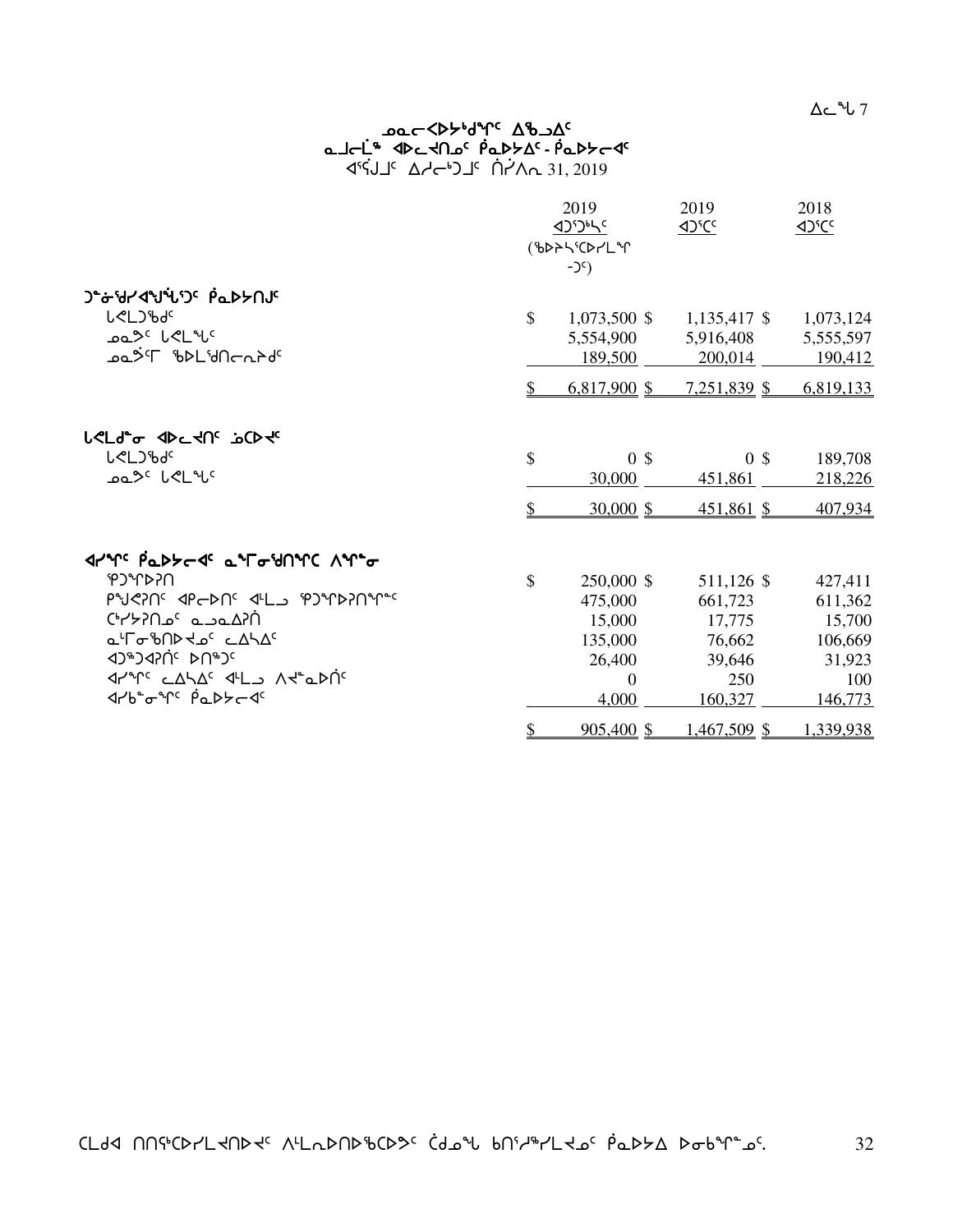# هـاحلّه ۱۳۵ میمه<br>معردهایههای محمد  $451.2019$

|                                                                                                                                                                                      |               | 2019<br>1)5)65<br>(%DAS'CDr'L"T<br>$-2c$ ) | 2019         | 2018           |
|--------------------------------------------------------------------------------------------------------------------------------------------------------------------------------------|---------------|--------------------------------------------|--------------|----------------|
| <b>Ρα</b> ΝΑΣΥΛΟ                                                                                                                                                                     |               |                                            |              |                |
| LAYA <sup>C</sup> < <l_ bnlic="" padbybing<="" td=""><td><math>\mathcal{S}</math></td><td>316,000 \$</td><td>350,243 \$</td><td>284,528</td></l_>                                    | $\mathcal{S}$ | 316,000 \$                                 | 350,243 \$   | 284,528        |
| PaDUS                                                                                                                                                                                |               | 2,723,182                                  | 1,780,364    | 1,834,184      |
| <b>Δ</b> <i>ზ</i> Δ <i>ε<sup>\$</sup>Π 2<sup>c</sup> Δb + 2<sup>c</sup> Δελλ<sup>c</sup></i>                                                                                         |               | 571,700                                    | 509,804      | 385,507        |
|                                                                                                                                                                                      |               | 1,500                                      | 4,043        | 2,360          |
| ᠘ᡃᡃᢐ᠋ᡅ᠘ᡃᡔ <sup>ኈ</sup> ᠓ᢦ᠊ᡃ᠕ᡕ᠆ <sup>ᢌ</sup> ᠘ᡃᢣ᠋᠘ᢦ᠆᠋᠍ᢞ                                                                                                                               |               | 392,200                                    | 260,938      | 167,927        |
| י∩לף יאר ים כ <sup>י</sup> ∆                                                                                                                                                         |               | 95,900                                     | 104,257      | 72,418         |
| <b>JHDUCU4US4Vc</b>                                                                                                                                                                  |               | 285,800                                    | 281,703      | 243,710        |
| $\Lambda$ ns Antion Action of Language Subsections                                                                                                                                   |               | 88,100                                     | 134,003      | 83,235         |
| bNLA oc<br><br>Achart<br>Achart<br><br><br><br><br><br><br>                                                                                                                          |               | 64,900                                     | 135,480      | 30,052         |
| bdinerbyc dr Acuqulu                                                                                                                                                                 |               | 54,500                                     | 34,617       | 49,899         |
| ΔზαΔΫ́NJ <dc?n̈́ <ll="" td="" δσσ<pn̈́<=""><td></td><td>46,000</td><td>33,268</td><td>34,551</td></dc?n̈́>                                                                           |               | 46,000                                     | 33,268       | 34,551         |
| <p<'cd"da"an<i-< td=""><td></td><td>120,000</td><td>245,565</td><td>600,941</td></p<'cd"da"an<i-<>                                                                                   |               | 120,000                                    | 245,565      | 600,941        |
| <b>LPLN</b> Mσ <sup>\$</sup> מרץ LPL                                                                                                                                                 |               | 44,700                                     | 41,409       | 43,863         |
| ᡋ᠌ᡳᢃᢞ᠑ᡕ᠘ᢛ᠈ᢅᡶ᠄᠂ᡋ᠕ᢦᡗᡕ᠖ᡃᡆ                                                                                                                                                               |               | 90,000                                     | 121,696      | $\overline{0}$ |
| ๛ <sub>๎</sub> ๛๖๚่∟๎๎                                                                                                                                                               |               | 500,000                                    | 448,335      | 486,188        |
| ACPYP <sup>6</sup> KN <sup>c</sup> <<br>4P2<br>4P2<br>4P2<br>4P2<br>4P2<br>4P2<br>4P2<br>4P2<br>4P2<br>4P2<br>4P3<br>4P3<br>4P3<br>4P3<br>4P3<br>4P3<br>4P3<br>4P3<br>4P3<br>4P3<br> |               | 6,200                                      | 3,346        | 2,404          |
| <b>PODYdAIF PRELISYINC</b>                                                                                                                                                           |               | 130,000                                    | 113,670      | 99,313         |
| Δ <sup>8</sup> αΔΣ'ΠLλ ο <sup>ς</sup> ΦΡΕΣΠ <sup>ς</sup>                                                                                                                             |               | 416,100                                    | 410,264      | 595,793        |
| <b><sup>β</sup>ϽϤ</b> ͶϤϓϘϒ                                                                                                                                                          |               | 344,100                                    | 515,575      | 508,069        |
| <b>Δ</b> 'baΔ <del>b</del> ') crof's Λεκηςς                                                                                                                                          |               | 101,000                                    | 63,882       | 151,517        |
| ᡉ᠋ <b>᠆᠘᠘᠕</b> ᠂᠘᠘᠓᠅᠘᠆᠗᠅                                                                                                                                                             |               | 156,000                                    | 184,409      | 215,143        |
| AMSYA 2 24/27                                                                                                                                                                        |               | 4,200                                      | 1,830        | 1,320          |
|                                                                                                                                                                                      |               | 3,700                                      | 2,817        | 896            |
| ჼႲჂჼႶႼႵႷჅჼĹႥჽႻჼႵႷჼჼჼႭჽ <del>ჼ</del> ჼႭჽ                                                                                                                                              |               | 150,000                                    | 12,674       | $\overline{0}$ |
| ზ∩CDGG ACn RNºC                                                                                                                                                                      |               | 123,400                                    | 140,178      | 107,034        |
|                                                                                                                                                                                      |               | 6,829,182                                  | 5,934,370    | 6,000,852      |
| : <i>با</i> י<ש <sup>∢</sup> ≻⊲¢∩ים                                                                                                                                                  |               |                                            |              |                |
| ALS C-VANO'                                                                                                                                                                          |               | (840,200)                                  | (968, 481)   | (840, 304)     |
| <b>5-2010 Adjar Jr</b>                                                                                                                                                               |               | (420,200)                                  | (484, 240)   | (420, 152)     |
| ٬مدا?–≫۸ ∗⊐ءمـ                                                                                                                                                                       |               | (128,200)                                  | (142, 220)   | (128, 198)     |
|                                                                                                                                                                                      |               | 5,440,582                                  | 4,339,429    | 4,612,198      |
| <b>⊲</b> ₧←ぐ←∢≺∩Ⴠ                                                                                                                                                                    |               | 208,100                                    | 149,590      | 142,420        |
|                                                                                                                                                                                      | $\mathcal{S}$ | 5,648,682 \$                               | 4,489,019 \$ | 4,754,618      |

33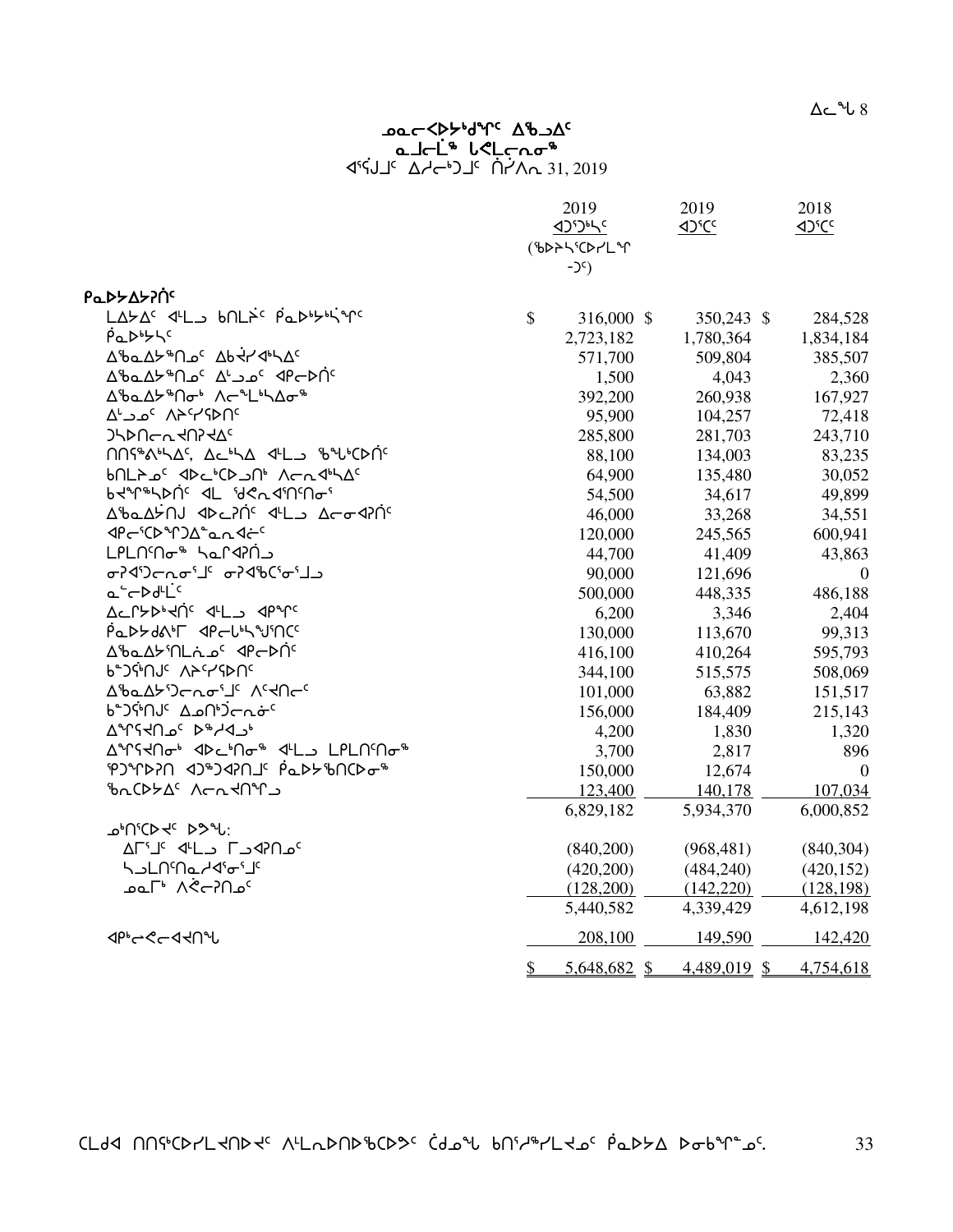$\Delta$ ے  $\sim$  9

## ש⊂≺ף, א<sup>ר</sup>אך פא⊃ jdangan <sup>Jr</sup>-Son-C*arl*oDC  $45 \overline{15} \quad \Delta A - 31$   $\Delta A - 31$ ,  $2019$

|                                                                        |              | 2019<br><u><br/><br/>&lt;</u><br>(%DAS'CDrLM<br>$-2c$ ) | 2019<br>$\Delta$ <sup>5</sup> C <sup>c</sup> | 2018<br><br><u><br/> &lt;&lt;</u> |
|------------------------------------------------------------------------|--------------|---------------------------------------------------------|----------------------------------------------|-----------------------------------|
| PaDY-4c<br>JPC 2019 CCD                                                |              |                                                         |                                              |                                   |
|                                                                        | $\mathbb{S}$ |                                                         |                                              |                                   |
| በብንገሩለ <sup>ጋ</sup> ፌግግባኝተ44ď ገበናÞԵሌ                                   |              | 1,657,500 \$                                            | 1,819,900 \$                                 | 2,038,700                         |
| <b>JAAL</b> DUDC                                                       |              | 220,000                                                 | 268,748                                      | 278,615                           |
|                                                                        |              | 35,100                                                  | 65,168                                       | 235,634                           |
|                                                                        |              | 1,912,600                                               | 2,153,816                                    | 2,552,949                         |
| <b>Ρα</b> ΝΑΣΥΛΟ                                                       |              |                                                         |                                              |                                   |
| Padbyis dlls Abtras                                                    |              | 3,846,200                                               | 3,363,895                                    | 3,633,406                         |
| AMSYNOC D&HJJb                                                         |              | 21,900                                                  | 17,442                                       | 21,940                            |
| ∆ºՐና⊀Ոσ₺ ∢▷⊂ቅበσ₿ ∢Łג LPLՈՈσ₿                                           |              | 158,900                                                 | 86,096                                       | 21,374                            |
|                                                                        |              | 50,000                                                  | 3,384                                        | 8,800                             |
| <b>J-CSN J-LA J-7A-7-</b>                                              |              | 83,700                                                  | 81,724                                       | 99,259                            |
| $P P > 1c$ $3P - 3P$                                                   |              | 7,000                                                   | 24,208                                       | 2,581                             |
| <b>A</b> <i>b</i> <sub>a</sub> A <sup>y</sup> n'L <sub>a</sub> 'Ic dpc |              | 1,000                                                   | $\Omega$                                     | $\Omega$                          |
| <b>AC</b> <sup>6</sup> 5744c                                           |              | 97,200                                                  | 76,909                                       | 153,529                           |
| <b>AL CONTROL</b> CONTROL                                              |              | 84,300                                                  | 105,908                                      | 72,418                            |
| LPL SIR APPARUS LPL SILA                                               |              | 23,500                                                  | 2,500                                        | $\Omega$                          |
| UPSV 4GJ <sub>r</sub> D-CGD                                            |              | 17,500                                                  | 13,946                                       | 24,690                            |
|                                                                        |              | 4,391,200                                               | 3,776,012                                    | 4,037,997                         |
| ง จะ จะ จะ                                                             |              | 154,400                                                 | 124,024                                      | 134,070                           |
|                                                                        |              | 4,545,600                                               | 3,900,036                                    | 4,172,067                         |
| <b>ზ</b> ᠰᢂ» የፌኦ৮ነንስና                                                  | \$           | $(2,633,000)$ \$                                        | $(1,746,220)$ \$                             | (1,619,118)                       |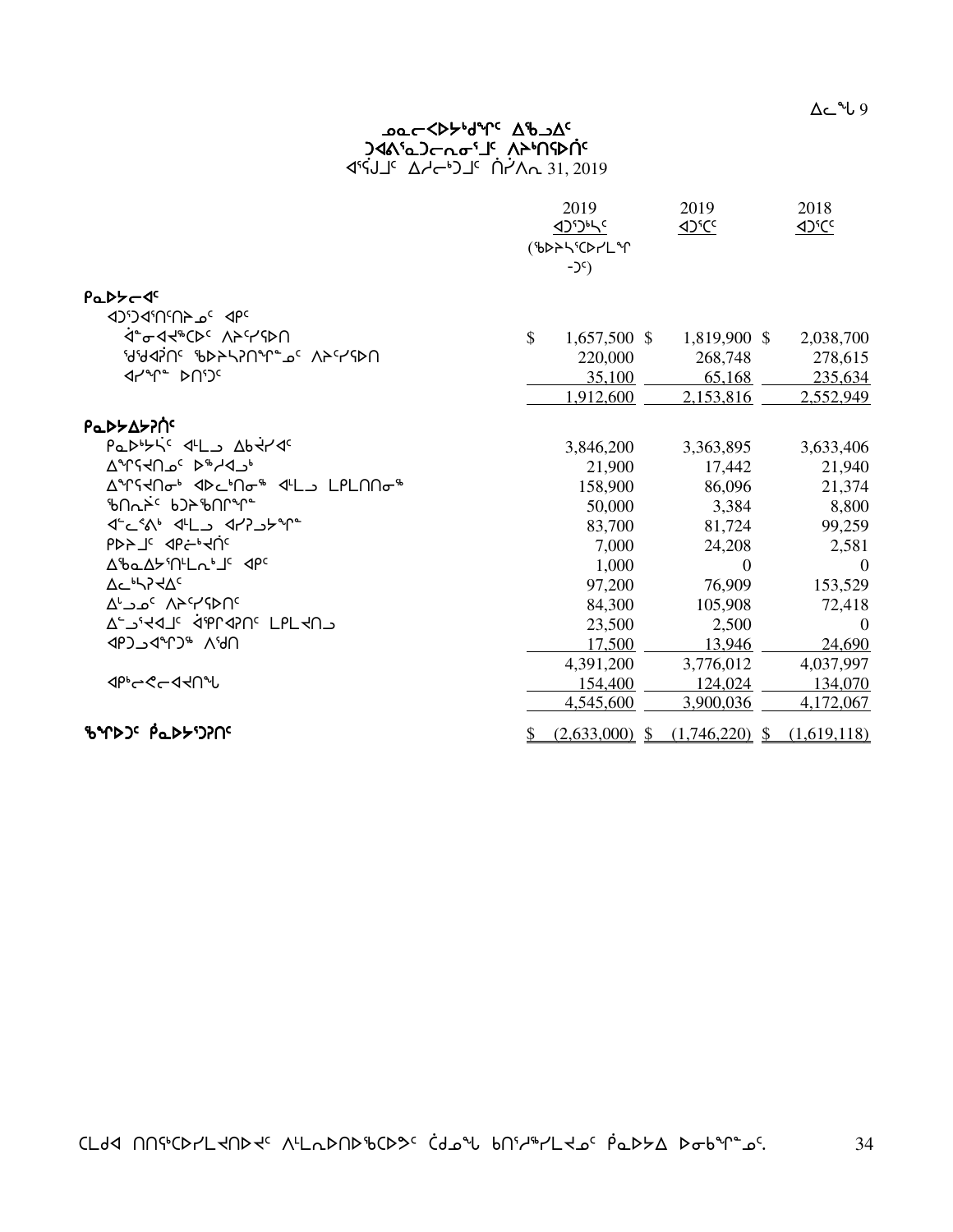## ש⊂≺ף, א<sup>ר</sup>אך פא⊃ Lalsea SMDLNMai

 $45 \text{ GeV} - 31,2019$ 

|                                                                              | 2019<br><u><br/><br/>&lt;</u><br>(BDASCDPLM | 2019<br>$42^{\circ}$ Cc | 2018       |  |  |
|------------------------------------------------------------------------------|---------------------------------------------|-------------------------|------------|--|--|
|                                                                              | $-2c$ )                                     |                         |            |  |  |
| PaDY-4c                                                                      |                                             |                         |            |  |  |
| JPC 2019 CCD                                                                 |                                             |                         |            |  |  |
| <b>SCDKUS</b>                                                                | \$<br>$40,000$ \$                           | 49,286 \$               | 77,167     |  |  |
| د∆5° ⊄لا∟ ∧ל1ه                                                               | 41,500                                      | 37,329                  | 36,160     |  |  |
|                                                                              | 81,500                                      | 86,615                  | 113,327    |  |  |
| <b>Ρα</b> ΝΑΣΑΡΙΟΣ                                                           |                                             |                         |            |  |  |
| PaDYN'S JL Abtr JS                                                           | 852,700                                     | 723,623                 | 776,342    |  |  |
| AºLY4U 26 P&YAJº                                                             | 11,000                                      | 11,948                  | 12,035     |  |  |
| AºTSKNo' <pr<br></pr<br><br>AºTSKNo' <pl<br></pl<br><br><br><br><br>LPLNNo'' | 13,900                                      | 35,988                  | 19,453     |  |  |
| <b>J-CSN' JLD J7735M-</b>                                                    | 44,700                                      | 42,324                  | 29,445     |  |  |
| ח?4כיֿכ4 ח⇒∆                                                                 | 81,000                                      | 90,411                  | 88,655     |  |  |
| ⊲'የቦሩየበ <sup>ር</sup> √'L⇒ LPLበበσ <sup>ቈ</sup>                                | 6,200                                       | 7,371                   | 7,365      |  |  |
| ΈΓΑΔ' Τ΄ Ραρ <del>λ</del> Αλλής                                              | 14,800                                      | 18,649                  | 18,149     |  |  |
|                                                                              | 1,024,300                                   | 930,314                 | 951,444    |  |  |
| <b>⊲</b> ₧~९~ଏ≺∩∿                                                            | 26,900                                      | 24,222                  | 21,516     |  |  |
|                                                                              | 1,051,200                                   | 954,536                 | 972,960    |  |  |
| <b>ზ</b> ᠰᢂ» (የፊኦ፦)ንበ                                                        | \$<br>$(969,700)$ \$                        | $(867,921)$ \$          | (859, 633) |  |  |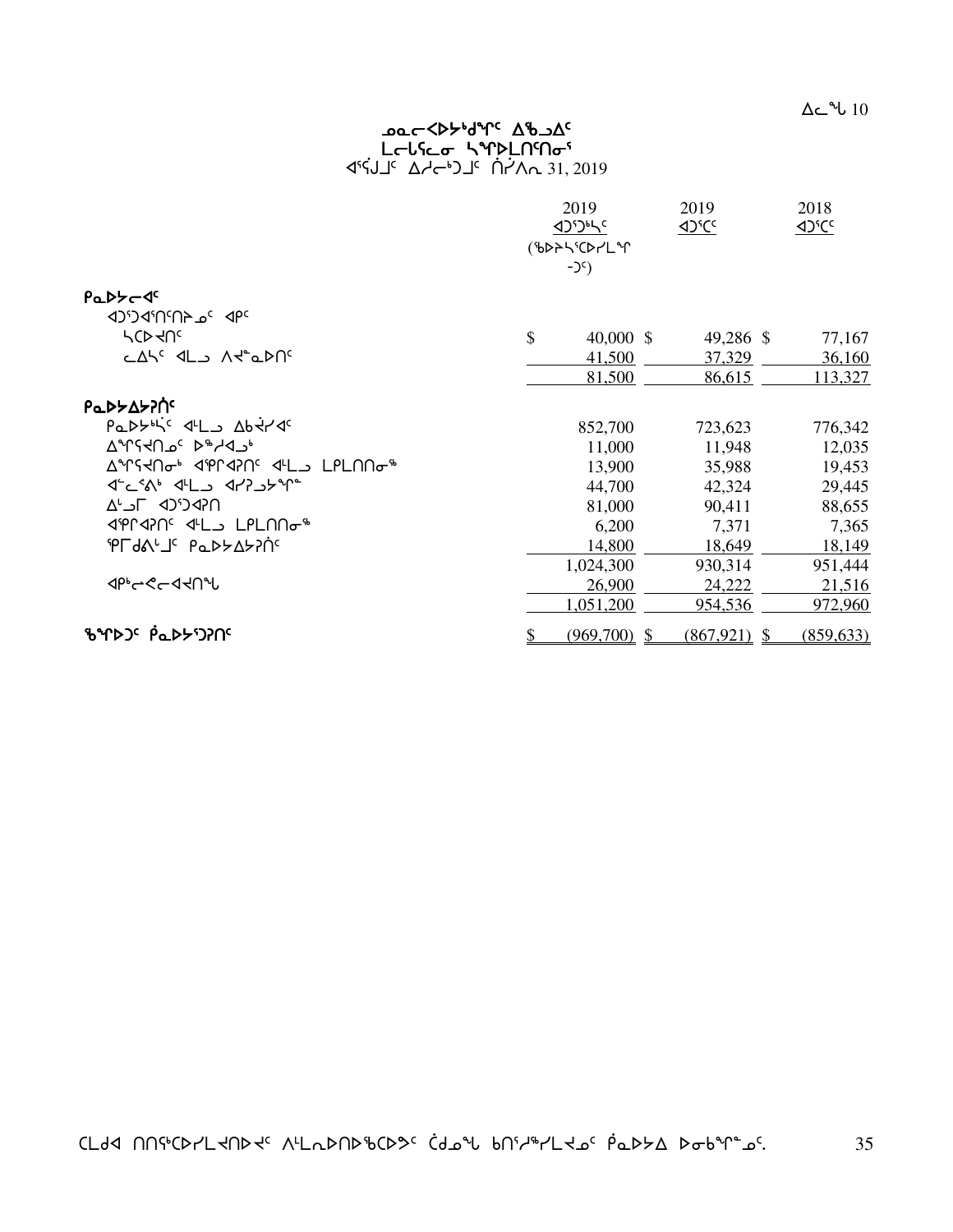|                                         |           | 2019                  | 2019            | 2018              |
|-----------------------------------------|-----------|-----------------------|-----------------|-------------------|
|                                         |           | <u><br/><br/>&lt;</u> | $42^{\circ}$ Cc | 4 <sup>2</sup> CC |
|                                         |           | (BAASCAPLM            |                 |                   |
|                                         |           | $-2c$ )               |                 |                   |
| <b>Ρα</b> ΝΑΣΑΣΡΟ                       |           |                       |                 |                   |
| Padbyte del Abtrac                      | \$        | 2,806,396 \$          | 2,078,777 \$    | 2,331,115         |
| AMSYNOC D <sup>&amp;</sup> H4Jb         |           | 162,000               | 103,612         | 114,367           |
| ∆ºՐና⊀Ոσ₺ ∢▷⊂ቅበσ₿ ∢Łג LPLՈՈσ₿            |           | 116,500               | 384,258         | 232,005           |
| ∆' J'YIT LPLNNo <sup>-8</sup>           |           | 680,400               | 616,622         | 1,113,992         |
| AadC <sup>c</sup> JLJ AchA <sup>c</sup> |           | 98,000                | 141,138         | 131,578           |
| JOG BDL'JATLO                           |           | 250,000               | 195,032         | 207,222           |
|                                         |           | 35,000                | 48,386          | 37,469            |
| ח?4כיֿכ4 ח⇒∆                            |           | $\Omega$              | 56,507          | 55,410            |
| b <sup>e</sup> J <sup>G</sup> dPcDNC    |           | 862,500               | 518,368         | 201,890           |
| ϤϲϸʹͺϘͺͺͺͺͺͺͺͺͺϸϭϓϒͻϯͿͺͺ                |           | $\Omega$              | 17,506          | 20,485            |
| ჼႲჂჼႶႼႨჽႻႨႷႼႱႨჼჼ <del></del>            |           | $\Omega$              | 9,664           | 21,775            |
| ∆⊃עְ <sub>י</sub> ⊲⊳⊂א∪, רµרא∪          |           | 50,000                | 91,623          | 14,230            |
| 4) LPLN' Dr 41 PLN' Dr 5                |           | 325,000               | 292,099         | 188,901           |
|                                         |           | 5,385,796             | 4,553,592       | 4,670,439         |
| −৽৻ৢ৻ঢ়৻৽৸৻৽                            |           |                       |                 |                   |
| ∆רי∟ ⊄ים ר∟י4 יביר AP ברים AF           |           | (291,900)             | (272, 363)      | (291,900)         |
| ᢣ᠍ᠴ <b>᠘</b> ᡤ᠒᠌ᢦ᠂ᡰᢛ᠋᠂ᡗᡆᢂᢣ᠘             |           | (146,500)             | (108, 490)      | (146, 484)        |
|                                         |           | 4,947,396             | 4,172,739       | 4,232,055         |
| <b>⊲</b> ₧←ぐ←◁ <b>⊰∩</b> ℃              |           | 1,493,500             | 1,614,405       | 1,495,028         |
|                                         | <u>\$</u> | $6,440,896$ \$        | 5,787,144 \$    | 5,727,083         |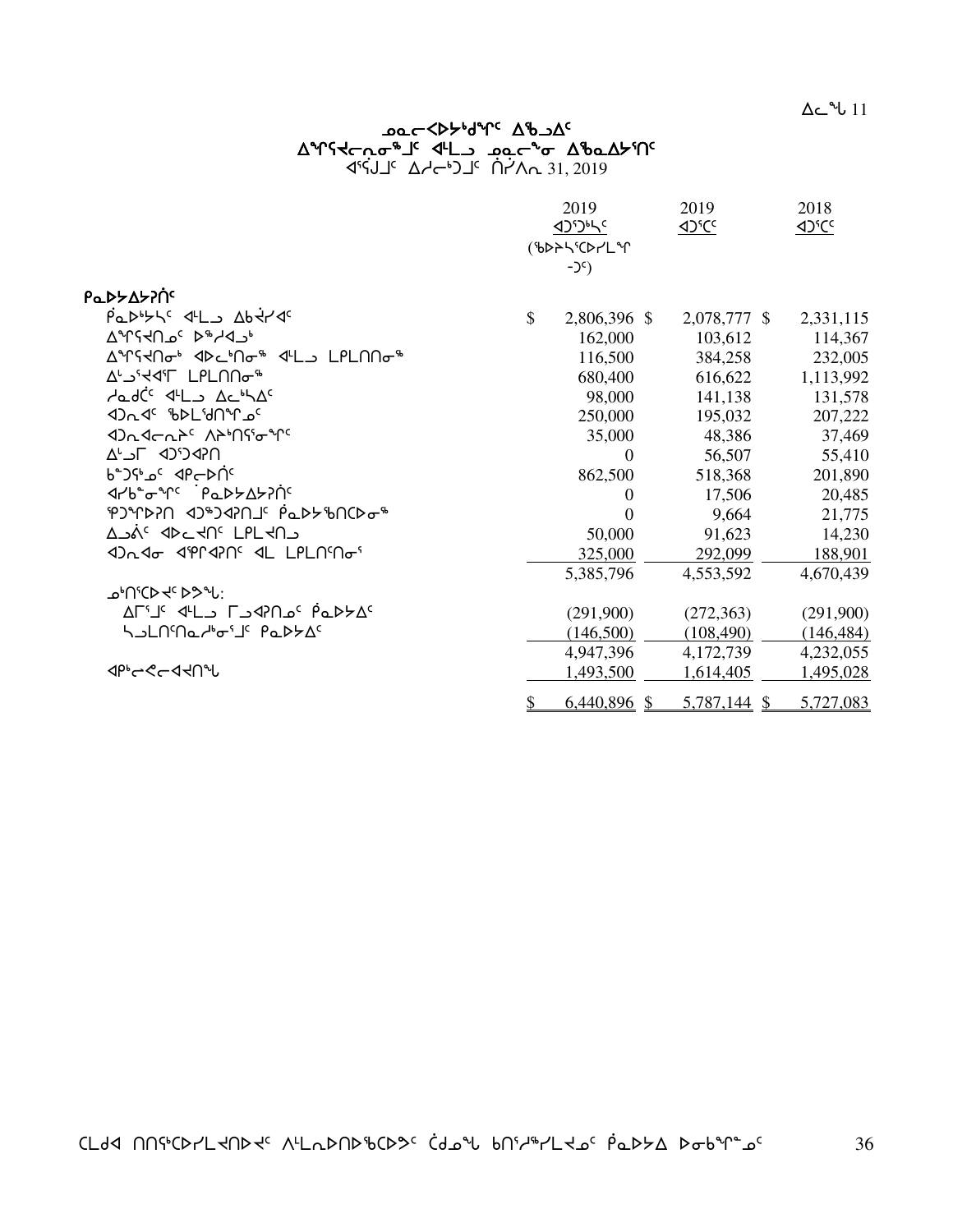### **JOC COPART UP-OF** ∧ְ״של)רתסי⊥י ∆רִי (וואסי בו P<sup>1</sup>S1, 2019 <sup>1</sup> Addy <sup>1</sup> 1 Addy 15, 2019

|                                                                                                    | 2019<br><u><br/><br/>&lt;</u> | 2019<br><br><u><br/> &lt;&lt;</u> | 2018          |
|----------------------------------------------------------------------------------------------------|-------------------------------|-----------------------------------|---------------|
|                                                                                                    | (%DAS'CDrLM<br>$-2c$          |                                   |               |
| PaDYC JC                                                                                           |                               |                                   |               |
| JPC 20 2010                                                                                        |                               |                                   |               |
|                                                                                                    | \$<br>$5,000$ \$              | 19,027 \$                         | 8,271         |
| $AWG - \Lambda^{\iota}Yd^{\iota}\Lambda^{\iota}$                                                   | 122,000                       | 153,495                           | 180,528       |
| <b>Δ'αΔ</b> ) <sup>%</sup> ΚΑλ <del>λ</del> 'Μ'                                                    | 79,400                        | 112,189                           | 79,735        |
| d—ልኑ                                                                                               | 20,600                        | 23,199                            | 29,505        |
| ᠕ <sup>ᡁ</sup> ᠊ᢧᠠ᠍ᡏ᠑ᠸ᠊᠋᠘ᠣ᠄ᡌ᠂᠕᠈᠘ᢣᢂᢞ᠂ <i>ᡭ</i> ᡆᢂᢣ                                                  | 62,000                        | 26,952                            | 35,686        |
| <u>∆ზ აბ</u> < ∢სპაქსა ადასაზა                                                                     | 6,000                         | 3,008                             | 5,784         |
| CUAYAS, YCL YPY OS AUSINS SOLECTION                                                                | 4,300                         | 7,551                             | 5,373         |
|                                                                                                    | 165,000                       | 141,464                           | 87,829        |
| ᠍ᢤ᠈ᡉ᠉                                                                                              | 39,000                        | 31,191                            | 32,223        |
| >∆ <sub>°</sub> ∢ናል                                                                                | 898,000                       | 1,006,116                         | 901,328       |
| LbJ_0' D <b'c's\b< td=""><td>59,000</td><td>3,068</td><td>9,492</td></b'c's\b<>                    | 59,000                        | 3,068                             | 9,492         |
|                                                                                                    | 1,460,300                     | 1,527,260                         | 1,375,754     |
| <b>L<ld< b=""><sup>+</sup>o aCD +c</ld<></b>                                                       |                               |                                   |               |
| <b>L</b> <l)bdc< td=""><td><math>\boldsymbol{0}</math></td><td>55,984</td><td>30,000</td></l)bdc<> | $\boldsymbol{0}$              | 55,984                            | 30,000        |
| ےمگ <sup>ر</sup> لاڑا "د                                                                           | 75,000                        | 107,214                           | 99,034        |
|                                                                                                    | 75,000                        | 163,198                           | 129,034       |
|                                                                                                    | 1,535,300                     | 1,690,458                         | 1,504,788     |
|                                                                                                    |                               |                                   |               |
| Ρα <b>ιλλανιστ</b>                                                                                 |                               |                                   |               |
| ᡧᡄ᠍᠍᠍᠍ᡧ᠌ᡄ᠌ᡊᡳᢦ᠓᠖                                                                                    |                               |                                   |               |
| PODUSHIC Abtra                                                                                     | 387,000                       | 393,175                           | 434,515       |
| Jrun Julian Jrun Gr                                                                                | 28,700                        | 29,821                            | 25,997        |
| ⊕مد\ام مع الم الم                                                                                  | 11,000                        | 12,767                            | 12,957        |
| د®O⊿۲≻∩∟° ⊲4ک∆ که ۲۵∩A∽ه                                                                           | 7,000                         | 8,450                             | 2,320         |
|                                                                                                    | 433,700                       | 444,213                           | 475,789       |
| Parton APAartaPnac dpc                                                                             | 15,000                        | $\overline{0}$                    | 421           |
| ⊳<ሁ <sup>ና</sup> ርኈል<                                                                              |                               |                                   |               |
|                                                                                                    | 28,600                        | 12,887                            | 26,178        |
| >∆ללי^י                                                                                            | 3,378,900                     | 3,315,129                         | 3,415,834     |
| AWG - ^LuJJS                                                                                       | 938,600                       | 947,437                           | 829,047       |
| <b><i>Δελλε ΚΑΓ</i></b> λε                                                                         | 408,400                       | 465,624                           | 409,761       |
| すんし                                                                                                | 97,500                        | 105,726                           | 102,846       |
| <b>Aa</b> JbdAb                                                                                    | 95,900                        | 96,339                            | 107,463       |
| A°47 <sup>2</sup> مــام2 مــام محمد من المحمد الم                                                  | 25,200                        | 10,263                            | 9,124         |
| ΓIJΔናΥλς ΛIJJQAC JaDElSAC                                                                          | 17,000                        | 7,120                             | 4,750         |
|                                                                                                    | 404,400                       | 440,716                           | 405,913       |
| ᡏ᠍ᢥᢂᢦᡛᡑ᠆᠂ᡕ᠉᠇ᢦᢦ᠙                                                                                    | 88,000                        | 73,514                            | 73,131        |
| L'd J_c D <b'c's\'< td=""><td>371,400</td><td>385,655</td><td>341,713</td></b'c's\'<>              | 371,400                       | 385,655                           | 341,713       |
|                                                                                                    | 6,302,600                     | 6,304,623                         | 6,201,970     |
| <b>⊲</b> ₧←ぐ←◁ <b>⊰∩</b> ℃                                                                         | 1,385,000                     | 1,408,944                         | 1,427,558     |
|                                                                                                    | 7,687,600                     | 7,713,567                         | 7,629,528     |
| <b>ზ</b> ΨÞጋ <sup>ς</sup> Ρ΄ ΦΡΡΏΡΠ                                                                | $(6,152,300)$ \$              | $(6,023,109)$ \$                  | (6, 124, 740) |

37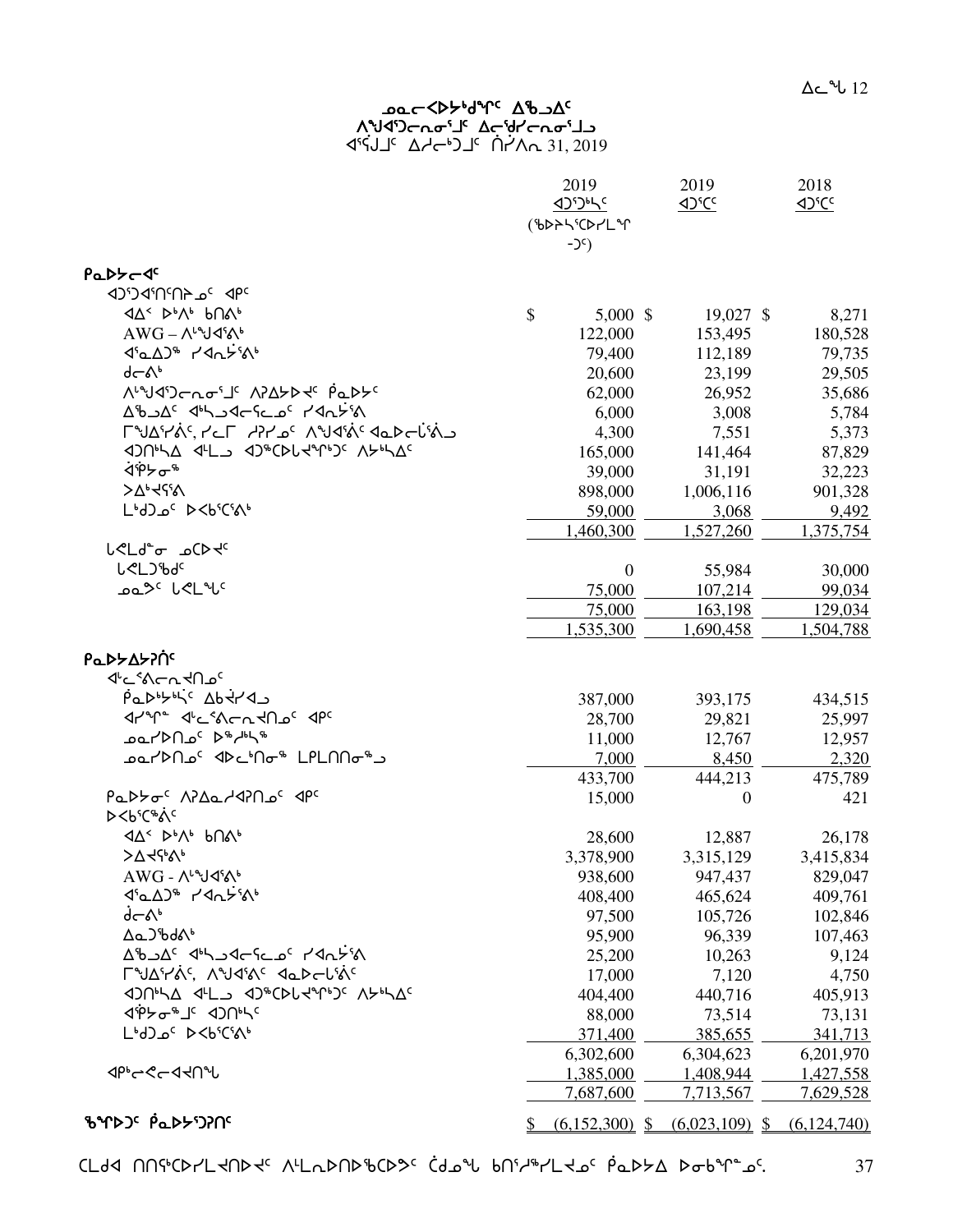## ש⊂≺ף, א<sup>ר</sup>אך פא⊃ **4ºPr'L to a<to APSYSDNG** 31, 2019 <sup>√لان</sup> 16×4 ∆ط<sup>45</sup>7 ك

|                                            | 2019 |                   | 2019<br><u><br/>105</u> | 2018<br><b>SJCC</b> |
|--------------------------------------------|------|-------------------|-------------------------|---------------------|
|                                            |      | <b>(BDASCDrLM</b> |                         |                     |
|                                            |      | $-2c$ )           |                         |                     |
| <b>Ρα</b> ΝΑΣΑΣΡΟ                          |      |                   |                         |                     |
|                                            | \$   | 250,600 \$        | 0 <sup>5</sup>          | $\theta$            |
| ∿°∿°ط عمر C>P^^∆^∆                         |      | 5,000             | 526                     | 611                 |
| <b>AMSRAGH APPRANG PLA LPLNNGH</b>         |      | 5,000             | 1,105                   | $\overline{0}$      |
| JULIAN JULU ALIHAPE                        |      | 3,000             | 691                     | 673                 |
| $\Delta^L$ <sub>J</sub> (2) <sup>2</sup> O |      | $\Omega$          | 12,530                  | 12,310              |
| <b>D'ALDC D'AQUE</b>                       |      | 1,000             | 873                     | 854                 |
| SadC <sup>c</sup> Ac <sup>6</sup>          |      | 223,000           | 37,581                  | 37,152              |
| <b>P-JJUL V5c-JPUC</b>                     |      | 300,000           | 527,584                 | 570,191             |
|                                            |      | 787,600           | 580,890                 | 621,791             |
| <b>⊲</b> ₧~९~ଏ≺∩"Ⴑ                         |      | 6,000             | 4,019                   | 5,359               |
|                                            |      | 793,600 \$        | 584,909 \$              | 627,150             |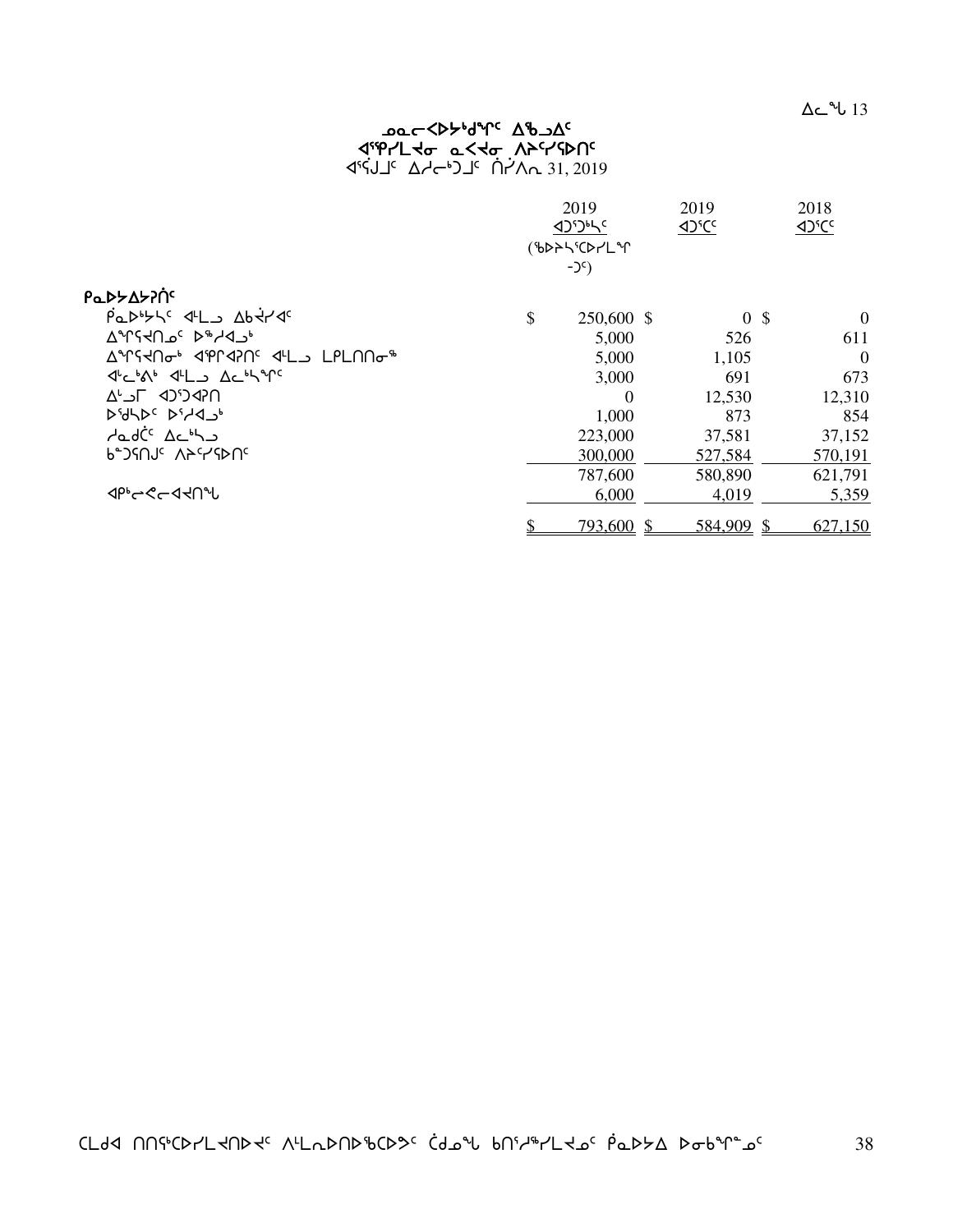$\Delta$ ے 14

## ש⊂≺ף, א<sup>ר</sup>אך פא⊃ Aלרקלרטפ<sub>י</sub> 31, 2019 <sup>√لان</sup> 16×4 ∆ط<sup>45</sup>7 ك

|                                                    | 2019 |                            | 2019<br>$\Delta$ <sup>S</sup> CC | 2018     |
|----------------------------------------------------|------|----------------------------|----------------------------------|----------|
|                                                    |      | <b>(BDASCOCLM</b><br>$-2c$ |                                  |          |
| PaDY-4<br><b>L</b> <ld<sup>e to price the</ld<sup> |      |                            |                                  |          |
| ـا <sup>م کر لاول س</sup>                          | \$   | 190,000 \$                 | 76,620 \$                        | 146,386  |
| <b>Ρα</b> ΝΑΣΥΛΟΥ                                  |      |                            |                                  |          |
| Padbyte del abtrac                                 |      | 135,600                    | 64,242                           | 117,689  |
| PAALPUC AL AGUASUOC                                |      | 8,000                      | 5,740                            | 18,589   |
| ᠘ᡃᡃᠣᡆ᠘ᡃᡔᡃᡃ᠒᠋ᠤᡃ᠂᠕ᡕ᠆ᠰ᠘ᡃᢣ᠘ᡒᠲ᠂╶ <b>ᡕ</b> ᠘᠂᠂ᡘᡅ᠂᠘ᢂ᠘ᢃᡗᡬ  |      | 5,300                      | $\Omega$                         | 7,809    |
| <u>dedCs dLs ActivA</u>                            |      | 3,800                      | 6,256                            | 6,198    |
| P-JGUL VYCAUL                                      |      | $\Omega$                   | 382                              | $\theta$ |
|                                                    |      | 152,700                    | 76,620                           | 150,285  |
| BYDJS PaDSC 45 (PaDSJ)                             |      | 37,300 \$                  | $\Omega$                         | (3,899)  |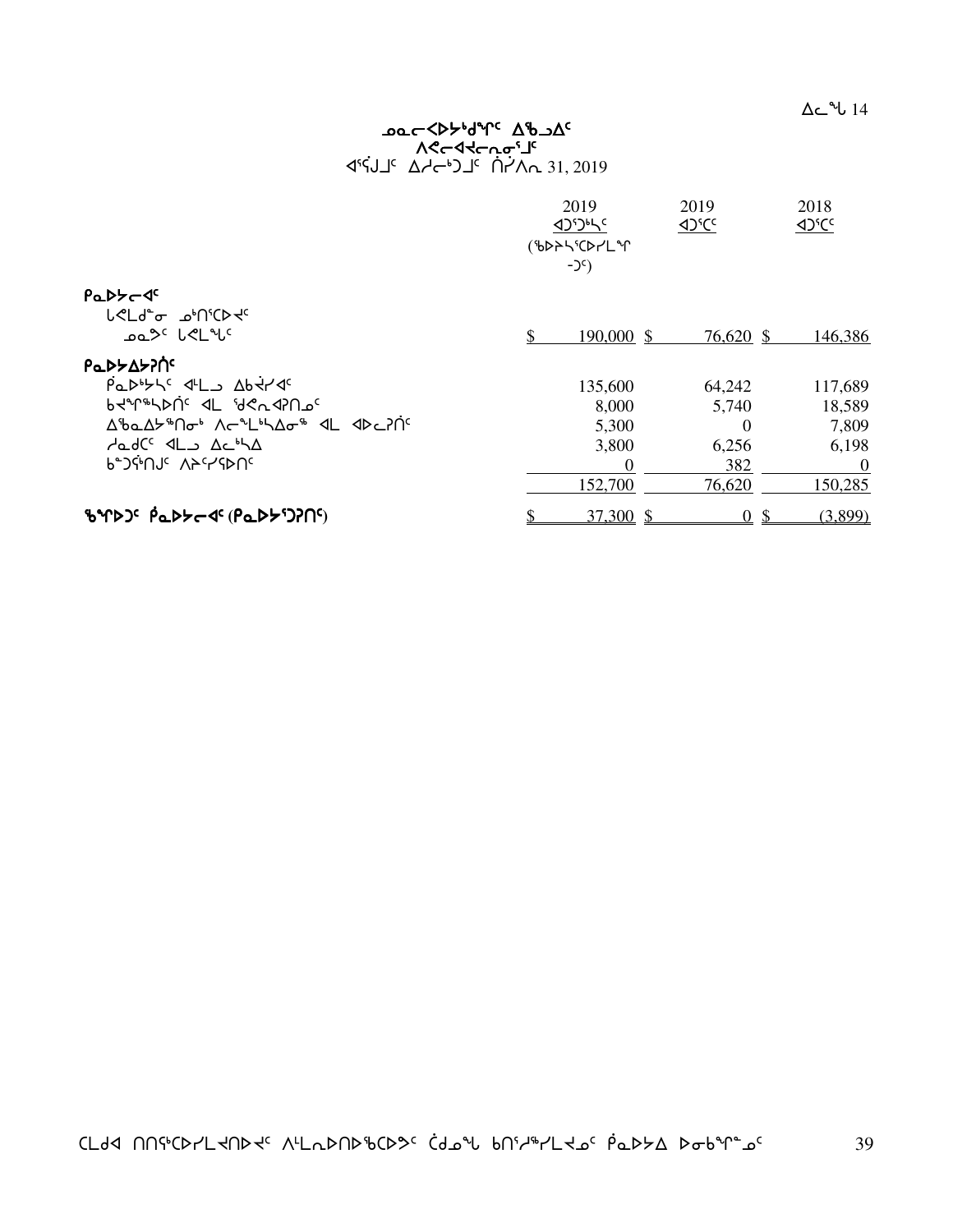$\Delta$ ے 15

# ᠊ᠣᠣ*ᡄ᠆*ᡐᢣᡃᢐ᠋ᠰ<sup>ᡁ</sup>᠂ᡗᢥ᠍ᠴ᠘᠌᠌<br>ᢧ᠋ᢆ᠊ᡗᡬ᠍  $451.2019$

|                                                                       | ⊃'~∟مم<br>∆∆°rC∆←L<br>−∪‹∪≏ <sub>t</sub> ⊩ ⅂ᡕ |                | $\nabla P \nabla U_c$<br>مہاج ہے۔ | D.AC&<br>$\Lambda$ $\subset$ $\Lambda$ <sup>L</sup> | 2019<br>ჼႮჼჂႱჺ | 2018<br>ჼႮჼჂႱჺ |
|-----------------------------------------------------------------------|-----------------------------------------------|----------------|-----------------------------------|-----------------------------------------------------|----------------|----------------|
| PaDY-4c                                                               |                                               |                |                                   |                                                     |                |                |
| ሁ <b><l< b="">ď`σ <sub>-</sub>ፊ•በ<sup>ና</sup>ር⊳<del>√</del>ና</l<></b> |                                               |                |                                   |                                                     |                |                |
| baCdc LeLdMc                                                          | \$                                            | 0 <sup>5</sup> | 597,114 \$                        | 694,886 \$                                          | 1,292,000 \$   | 845,314        |
| ےمگ <sup>و</sup> ل<1اسمبر                                             |                                               | 425,938        | $\Omega$                          | $\theta$                                            | 425,938        | 657,217        |
|                                                                       |                                               | 425,938        | 597,114                           | 694,886                                             | 1,717,938      | 1,502,531      |
| <b>Ρα</b> ΝΑΣΑΣΡΟ                                                     |                                               |                |                                   |                                                     |                |                |
| <sub>b</sub> e d <sub>pc</sub> d <sub>b</sub> c                       |                                               | 385,998        | 437,895                           | 694,886                                             | 1,518,779      | 1,427,170      |
| A'dric AchAc                                                          |                                               | $\theta$       | 10,237                            | 0                                                   | 10,237         | 578            |
| $4 - \frac{1}{2}$                                                     |                                               | 39,940         | 55,163                            | $\theta$                                            | 95,103         | 92,326         |
| Partic Abtrag                                                         |                                               | $\Omega$       | 93,819                            | 0                                                   | 93,819         | 55,914         |
|                                                                       |                                               | 425,938        | 597,114                           | 694,886                                             | 1,717,938      | 1,575,988      |
| <b>ზ</b> ΨÞጋ <sup>¢</sup> ΡΈΡΡΩΡΟ                                     |                                               | $\Omega$       | -\$<br>$\Omega$                   | $\overline{0}$<br>-S                                | $\Omega$       | (73, 457)      |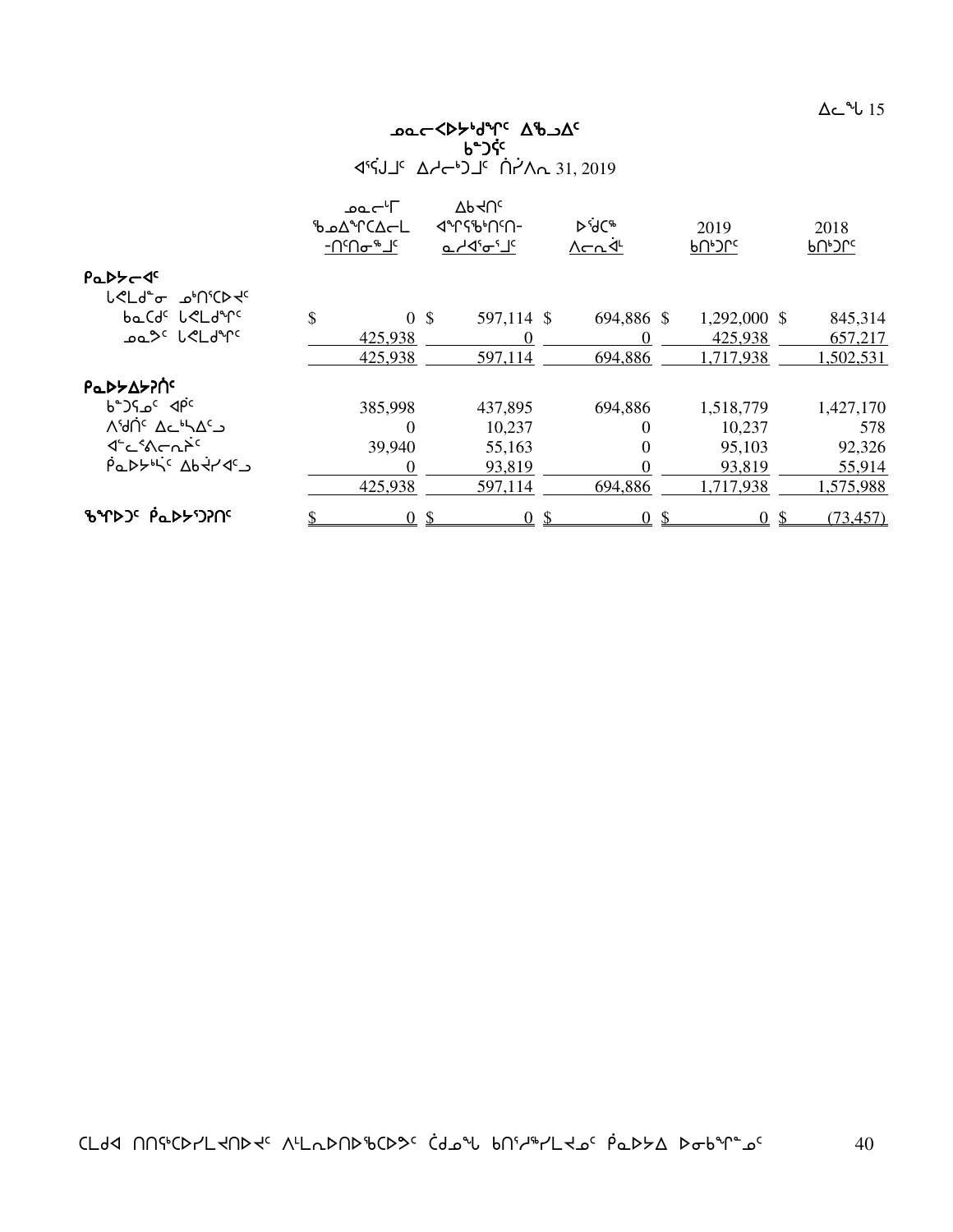$\Delta$ ے 16

## vocckp<sub>r</sub>qalo ve \_anc>bC  $45 \times 31.15$  And  $31, 2019$

|                                                                                                                                                                                                                                              | $-$ ) $c$ ) | 2019<br><b>AJDINS</b><br><b>(BDASCOCLM</b> | 2019<br>$42^{\circ}$ Cc | 2018<br><u><br/>Off</u> |
|----------------------------------------------------------------------------------------------------------------------------------------------------------------------------------------------------------------------------------------------|-------------|--------------------------------------------|-------------------------|-------------------------|
| PaDY-4c                                                                                                                                                                                                                                      |             | 0 <sup>5</sup>                             | 0 <sup>5</sup>          | $\Omega$                |
| Ρα <b>ιλλ</b> ολος<br>JU-U-U-VL-SADAN NGAAN<br>$\Delta$ 2 $\Delta$ $\Delta$ $\Delta$ $\sigma$ $d\Delta$ <sup>5</sup> $C$ $\Delta$ $\sigma$ $d$ <sup>c</sup> $(\Delta$ $\Delta$ $\Delta$ $\Delta$ $\Delta$ <sup>r</sup> $\Delta$ $\Gamma$ 12) |             |                                            | (56,779)                | (11,950)                |
| BYDJS PaDYCSS                                                                                                                                                                                                                                |             | $\theta$                                   | 56,779                  | 1,950                   |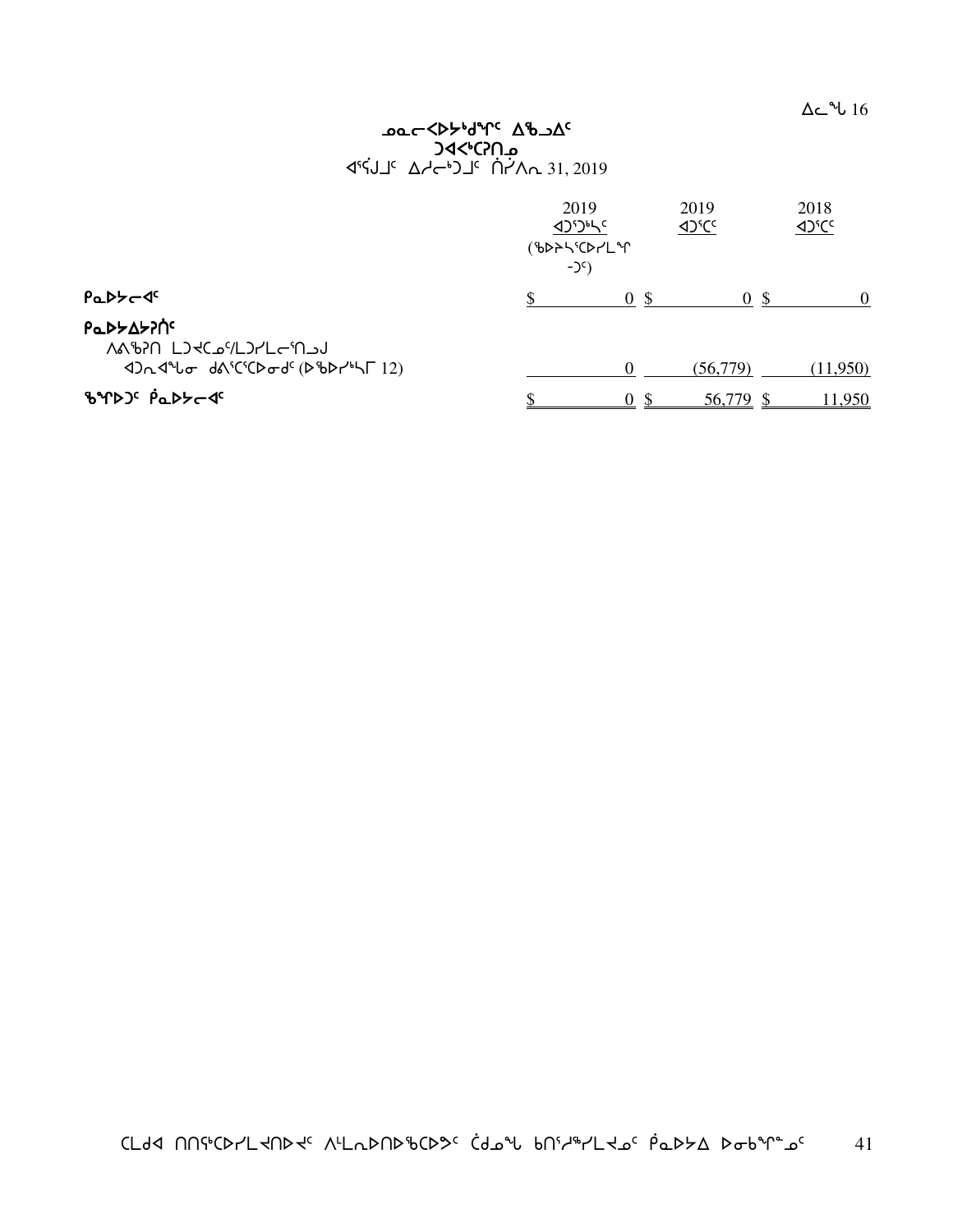# לאר<sub>ל</sub> קלא עניק אירלאקיר שלכף<br>דאר לייט יש האלילי מינגלא לייר יאר האר  $45\overline{6}\overline{1}J^c \Delta A - 5J^c \overline{1}A^2A - 31,2019$

|                                                                                                                                                                                                                                                                                                                              | $\triangleleft P^c$ |                                                 |  |                      |    |                  |                                                  |    | <b>BU'YAK-44' APA-4-440'</b>       |  |                                                         |    |                  |  |                           |  |                                                 |                                   |
|------------------------------------------------------------------------------------------------------------------------------------------------------------------------------------------------------------------------------------------------------------------------------------------------------------------------------|---------------------|-------------------------------------------------|--|----------------------|----|------------------|--------------------------------------------------|----|------------------------------------|--|---------------------------------------------------------|----|------------------|--|---------------------------|--|-------------------------------------------------|-----------------------------------|
|                                                                                                                                                                                                                                                                                                                              |                     | ⊲୮ᢣᠦ <sup>ᡈ</sup> ᡗ<br><b>L</b> <sup></sup> APC |  | Δc Γ4 <sup>5</sup> C |    | <u>-bhorde</u>   | <b>በሀ</b> ራሚራ<br><u><p+cr<p< u=""></p+cr<p<></u> |    | ⊲୮ᢣᠥ <sup>ᡈ</sup> ᡗ<br><u>LJKĆ</u> |  | <b>⊲</b> Гᢣᠦ <sup>ᡈ</sup> ᡗ <sup>ᡕ</sup><br><u>LNAC</u> |    | <u>PFA-S-450</u> |  | $\frac{\sigma P}{\Omega}$ |  | ⊲୮ᢣᠥ <sup>ᡈ</sup> ᡗ <sup>ᡕ</sup><br><u>LJKĆ</u> | ≺∆<̀∩J <sup>∈</sup><br><u>JPU</u> |
| $\Delta^L$ ے' <dc< td=""><td></td><td>58,479,892 \$</td><td></td><td>293,461</td><td>-8</td><td>595,742 \$</td><td></td><td>0S</td><td>59,369,095 \$</td><td></td><td>14,111,871</td><td>-S</td><td>1,475,185 \$</td><td></td><td><math>\overline{0}</math></td><td></td><td>15,587,056</td><td>\$<br/>43,782,039</td></dc<> |                     | 58,479,892 \$                                   |  | 293,461              | -8 | 595,742 \$       |                                                  | 0S | 59,369,095 \$                      |  | 14,111,871                                              | -S | 1,475,185 \$     |  | $\overline{0}$            |  | 15,587,056                                      | \$<br>43,782,039                  |
| ∆౨∆⊂∟⊄                                                                                                                                                                                                                                                                                                                       |                     | 2,088,333                                       |  | $\overline{0}$       |    | $\boldsymbol{0}$ | $\Omega$                                         |    | 2,088,333                          |  | $\overline{0}$                                          |    | $\Omega$         |  | $\Omega$                  |  | $\Omega$                                        | 2,088,333                         |
| <b>BLCDYCLKIC ABRS</b>                                                                                                                                                                                                                                                                                                       |                     | 631,293                                         |  | $\Omega$             |    | $\Omega$         | $\theta$                                         |    | 631,293                            |  | 627,187                                                 |    | 2,142            |  | $\Omega$                  |  | 629,329                                         | 1,964                             |
| bn CDY of Arntn'<br>₽₽ <del>&gt;</del> ∠>Uc                                                                                                                                                                                                                                                                                  |                     | 829,210                                         |  | 15,811               |    | 42,869           | $\Omega$                                         |    | 887,890                            |  | 814,193                                                 |    | 22,774           |  | $\Omega$                  |  | 836.967                                         | 50,923                            |
|                                                                                                                                                                                                                                                                                                                              |                     | 603.931                                         |  | 300,071              |    | 785,278          | $\overline{0}$                                   |    | 1,689,280                          |  | 603,931                                                 |    | 508,090          |  | $\overline{0}$            |  | 1,112,021                                       | 577,259                           |
| ALSUS 3NO                                                                                                                                                                                                                                                                                                                    |                     | 148,579                                         |  | 144,667              |    | 104,363          | $\overline{0}$                                   |    | 397,609                            |  | 148,082                                                 |    | 4,645            |  | $\Omega$                  |  | 152,727                                         | 244,882                           |
| יצראט, כף,                                                                                                                                                                                                                                                                                                                   |                     | 821,641                                         |  | $\overline{0}$       |    | $\boldsymbol{0}$ | $\Omega$                                         |    | 821,641                            |  | 421,259                                                 |    | 27,388           |  | $\theta$                  |  | 448,647                                         | 372,994                           |
| <b>JPYL JOS - ALITIC</b>                                                                                                                                                                                                                                                                                                     |                     |                                                 |  |                      |    |                  |                                                  |    |                                    |  |                                                         |    |                  |  |                           |  |                                                 |                                   |
| د –دام                                                                                                                                                                                                                                                                                                                       |                     | 59,901,875                                      |  | 2,359,750            |    | 474,703          | $\overline{0}$                                   |    | 62,736,328                         |  | 32,315,937                                              |    | 1,708,319        |  | $\theta$                  |  | 34,024,256                                      | 28,712,072                        |
| ©<≺∲ - Ρ໋໑_⊃້⊿໌ Δ?ጋ∆ል∱                                                                                                                                                                                                                                                                                                       |                     | 17,229,169                                      |  | $\Omega$             |    | 254,297          | $\Omega$                                         |    | 17,483,466                         |  | 8,025,263                                               |    | 558,882          |  | $\Omega$                  |  | 8,584,145                                       | 8,899,321                         |
| م<ط - ۱۹ - ۱۹ - ۱۹                                                                                                                                                                                                                                                                                                           |                     | 4,731,046                                       |  | 0                    |    | $\Omega$         | $\theta$                                         |    | 4,731,046                          |  | 1,878,449                                               |    | 158,084          |  | $\Omega$                  |  | 2,036,533                                       | 2,694,513                         |
| ے م                                                                                                                                                                                                                                                                                                                          |                     | 10.037.522                                      |  | $\Omega$             |    | $\theta$         | $\Omega$                                         |    | 10,037,522                         |  | $\Omega$                                                |    | $\overline{0}$   |  | $\Omega$                  |  | $\theta$                                        | 10,037,522                        |
| ⊲⊳⊂⊳∪<br>∆ზჲ∆≻▷∩౨− ∢՟⊂ልኑΓ                                                                                                                                                                                                                                                                                                    |                     | 693,239                                         |  | $\Omega$             |    | $\boldsymbol{0}$ | $\overline{0}$                                   |    | 693,239                            |  | 475,921                                                 |    | 32,991           |  | $\overline{0}$            |  | 508,912                                         | 184,327                           |
| ⊲⊳⊂⊳∪                                                                                                                                                                                                                                                                                                                        |                     |                                                 |  |                      |    |                  |                                                  |    |                                    |  |                                                         |    |                  |  |                           |  |                                                 |                                   |
| ∆ზჲ∆≻⊳Ո౨ – ⊳ัрฺิԳՐ)⊆                                                                                                                                                                                                                                                                                                         |                     | 10,648,589                                      |  | 2,229,966            |    | 123,552          | $\boldsymbol{0}$                                 |    | 13,002,107                         |  | 5,898,785                                               |    | 559,999          |  | $\overline{0}$            |  | 6,458,784                                       | 6,543,323                         |
| <b>∢</b> ⊳⊂⊳∪<br>∆ზჲ∆≻⊳∩౨ –                                                                                                                                                                                                                                                                                                  |                     |                                                 |  |                      |    |                  |                                                  |    |                                    |  |                                                         |    |                  |  |                           |  |                                                 |                                   |
| ∆∿ت−∿∆                                                                                                                                                                                                                                                                                                                       |                     | 26,692                                          |  | $\Omega$             |    | $\Omega$         | $\Omega$                                         |    | 26,692                             |  | 20,068                                                  |    | 1,120            |  | $\Omega$                  |  | 21,188                                          | 5,504                             |
| <b>PLF ALVISH PPL</b>                                                                                                                                                                                                                                                                                                        |                     | 274,628                                         |  | $\Omega$             |    |                  | $\Omega$                                         |    | 274,628                            |  | 201,552                                                 |    | 9,388            |  | $\theta$                  |  | 210,940                                         | 63,688                            |
| 4Dn4c                                                                                                                                                                                                                                                                                                                        |                     | 34,707,681                                      |  | 1,792,352            |    | 1,045,967        | $\Omega$                                         |    | 37,546,000                         |  | 11,422,546                                              |    | 1,193,809        |  | $\Omega$                  |  | 12,616,355                                      | 24,929,645                        |
| ∘^^ا∕ ∟ەم                                                                                                                                                                                                                                                                                                                    |                     | 7.484.371                                       |  | 203.868              |    | $\Omega$         | $\Omega$                                         |    | 7.688.239                          |  | 6,706,470                                               |    | 229,222          |  | $\theta$                  |  | 6,935,692                                       | 752,547                           |
|                                                                                                                                                                                                                                                                                                                              |                     | 209,337,691                                     |  | 7,339,946            |    | 3,426,771        | $\mathbf{0}$                                     |    | 220, 104, 408                      |  | 83,671,514                                              |    | 6,492,038        |  | $\Omega$                  |  | 90,163,552                                      | 129,940,856                       |
| ar-6' habberde                                                                                                                                                                                                                                                                                                               |                     | 17,813,745                                      |  | 15,887,658           |    | (3,426,771)      | (351,041)                                        |    | 29,923,591                         |  | $\Omega$                                                |    | $\Omega$         |  | $\Omega$                  |  |                                                 | 29,923,591                        |
| ∿د∩ه                                                                                                                                                                                                                                                                                                                         |                     | 227, 151, 436                                   |  | 23,227,604           |    |                  |                                                  |    | $0$ \$(351,041) \$ 250,027,999     |  | \$83,671,514                                            |    | 6,492,038        |  |                           |  | $0$ \$ 90,163,552                               | \$159,864,447                     |

CLdd nn ich-land is all adnotions (dot bn in land poth both as.

42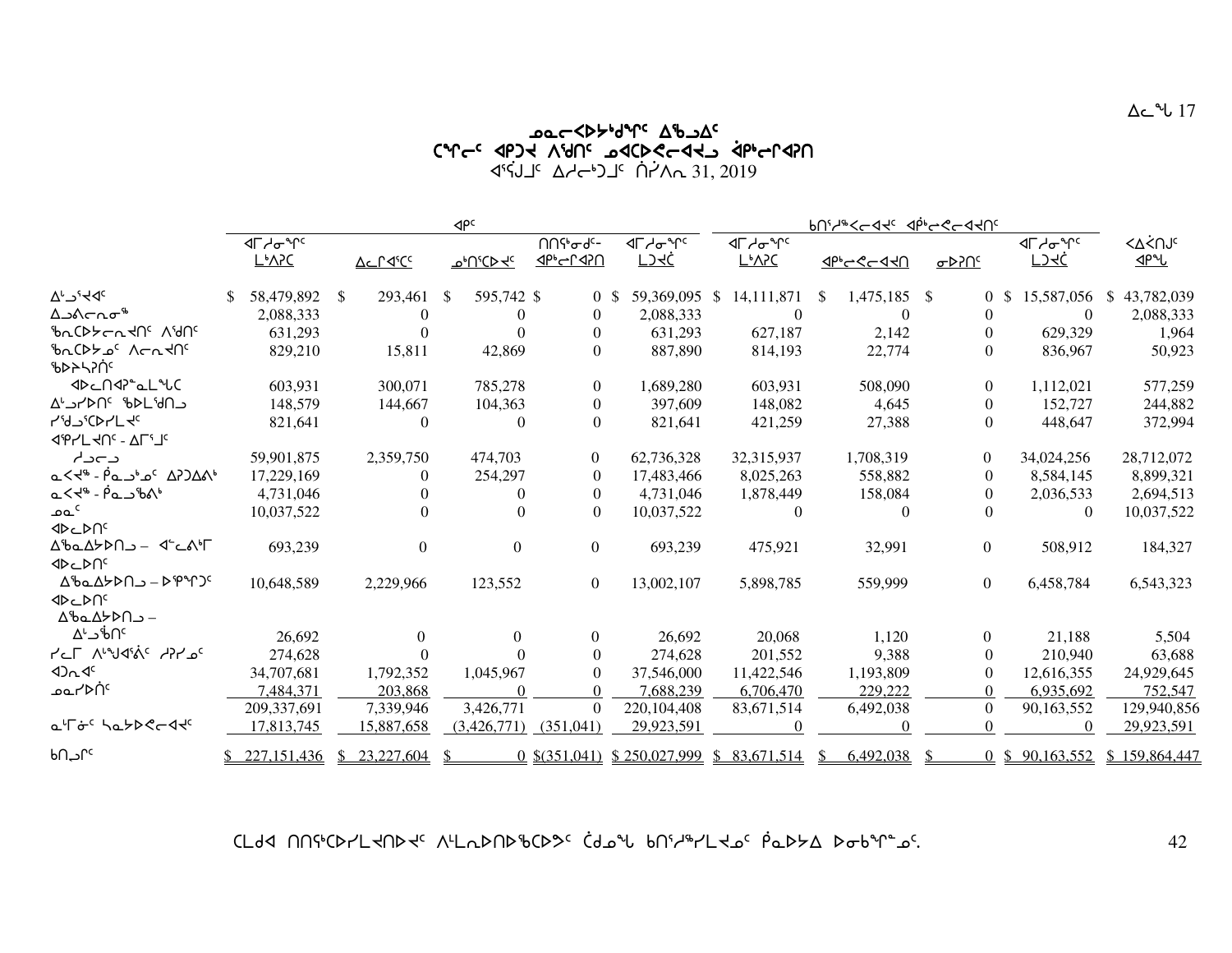$\Delta$ ے 18  $(L^{\bullet} \Lambda^{\mathsf{s}}$ CU 1)

# שפ<Ap<sub>r</sub>م4d, ער 90 ርশ $\mathsf{c}^{\mathsf{c}}$ ና ଏPጋଏଂ ለህበና ለፌቦଏኒር የሚኮኦ $p$ ሀርኮሚ $\mathsf{c}$ air 15 AJC) <sup>2</sup> Martin 31, 2019<br>

|                                                                                                                                        | <u>በናኆ</u> לי¢ <sup>6</sup> ∿ר<br><b>Δb</b> <i>S</i> <sub>C</sub> | <sup>&gt;&lt;</sup> ⊾ہ<br>$L$ <ld<math>\Upsilon<math>\sigma</math> –</ld<math> | baCdc     | <b>PAJIU'D</b><br><u>aDNDLYdalo</u> | a JeL'<br>⊲⊳⊂≺∪° | ∆L' ] <sup>c</sup><br>دم*د⊾é | <u>b∩ے∩c</u>  |
|----------------------------------------------------------------------------------------------------------------------------------------|-------------------------------------------------------------------|--------------------------------------------------------------------------------|-----------|-------------------------------------|------------------|------------------------------|---------------|
|                                                                                                                                        | <u>תרחייב </u>                                                    | $4r^{\circ}r^{\circ}$                                                          |           |                                     | <u>PaDYS</u>     | <u>PaDYC</u>                 |               |
| <sup>∲</sup> ∟أ مالادم∆                                                                                                                | $\mathbb{S}$                                                      | 101,028 \$<br>\$                                                               | 17,800 \$ |                                     | \$               | \$                           | \$<br>118,828 |
| <b>&lt;44' b+14' c<sup>2</sup>Un&lt;1'C<sup>\$</sup></b>                                                                               |                                                                   | 174,632                                                                        |           |                                     |                  |                              | 174,632       |
| <u>ለተከልም የአለ አል</u> ምልም                                                                                                                |                                                                   | 1,261                                                                          | 14,550    |                                     |                  |                              | 15,811        |
| LED & DL'dnc _oClad&Cc                                                                                                                 |                                                                   |                                                                                | 45,637    |                                     | 99,030           |                              | 144,667       |
| HÀN ST holarding acundica                                                                                                              |                                                                   | 34,146                                                                         |           |                                     |                  |                              | 34,146        |
| ل <sup>ى</sup> برد HDPE بەر HDPE بەر                                                                                                   |                                                                   | 323,400                                                                        |           |                                     |                  |                              | 323,400       |
| Pa J'o holle n'a d'un de la la                                                                                                         | 250,000                                                           | 432,930                                                                        |           |                                     |                  |                              | 682,930       |
| Cr <sup>%</sup> Geraldine $\Delta \Gamma^{\varsigma} C^{\omega} \Lambda^{\varsigma} \Lambda^{\varsigma} \Gamma^{\varsigma} C^{\omega}$ | 1,314,275                                                         |                                                                                | 5,000     |                                     |                  |                              | 1,319,275     |
| Pa JP40' 4204524 214 307470                                                                                                            |                                                                   | 49,900                                                                         |           |                                     |                  |                              | 49,900        |
| <b>AL</b> &DN&X a<4                                                                                                                    |                                                                   | 250,172                                                                        |           |                                     |                  |                              | 250,172       |
| 2019 Freightliner M2-106 <6>106 <0>10 <0                                                                                               |                                                                   |                                                                                |           | 256,221                             |                  |                              | 256,221       |
|                                                                                                                                        |                                                                   |                                                                                |           |                                     |                  | 11,115                       | 11,115        |
| 2019 CAT Pr'-'201                                                                                                                      |                                                                   |                                                                                |           |                                     | 268,650          |                              | 268,650       |
| 2019 Caterpillar CP <dclb><br/>0</dclb>                                                                                                |                                                                   |                                                                                |           |                                     | 203,516          |                              | 203,516       |
| 2019 Ford F550 Jed Prc Prime and PD                                                                                                    |                                                                   |                                                                                |           |                                     | 85,879           |                              | 85,879        |
| ר 2020 Freightliner ∆FLC החלץ בסם 1                                                                                                    | 268,483                                                           |                                                                                |           |                                     |                  |                              | 268,483       |
| PA معهد CO20 Freightliner P                                                                                                            | 219,106                                                           |                                                                                |           |                                     |                  |                              | 219,106       |
| Diamond Flatbed CP マイコピックアイ・ソコール                                                                                                       |                                                                   |                                                                                |           |                                     | 41,323           |                              | 41,323        |
| 2018 Ford E350 ぺー d * d < * C >                                                                                                        |                                                                   |                                                                                |           | 202,782                             |                  |                              | 202,782       |
| - አገናላ ብት ብላ ብላካራ                                                                                                                      |                                                                   | 12,500                                                                         |           |                                     |                  |                              | 12,500        |
| {`a_A)``` 74n\\$`&D ``bD`A\?N`^ {`A~DNN`                                                                                               |                                                                   | 21,400                                                                         |           |                                     |                  |                              | 21,400        |
| אסרל איבילה אייר ני מאיני                                                                                                              |                                                                   | 78,034                                                                         |           |                                     |                  |                              | 78,034        |
| $SCBA$ 4L $\rightarrow$ $\leftarrow$ <sup>b</sup>                                                                                      |                                                                   |                                                                                |           | 122,584                             |                  |                              | 122,584       |
| <b>A J C ALAYARIT</b>                                                                                                                  |                                                                   | 130,257                                                                        |           |                                     |                  |                              | 130,257       |
| <b>D</b> SY-10 2 PUICC                                                                                                                 |                                                                   |                                                                                |           |                                     | 308,118          |                              | 308,118       |
| <b>ADSEC ALAYARING VALLAICE</b>                                                                                                        |                                                                   | 23,043                                                                         |           |                                     |                  |                              | 23,043        |
|                                                                                                                                        |                                                                   |                                                                                |           |                                     | 29,774           |                              | 29,774        |
| RTNW Abn 46 <sup>6</sup> AD <sub>r</sub> C46 <sup>6</sup>                                                                              |                                                                   | 470,386                                                                        |           |                                     |                  |                              | 470,386       |
| Drde dusch die Manter Dubler Charles                                                                                                   | 1,250,000                                                         | 19,148                                                                         |           |                                     |                  |                              | 1,269,148     |
| <u>P</u> D∩ے مہ E-250 Ford F-250                                                                                                       |                                                                   |                                                                                |           | 58,727                              |                  |                              | 58,727        |
| <sub>2019</sub> Ford F-250 <b>PM</b>                                                                                                   |                                                                   |                                                                                |           |                                     | 58,727           |                              | 58,727        |

<u>CLdA በበናትርኮረLፈሀኮፈና VrLՄԽJP የ</u>CP2<sub>C</sub> CAPAP PULATE የሚገኙት ይችልም። የሚገኙት የተለያዩ የተለያዩ የተለያዩ የተለያዩ የተለያዩ 43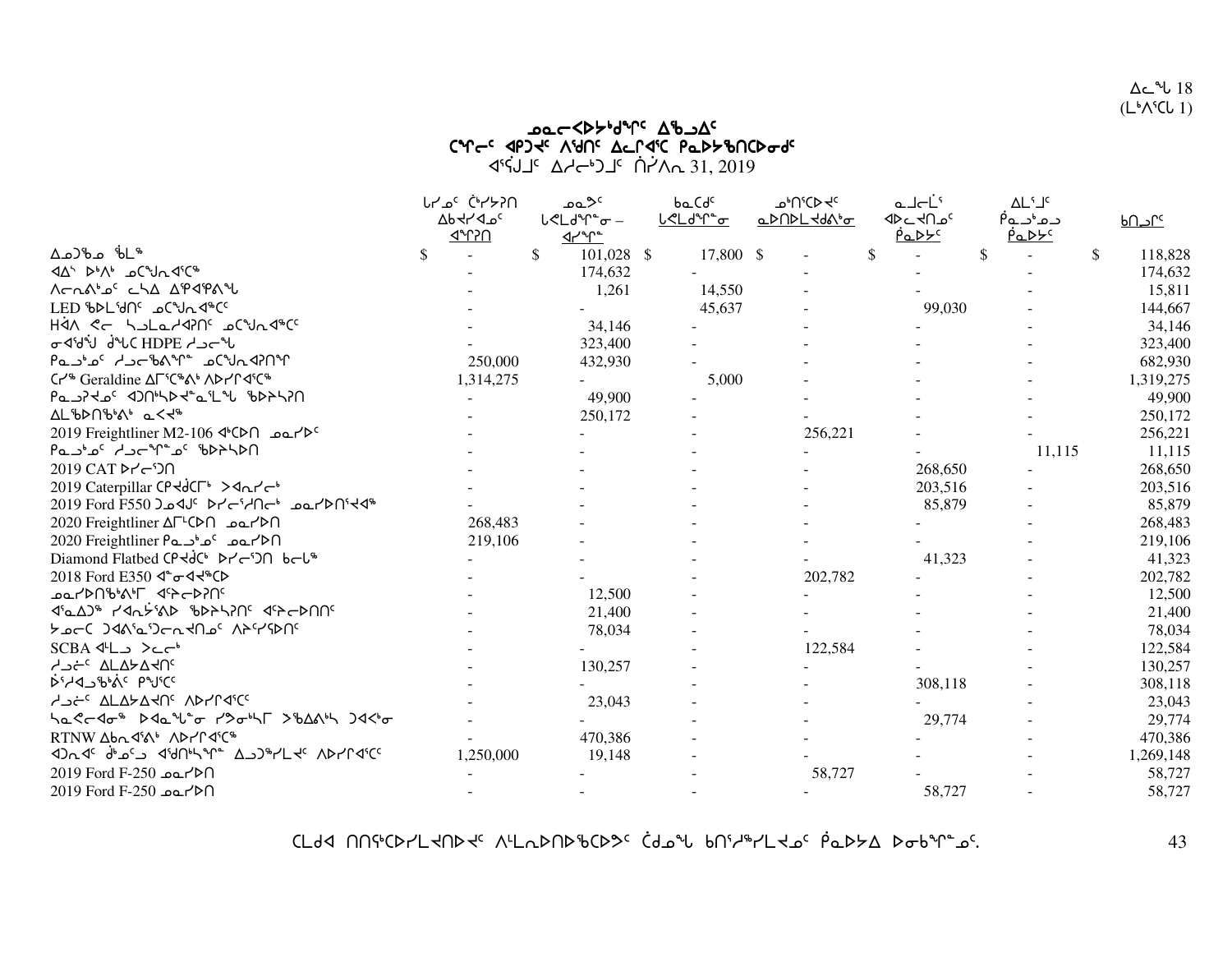$\Delta$ ے  $18$  $(L^b\Lambda^sCL 2)$ 

## **JOCCCAL July-10-700** CYGC APJE AGAC ALLAC PLDSBUCDadc **SIS 2019** ANGLE CONTENTS 31, 2019

|                                              | <u>በናኆ</u> לי <sup>6</sup> <sup>6</sup> ⊾ רו<br>Δb <b>H</b> 4Δ <sup>c</sup><br><u>ብግግድ</u> | <sup>&gt;⊄</sup> ءمـ<br><b>L<ld<sup>nr</ld<sup></b> -<br>$4r^{\circ}r^{\circ}$ | baCdc<br><u>ᲡぐLᲫ℉~</u> | e <sup>6</sup> ∩'C לים<br><u>ℴ▷⋂▷L⊀Ძልჼ፸</u> | a JeL'<br>⊲⊳⊂≺∪°<br><u>PaDYC</u>         | ΔL'J <sup>c</sup><br>دم*دـهP<br><u>PaDYC</u> | <u>DC اد bn</u>   |
|----------------------------------------------|--------------------------------------------------------------------------------------------|--------------------------------------------------------------------------------|------------------------|---------------------------------------------|------------------------------------------|----------------------------------------------|-------------------|
| N حمد Pord F-150XL حمد 2019 Ford F           |                                                                                            |                                                                                |                        |                                             | 76,768                                   |                                              | 76,768            |
| י<1.5 בפר <sup>4 י</sup> ל ליר               |                                                                                            |                                                                                |                        |                                             | 9,645                                    |                                              | 9,645             |
| SCADA CULTO                                  |                                                                                            | 626,192                                                                        |                        |                                             |                                          |                                              | 626,192           |
| WTP Filter Media Replacement                 |                                                                                            | 561,817                                                                        |                        |                                             |                                          |                                              | 561,817           |
| <b>Darg' hat' A' jetar</b>                   |                                                                                            | 406,465                                                                        |                        |                                             |                                          |                                              | 406,465           |
| <b>&lt;ύαλλη ΚΑΓΑ, Α΄ το ΓΑΓΑ, Α΄</b>        |                                                                                            |                                                                                | 30,572                 | $\overline{\phantom{a}}$                    |                                          |                                              | 30,572            |
| <b>DOCKDYd' J-CAN ADYPJICH</b>               |                                                                                            | 42,729                                                                         |                        | $\overline{\phantom{a}}$                    |                                          |                                              | 42,729            |
| − ۹۳۵٬۲۵۰ ۹۴۰٬۵۹۳٬۵۰ ۹۴٬۲۹٬۵۰۰ میلاده        |                                                                                            | 139,023                                                                        |                        |                                             |                                          |                                              | 139,023           |
| APC)CANG PTAUPAPY VANLAC+                    |                                                                                            | 8,450                                                                          |                        |                                             |                                          |                                              | 8,450             |
| TT <i>ზ</i> ഫርኦታ⊿ <sup>c</sup> ጋ℃የልግ ለኦ/Ր⊲℃ჼ |                                                                                            |                                                                                |                        |                                             | 411,836                                  |                                              | 411,836           |
| APC)CRO'J' ACLINDNbbAI                       |                                                                                            | 969,488                                                                        |                        |                                             |                                          |                                              | 969,488           |
| <b>SALANTEL SALANT</b>                       |                                                                                            | 1,021,636                                                                      |                        | ٠                                           |                                          |                                              | 1,021,636         |
| ∿°′ ∆ר}לי∡ <sup>0</sup> ∆2)∩ ∆ <sup>0</sup>  |                                                                                            | 11,480,809                                                                     |                        |                                             |                                          |                                              | 11,480,809        |
| <b>Da</b> ')'bDበ'b'ል' aC'Un4'C'              | 67,287                                                                                     |                                                                                |                        |                                             |                                          |                                              | 67,287            |
| እ∆< የישר <i>ზ∆∜</i> ° ב4 <i>ל^</i> 40        | 44,915                                                                                     |                                                                                | 34,564                 | $\overline{\phantom{a}}$                    |                                          |                                              | 79,479            |
| LMPN دمىلاك WAMA 41AMدT                      |                                                                                            | 41,874                                                                         |                        |                                             |                                          |                                              | 41,874            |
| ႱႮႱ                                          | 3,414,066 \$                                                                               | 17,420,720 \$                                                                  | 148,123                | $640,314$ \$                                | $1,593,266$ \$                           | <u>11,115</u>                                | 23,227,604<br>-SS |
|                                              |                                                                                            |                                                                                |                        |                                             | ו`לם ץ⊸ ״ ייטינע אב עראט די פוסט קייקי ק |                                              | 20.082.000        |

יםדע"ם "אטיווני ש"גבי ה"ל ולי של איט  $\mathcal{P}$ 20,982,909 ∆<sup>∟</sup>୮Ძ<sup>ϲ</sup> ฅ҆ҩϷ⋟ჼ৮ነ∩៘ 2,244,695

 $$23,227,604$ 

CLdd NN SCPYL AND AC ALLODND BCD 3C Cd DU BN SPYL A GCD BODD DOOM D.

44